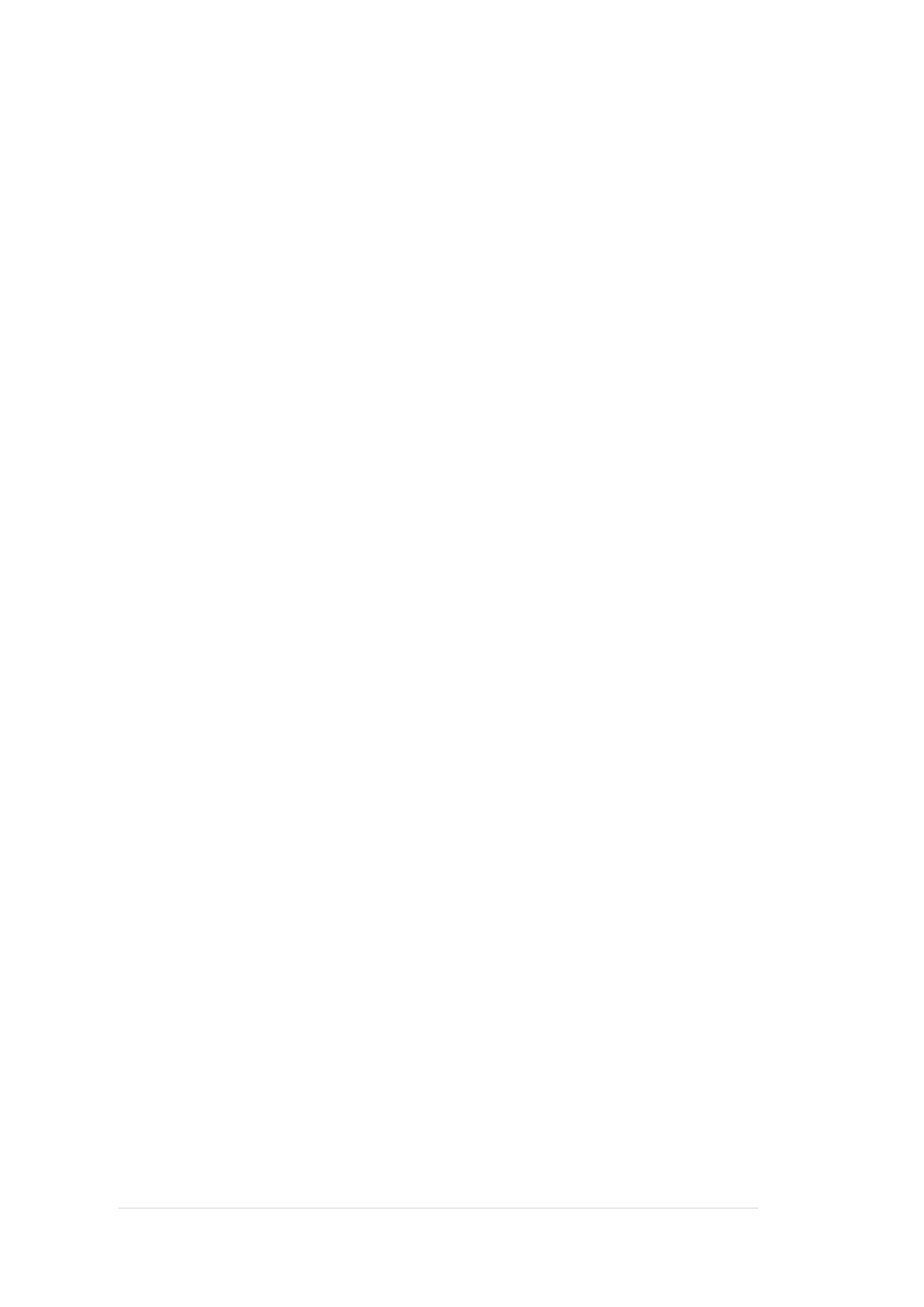# **State Pension and Long-term Care Funding Reforms: the Costs and Distributional Effects of Alternative Uprating Policies**

| 1. Introduction                                                                                                                                                                                                                                                                | 1                                                |
|--------------------------------------------------------------------------------------------------------------------------------------------------------------------------------------------------------------------------------------------------------------------------------|--------------------------------------------------|
| 2. The state pension and long-term care reforms<br>a. The state pension reforms<br>b. The long-term care reforms for older people                                                                                                                                              | $\mathbf{2}$<br>$\overline{c}$<br>$\overline{3}$ |
| 3. State pensions and long-term care uprating policy                                                                                                                                                                                                                           | 6                                                |
| 4. Alternative uprating scenarios                                                                                                                                                                                                                                              | 7                                                |
| 5. Methods and assumptions                                                                                                                                                                                                                                                     | 9                                                |
| 6. Results<br>a. Aggregate projections<br>b. Distribution of gains                                                                                                                                                                                                             | 10<br>10<br>15                                   |
| 7. Conclusions                                                                                                                                                                                                                                                                 | 19                                               |
| References                                                                                                                                                                                                                                                                     | 19                                               |
| Appendix A: Model descriptions<br>a. PPI Dynamic Model<br>b. PSSRU long-term care projections model<br>c. UEA CARESIM model<br>d. Linkages between models<br>e. PPI Aggregate and Distributional models                                                                        | 20<br>20<br>21<br>25<br>27<br>28                 |
| Appendix B: Linking pension projections from PPI dynamic model<br>to UEA CARESIM model<br>a. Possible linkage strategies between CARESIM and<br>PPI's dynamic model<br>b. Trade-off quantity-quality: iterative Mahalanobis matching<br>c. Statistically matching ELSA and FRS | 30<br>30<br>32<br>33                             |
| Appendix C: Economic assumptions, including uprating assumptions<br>for taxes, benefits and care charging                                                                                                                                                                      | 37                                               |
| Acknowledgements and contact details                                                                                                                                                                                                                                           | 39                                               |

A Research Report by John Adams, Chris Curry, Ferran Espuny-Pujol, Ruth Hancock, Bo Hu, Derek King, Sarah Luheshi, Marcello Morciano, Timothy Pike, Shamil Popat, Raphael Wittenberg

© December 2016 978-1-906284-48-0 <http://www.pensionspolicyinstitute.org.uk/casper>

Funding was gratefully received from the Nuffield Foundation for the study on which this report is based. The Nuffield Foundation is an endowed charitable trust that aims to improve social well-being in the widest sense. It funds research and innovation in education and social policy and also works to build capacity in education, science and social science research. The Nuffield Foundation has funded this project, but the views expressed are those of the authors and not necessarily those of the Foundation. More information is available at www.nuffieldfoundation.org

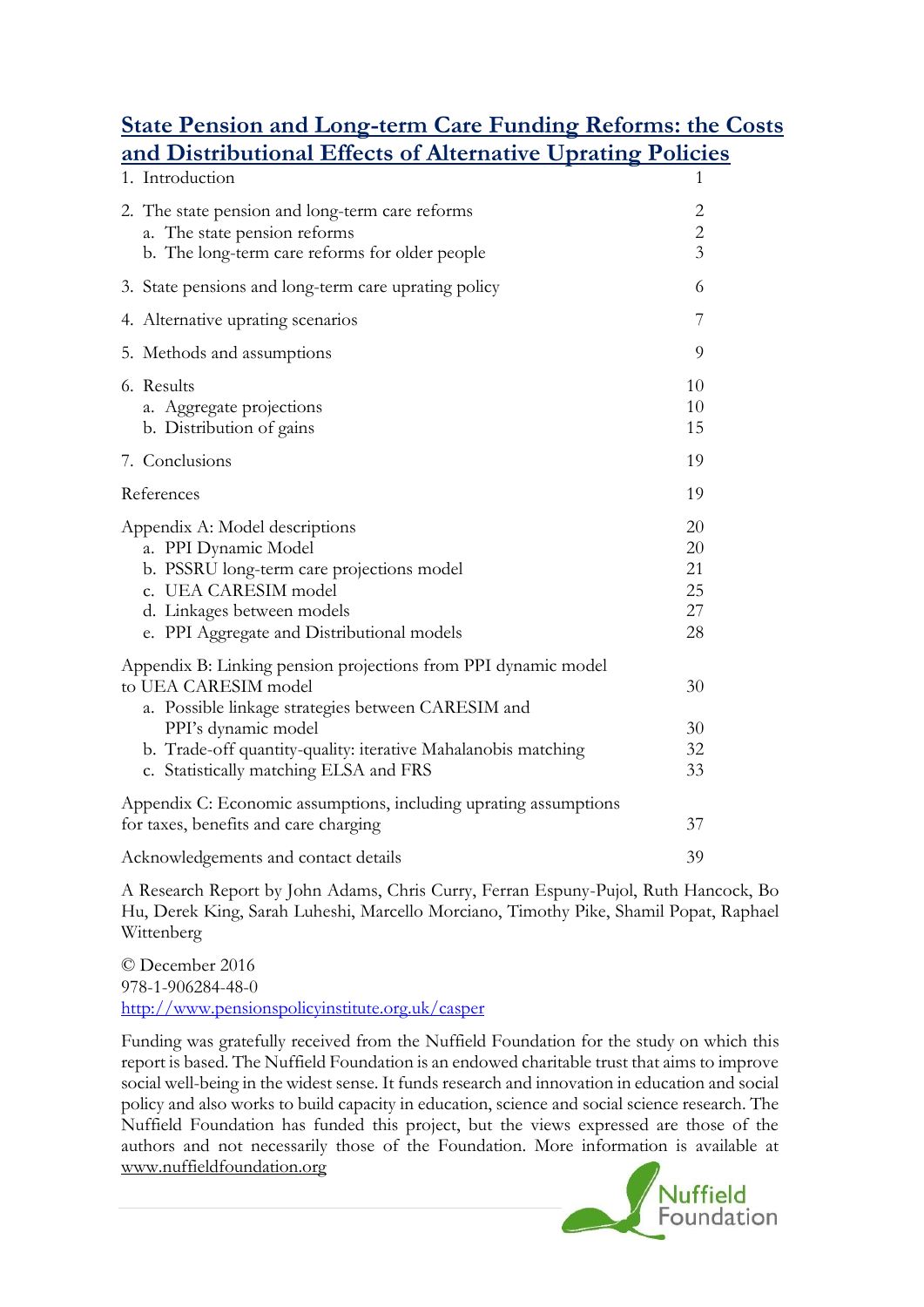# **1. Introduction**

In April 2016, major reforms to state pensions were implemented in Great Britain. Reforms to the English long-term care financing system were also to be introduced in 2016 but have been postponed until 2020. The  $CASPeR<sup>1</sup>$  project analyses the combined effects of these two sets of reforms and the interactions between them.

The work involves researchers from the Pensions Policy Institute  $(PPI)^2$ , the Personal Social Services Research Unit (PSSRU) at the London School of Economics and Political Science (LSE)<sup>3</sup> and the Health Economics Group at the University of East Anglia (UEA).<sup>4</sup>

As part of the CASPeR project, three existing simulation models have been linked and further developed:

- the PPI's dynamic microsimulation model;
- the PSSRU's (aggregate) long-term care projections model; and
- UEA's microsimulation model, CARESIM, which simulates long-term care charges.

In this report we use these models to analyse the costs and distributional effects of alternative uprating policies for state pensions and state funding for long-term care. Appendix A contains a detailed description of the models, as well as the linkages between them. Appendix B provides further details on the linkage between CARESIM and PPI's dynamic model, a major development carried out as part of the project. Appendix C provides the specific economic assumptions that were used to simulate a base case scenario and variations from it in this application of the models.

This report complements a report of the findings from the CASPeR project as a whole (Adams et al. 2016). It provides additional detail on the analysis of alternative uprating policies and of the methods underpinning that analysis.

<sup>-</sup><sup>1</sup> <http://www.pensionspolicyinstitute.org.uk/casper>

<sup>2</sup> John Adams, Chris Curry, Sarah Luheshi, Timothy Pike, Shamil Popat

<sup>3</sup> Bo Hu, Derek King, Raphael Wittenberg

<sup>4</sup> Ruth Hancock, Marcello Morciano, Ferran Espuny Pujol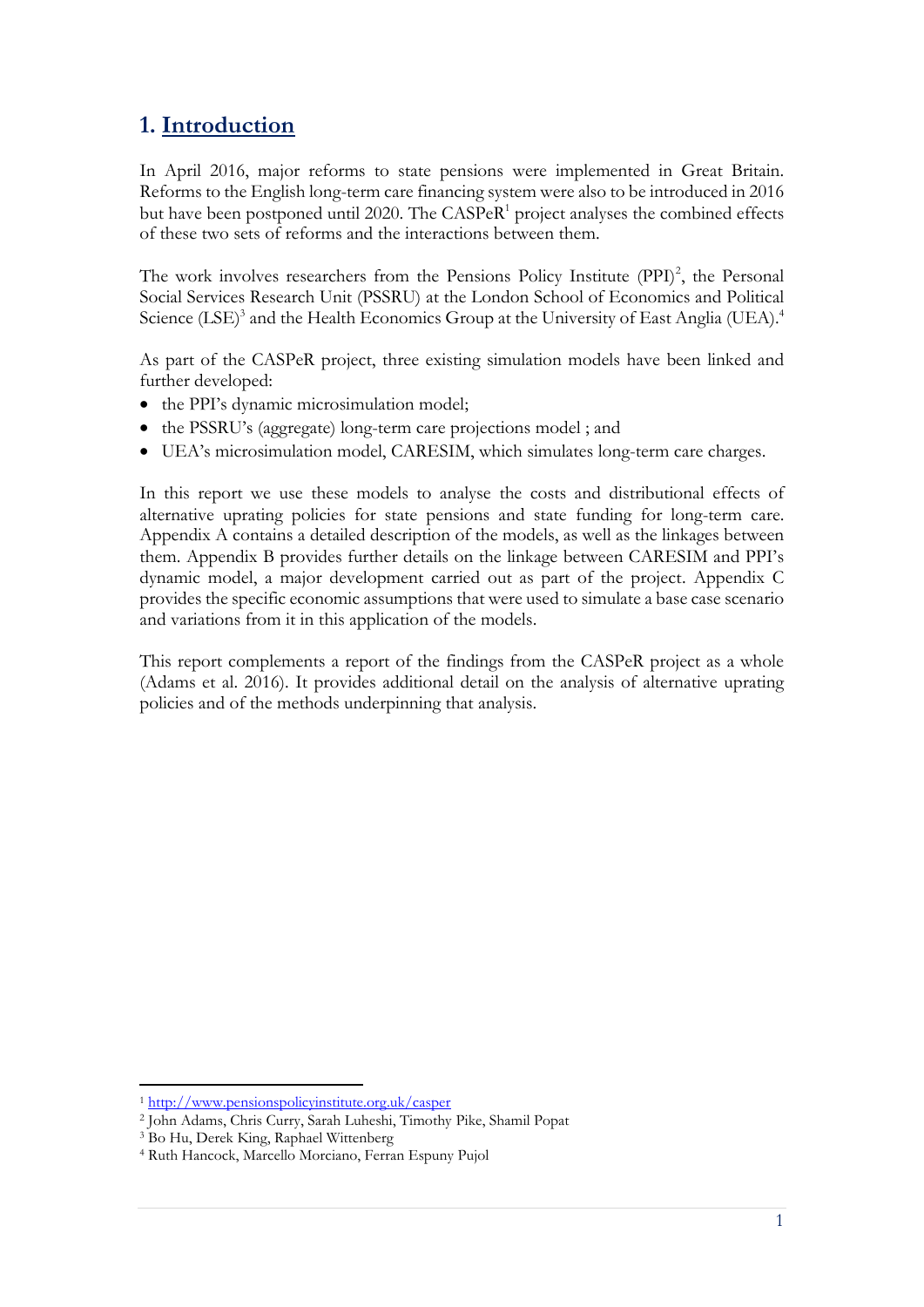# **2.The state pension and long-term care reforms**

## **a.The state pension reforms**

For people reaching State Pension age from April 2016, a new State Pension (nSP) has replaced the basic State Pension (bSP) and the State Second Pension (S2P) and its predecessor, the State Earnings Related Pension Scheme (SERPS). At £155.65 a week, the full level of the nSP has been set five pence above the minimum guaranteed income for pensioners – known as the Guarantee Credit within the means-tested benefit Pension Credit. Some people retiring from April 2016 will get more than the full level of the nSP – if their accumulated state pension entitlements at the time the nSP was introduced are higher than if the nSP had been in place. People will get less than the full level if they have not made – or been credited with – sufficient National Insurance Contributions.

Savings Credit – a component of Pension Credit – has been removed for people reaching State Pension age from April 2016, on the grounds that the full level of the nSP is above the minimum income level guaranteed through Pension Credit.

The changes do not apply to people who reached State Pension age before the new arrangements were introduced. All pensioners will continue to be able to apply for Pension Credit and means-tested help with their rent and/or council tax. Entitlements to these benefits may be lower than they would have been under the previous system if state pension entitlements exceed what they would have received under the basic State Pension.

Box 1 provides more details of the reformed state pension system.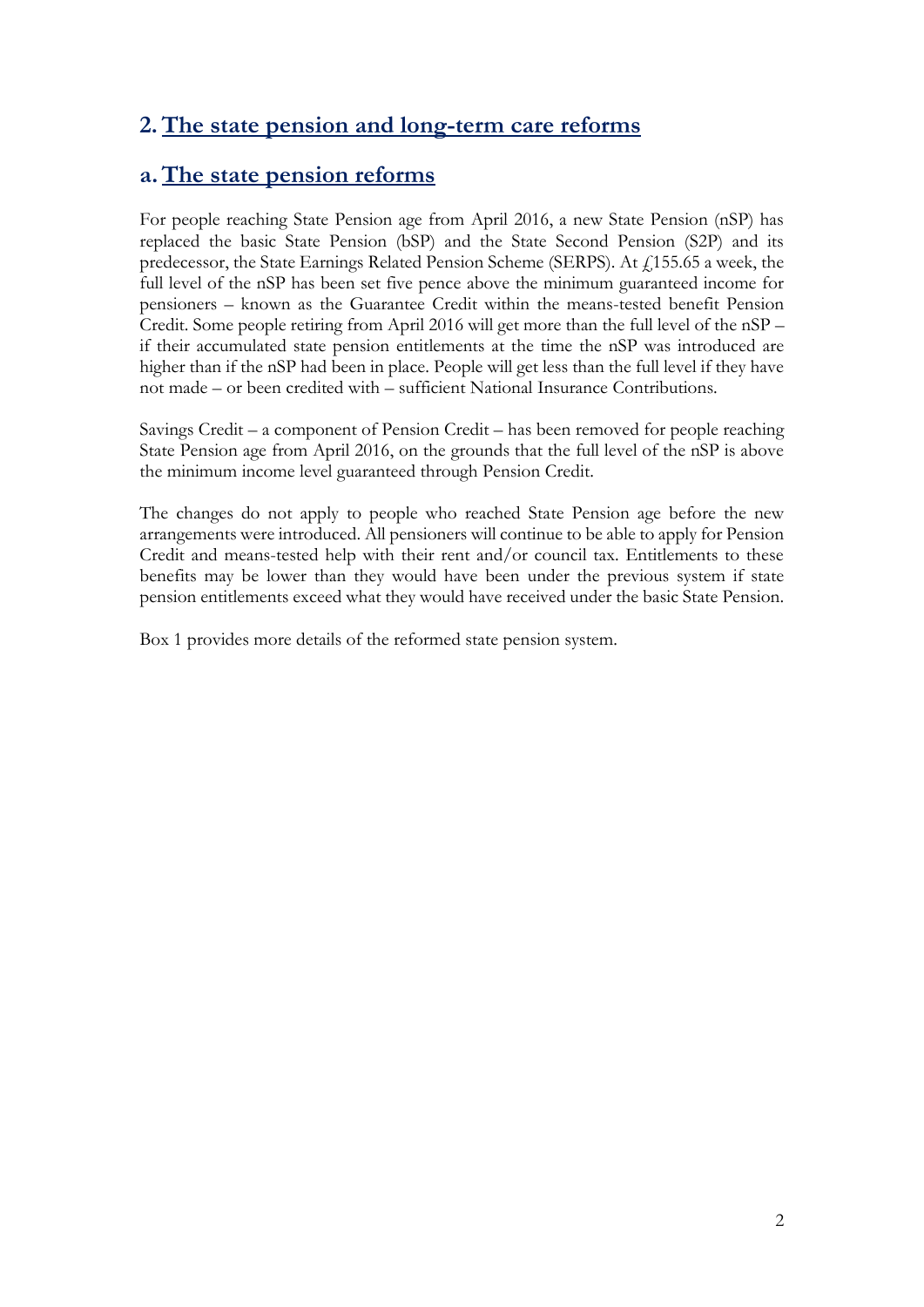### **Box 1: Details of the state pension reforms implemented in April 2016**

### **The new single tier state pension**

- The **new State Pension (nSP)** replaced the previous two-tier system of a flat rate **basic State Pension (bSP)** and an earnings-related component – the **State Second Pension (S2P)**, or its predecessor the State Earnings Related Pension (SERPS) – for those reaching State Pension age from April 2016.
- Like its predecessor, entitlement to the new State Pension depends on a person's **National Insurance Contribution (NIC)** record. **Thirty-five years of NICs are necessary to qualify for a full nSP** compared with 30 years under the previous system, and a minimum of 10 years' contributions is needed to qualify for any amount. Since there is no longer an earnings-related component of the state pension, 'contracting-out' is no longer possible.
- **Protection of accumulated state pension entitlements** for those under State Pension age: when the new State Pension was introduced, a **foundation amount** was calculated for each individual, based on their entitlement built up under the previous state pension system. This is then compared to the amount that the individual would have built up if the new State Pension system had been in place. Individuals will then take forward the higher of the two amounts (adjusted for time spent contracted out of the S2P and SERPS) into the new system. If the foundation amount is higher than the new single-tier level, the amount above the single-tier level will be protected and paid on top of the new State Pension.
- The three main means-tested benefits for pensioners **Pension Credit, Housing Benefit and Council Tax Support** continue to be available. People whose state pension income is higher under the new State Pension than it would have been under the previous system will be entitled to reduced amounts of Pension Credit, Housing Benefit and Council Tax Support.
- Pension Credit aims to ensure that pensioners' incomes do not fall below a minimum (the **Guarantee Credit**) and also provides a 'reward' through the **Savings Credit** component. The Savings Credit is being removed for people reaching State Pension age from April 2016.
- The nSP has been set just above the Guarantee Credit with the intention of reducing the number of pensioners receiving means-tested benefits.
- **Uprating requirements**: legislation requires government to uprate the nSP annually by at least the increase in average earnings. The present Government has given a commitment to uprate it by the '**triple lock**' – the highest of the annual increase in earnings, prices or 2.5%. The standard Guarantee Credit – before any additions e.g. for disability – must be uprated by at least earnings.

## **b.The long-term care reforms for older people**

The 2014 Care Act introduced changes to long-term care funding in England. Currently when people need long-term care, their Local Authority (LA) applies a means test to establish how much they must pay towards the cost of that care. Those with capital above an upper threshold have to meet all of their care costs and where care is provided in a care home, the value of a person's home is usually included in their capital. If their capital is below the threshold, they have to contribute to the cost of their care from their income.

The reforms planned to start in April 2020 introduce a lifetime cap on individual liability for care costs. For care in a care home, only the part attributed to care counts towards the cap. The component of care home fees attributed to 'daily living costs' (sometimes referred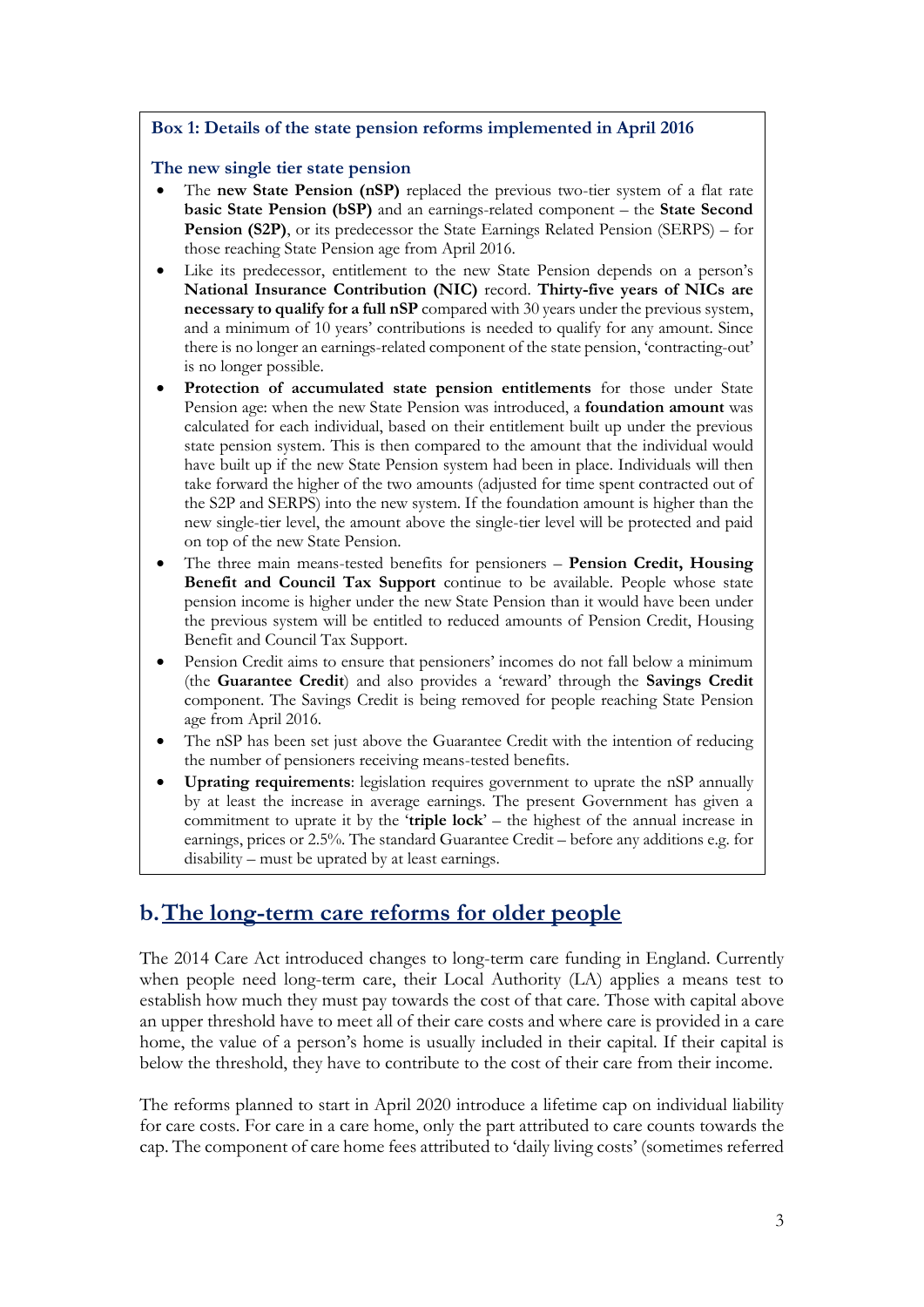to as 'hotel costs') does not count towards the cap. To reach the cap people will need to have eligible needs for a considerable period (typically around at least 3 years depending on the cost of meeting their care needs).

The long-term care reforms also increase the upper capital threshold for people in residential care. As now, people who are initially not entitled to public support with their care costs may become entitled to some support if their savings fall below the upper threshold even if they have not yet reached the cap.

People with care needs may also be eligible for one of two non means-tested cash benefits for people with disabilities, and to supplements to any means-tested benefits. The treatment of these benefits in the long-term care means test is complex. It is explained along with further details of the current long-term care funding system and planned reforms to it Box 2.

If an individual's net income changes as a result of increases or decreases in their state pension entitlement, the contribution they are required to pay towards their care costs can change. Thus, an increase in state pension income can be wholly or partially offset by an increase in liability for care charges. For those not entitled to public support with their care costs, increases in income can also slow down the rate at which they need to deplete their capital to pay for care.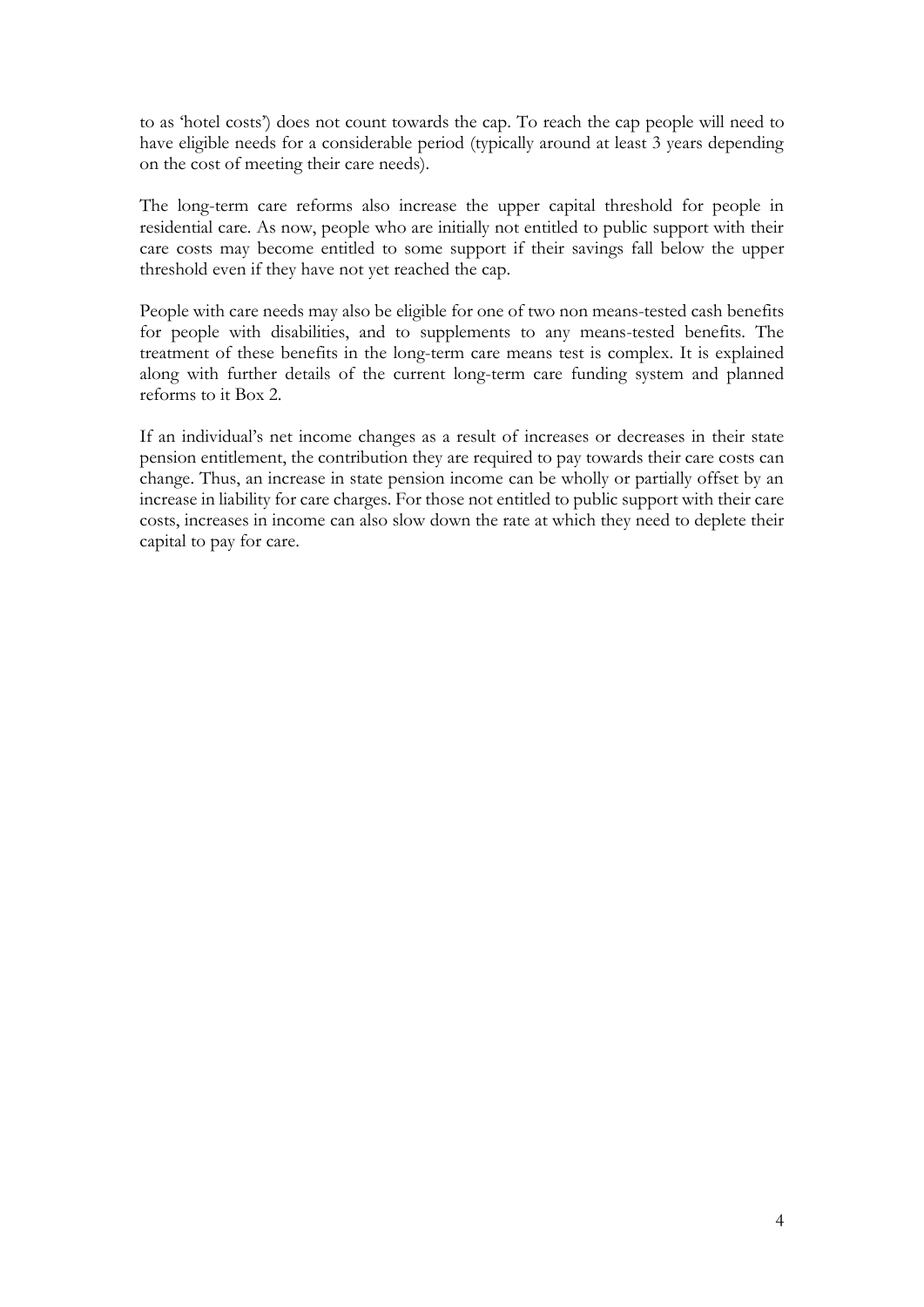### **Box 2: Details of the current means test for long-term care and reforms planned for 2020**

An individual's entitlement to state help with the costs of long-term care depends on an assessment of their care needs and on a means test, both of which are administered by a Local Authority (LA)

#### **The current system**

- If the individual has capital above an '**upper capital threshold'**, currently  $f(23,250)$ , the individual pays the full cost of their care. For residential care, the value of the home is usually included in capital after the first 12 weeks.
- When capital is below  $f(23,250)$ , the state meets some of the cost depending on the individual's assessable income.
- Assessable income includes a notional weekly income, known as '**tariff income'** on capital between a '**lower capital threshold**', currently  $\ell$ 14,250 and the upper capital threshold. The rate of tariff income is  $\ell$ 1 for each  $\ell$ 250 between the lower and upper capital thresholds. Capital up to the lower capital threshold, and any income from it, is ignored completely in the means test.
- People with capital below the upper threshold are required to put all their assessable income apart from a '**personal expenses allowance**' of £24.90 towards the costs of care in a care home; or all assessable income above 125% of the Pension Credit standard Guarantee Credit level towards the cost of care at home. (The 25% above the Guarantee Credit level is known as the '**buffer**')
- For care at home, assessable income excludes any income from the Savings Credit component of Pension Credit. Assessable income in a care home excludes a small disregard on income from savings which is related to the Savings Credit but not limited to those actually receiving Savings Credit.
- The NHS makes a non means-tested contribution to assessed nursing care needs in a care home.
- A small number of people have their care needs funded fully by the NHS.

#### **The planned reforms**

- To benefit from the **lifetime cap** on care costs, a person will have to be assessed by a LA, as having **eligible care** needs. The LA will work out the weekly costs of meeting those needs taking account of local care costs and set a personal budget for the person's care. It will keep track of the cumulative amount of those costs through the person's **Care Account**. For home care users the amount included in the Care Account is not the person's actual expenditure on care but the personal budget. For people in care homes, the amount included in the Care Account is neither the person's actual expenditure nor the total home care fee. It is the care home fee covered by the personal budget minus an allowance for the **daily living** (or 'hotel') **costs** component of the fee. Neither the daily living cost nor any excess of the care home fee above the amount the LA is willing to meet (and has included in the personal budget) counts towards the cap. Until their Care Account reaches the cap, the LA will apply the current means test to determine how much the person must pay towards the cost of their care.
- Progress towards the cap is based on the total costs of individuals' care needs, not the amount they pay towards that cost. Once the cap is reached, the state will meet the cost of their eligible care needs (calculated as above) without a means test. Daily living costs will continue to be means-tested even after the cap has been reached. The lifetime cap was expected to be  $\frac{1}{22,000}$  if implemented in 2016 and the daily living component  $\frac{1}{2,000}$  per year or  $\frac{1}{2,21}$  a week.
- The upper capital threshold in residential care will be increased. It was expected to be  $f<sub>i</sub>118,000$  in 2016.
- We assume that since the Savings Credit is removed for those reaching State Pension age from 2016, the disregard of savings income for people in care homes will not apply for people reaching State Pension age from 2016.

#### **Disability Benefits**

- People with care needs may also be eligible for one of two cash disability benefits **Attendance Allowance** or **Disability Living Allowance**. Receipt of these benefits can also trigger increases in Pension Credit, Housing Benefit and Council Tax Support through a **Severe Disability Addition**, currently  $f(61.85)$  per week which is added to the standard Guarantee Credit level.
- If someone receives help with care home fees from their LA, payments of these disability-related benefits cease. Payments to those initially not receiving LA support will cease when they reach the cap and become entitled to LA support.
- LAs can include income from disability benefits in assessable income for home care but if they do so must make an allowance for any **disability-related expenditure** that the person incurs.

#### **Uprating requirements**

- Legislation on uprating policy for long-term care is less prescriptive than for pensions.
- Recent practice for many parameters has been, at best, price-linking. Capital thresholds have been unchanged for some years.
- 5 The Government has indicated that the cap on care costs and the allowance for daily living costs in care homes will be linked to average earnings increases.
- Disability benefits have been uprated by price increases in recent years.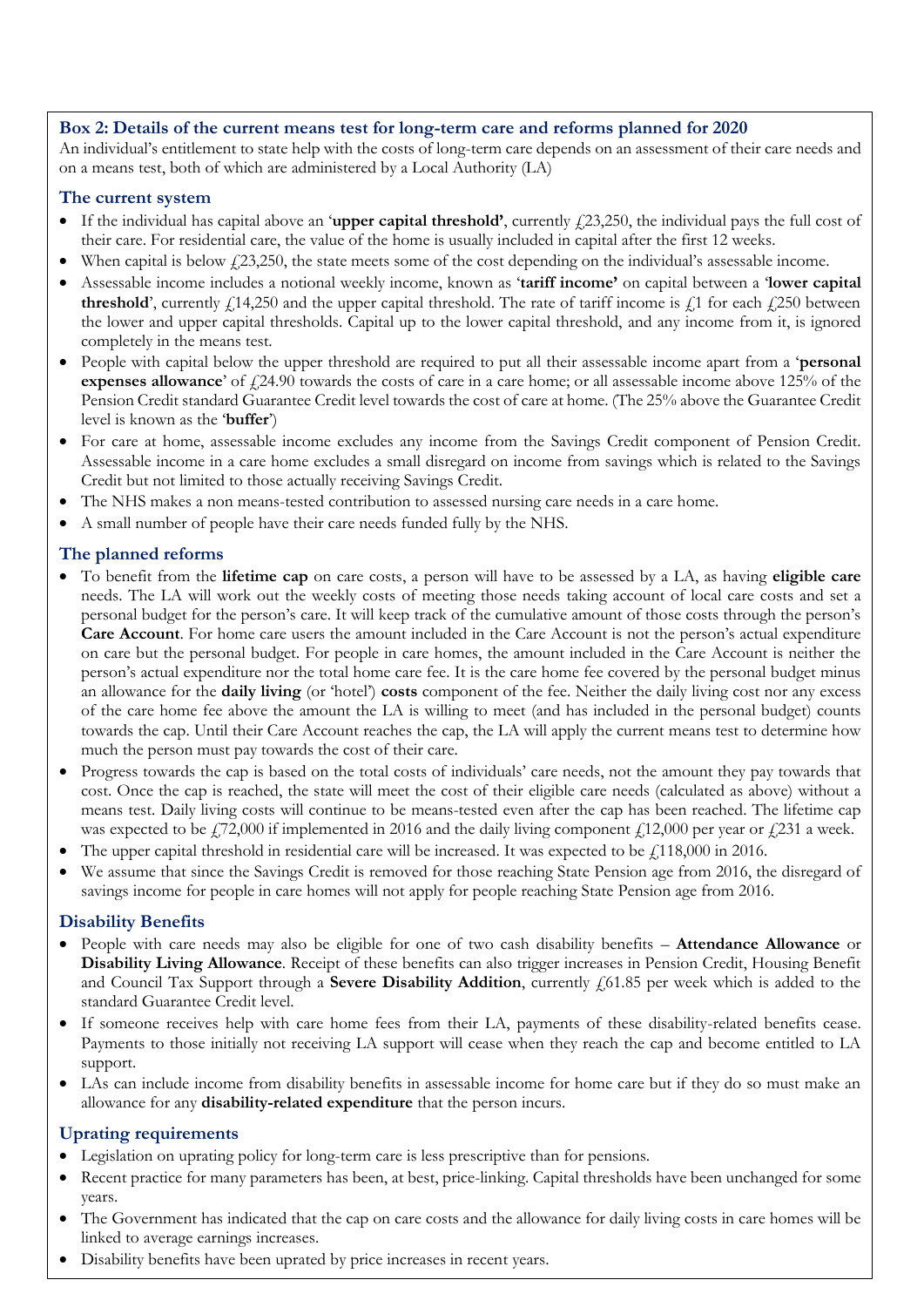### **3. State pensions and long-term care uprating policy**

There has been considerable debate about the merits and affordability of the policy of uprating the new State Pension (or the basic State Pension for those who reached State Pension age before April 2016) by the highest of the increase over the previous year in prices, earnings or 2.5% – the 'triple lock'. At a time when benefits for younger people have been subject to much smaller annual increases and the economic position of pensioners as a group has improved relative to other groups, some see the triple lock as overly generous (Johnson 2015; Willets 2015). The current legislative position is that the new State Pension (nSP) must be uprated annually by at least the rate of increase in earnings. This has not always been the case and there has been considerable variation in legislative requirements and government policy (Thurley 2014). There is also a requirement that the minimum income level for pensioners – the Guarantee Credit level – which is embodied in the means-tested benefit Pension Credit be uprated by movements in earnings.

There has been less debate about how the parameters of the long-term care system – whether the current or the reformed system – or indeed the disability benefit system which also provides help to people with care needs, should be uprated over time. As with pensions, the potential for substantial cumulative effects of different approaches exists, suggesting that the long-run effects of the long-term care reforms may differ considerably depending on how key parameters of the system are uprated over time. The suggestion that recent pensions uprating has been generous to pensioners has not recognised that disability prevalence is relatively high among pensioners. Disability brings care and other costs and most state support for these costs has not risen as fast as state pensions. There could therefore be a case for rebalancing state spending on pensioners away from pensioners in general, towards those who face care and other disability-related costs.

The aim of our analysis is to illustrate the effects of alternative uprating policies for the two systems in terms of their aggregate public costs and their effects on different income groups. The focus is on the long-term care system, but taking account of different possible uprating policies for state pensions.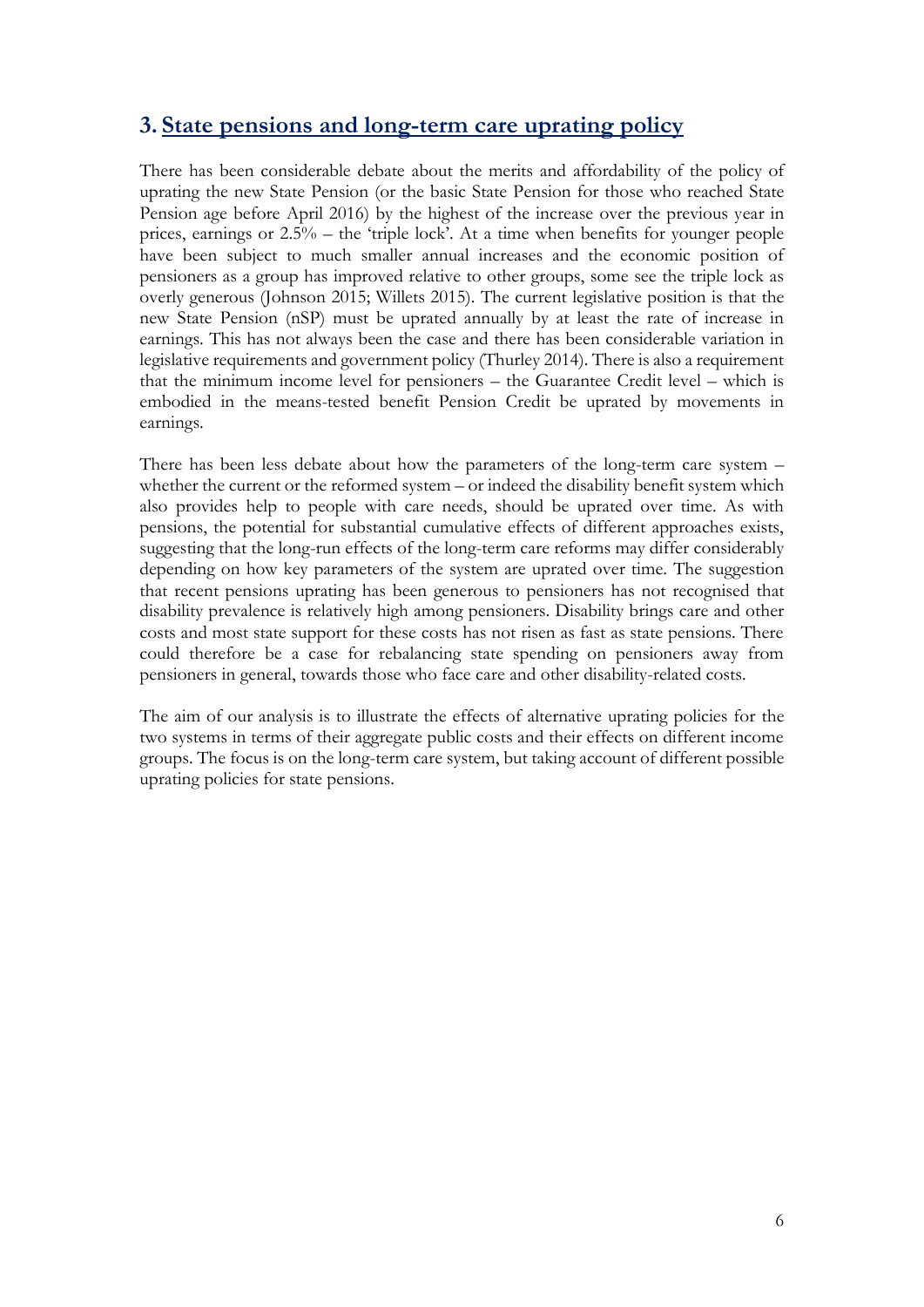# **4.Alternative uprating scenarios**

Five reform scenarios are compared with a base case. The base case involves the state pension system as it currently exists, with the new State Pension operating for those reaching State Pension age from April 2016, and the current long-term care system continued indefinitely. The triple lock is applied to state pensions, the Guarantee Credit level is linked to earnings and recent practice on uprating the long-term care and disability benefits system in line with prices is assumed to continue (Box 3).

### **Box 3: Base case projections**

Our base case projections assume that:

- The state pension reforms are in place for those reaching State Pension age in 2016 and the new State Pension (nSP) and basic State Pension (bSP) are uprated by the triple lock indefinitely.
- State Second Pension/State Earnings Related Pension for those who reached State Pension age before April 2016 is uprated by prices.
- The current long-term care funding system continues indefinitely with most components uprated by prices (the NHS contribution to nursing care in nursing homes is linked to earnings).

The alternative scenarios all replace the current long-term care system with the planned reforms from 2020. The Government previously indicated that under the reforms, the cap on care costs and the daily living costs would be linked to earnings, while other components of the system would continue to be uprated according to general price movements. This is what is assumed for Scenario 1.

The alternative scenarios have been selected to illustrate some possible routes to shifting some public spending from pensioners in general to pensioners with care needs and to demonstrate the effects that changing state pension uprating can have on long-term care costs.

Scenarios 2 and 3 are increasingly generous in their uprating of long-term care and disability benefits. Scenarios 3 and 4 make savings on state pensions by moving away from the triple lock to earnings or prices uprating. Thus Scenarios 2 to 4 all represent a shift in the balance of state spending on pensioners away from pensioners as a whole towards those with disabilities. The final scenario (Scenario 5) investigates a low cost uprating policy in which long-term care and disability benefits uprating is as in Scenario 1, but state pensions are uprated by only prices.

Scenario 2 uprates the cap and daily living costs in line with prices, as for other long-term care and disability benefits parameters. Uprating the cap and daily living costs by prices rather than earnings is more generous than linking them to earnings. The cap is reached sooner because it is lower than it would be if linked to earnings and because the part of care home costs that is treated as eligible care costs is higher. The part that remains meanstested after reaching the cap is smaller. The triple lock is applied to pensions in this scenario.

Scenario 3 retains price linking of the cap and daily living costs, but links other long-term care and disability benefits parameters to earnings growth. It also links state pensions to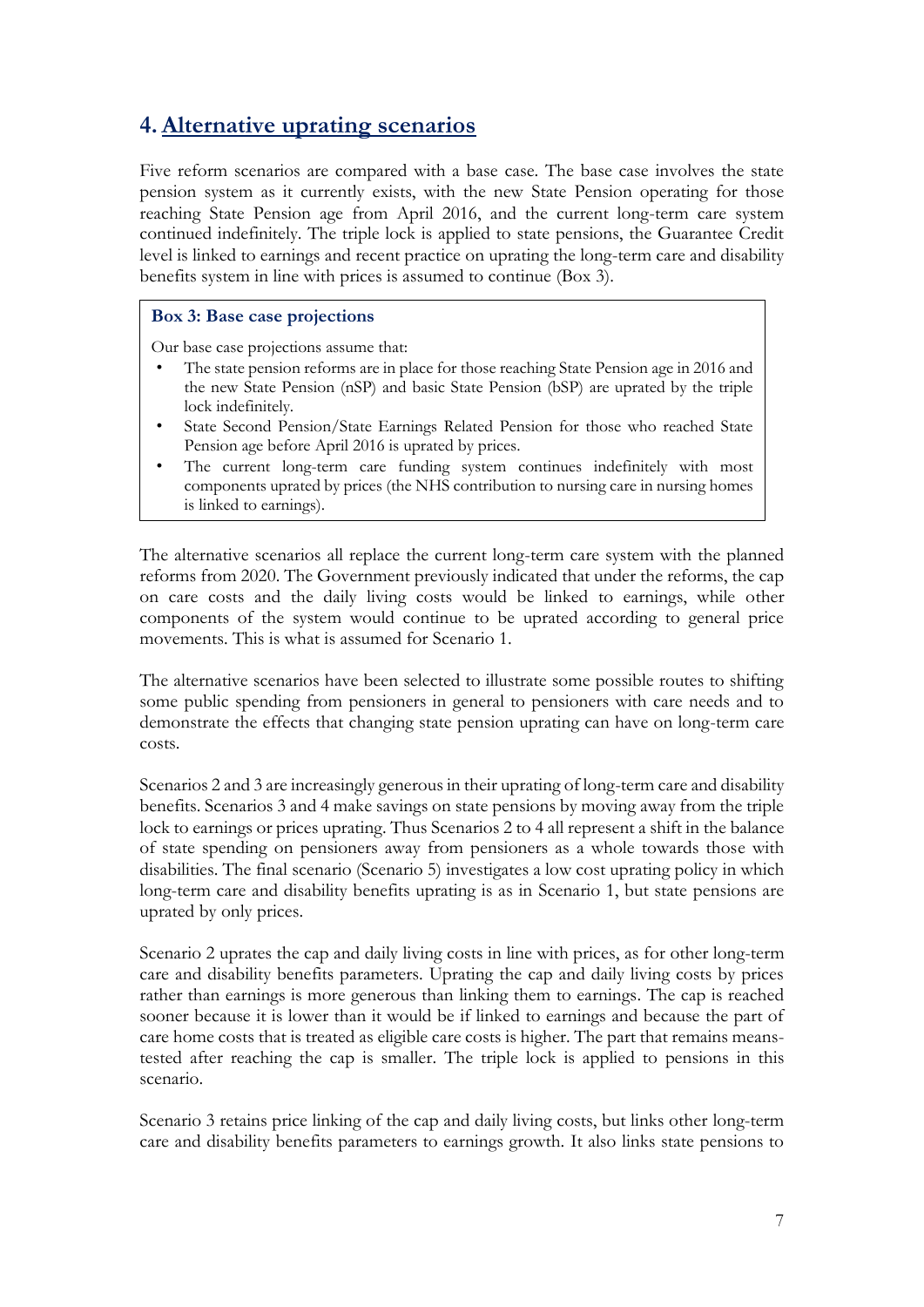earnings rather than the triple lock. Scenario 4 goes a step further and links state pensions to the Consumer Price Index (CPI).<sup>5</sup> A final 'low cost' scenario is examined which combines Scenario 1 uprating of the long-term care and disability benefits with CPI uprating of the state pension. This scenario enables us to assess how much of the public expenditure savings that would be made from prices uprating of pensions would be offset by increases in spending on long-term care as a result of the lower incomes of care users.

The scenarios are summarised in Box 4.

| <b>Box 4: Uprating Scenarios</b>                                                                                                                                                                                                           |
|--------------------------------------------------------------------------------------------------------------------------------------------------------------------------------------------------------------------------------------------|
| Scenario 1:<br>Long-term care reforms implemented in 2020<br>nSP and bSP uprated by triple lock<br>cap and daily living costs uprated by earnings<br>other components of the long-term care and disability benefits systems are uprated by |
| prices, except the NHS contribution to nursing costs in care homes is earnings linked.                                                                                                                                                     |
| Scenario 2:                                                                                                                                                                                                                                |
| As Scenario 1 but                                                                                                                                                                                                                          |
| the cap and daily living costs are uprated by prices                                                                                                                                                                                       |
| Scenario 3:                                                                                                                                                                                                                                |
| As Scenario 2 but                                                                                                                                                                                                                          |
| long-term care parameters and disability benefits are linked to earnings                                                                                                                                                                   |
| nSP and bSP uprated by earnings                                                                                                                                                                                                            |
| Scenario 4:                                                                                                                                                                                                                                |
| As Scenario 3 but                                                                                                                                                                                                                          |
| • nSP and bSP uprated by prices                                                                                                                                                                                                            |
| Scenario 5:                                                                                                                                                                                                                                |
| As Scenario 1 but                                                                                                                                                                                                                          |
| nSP and bSP uprated by prices                                                                                                                                                                                                              |

-

<sup>5</sup> Note that a change to linking the new State Pension and basic State Pension to the CPI would require primary legislation.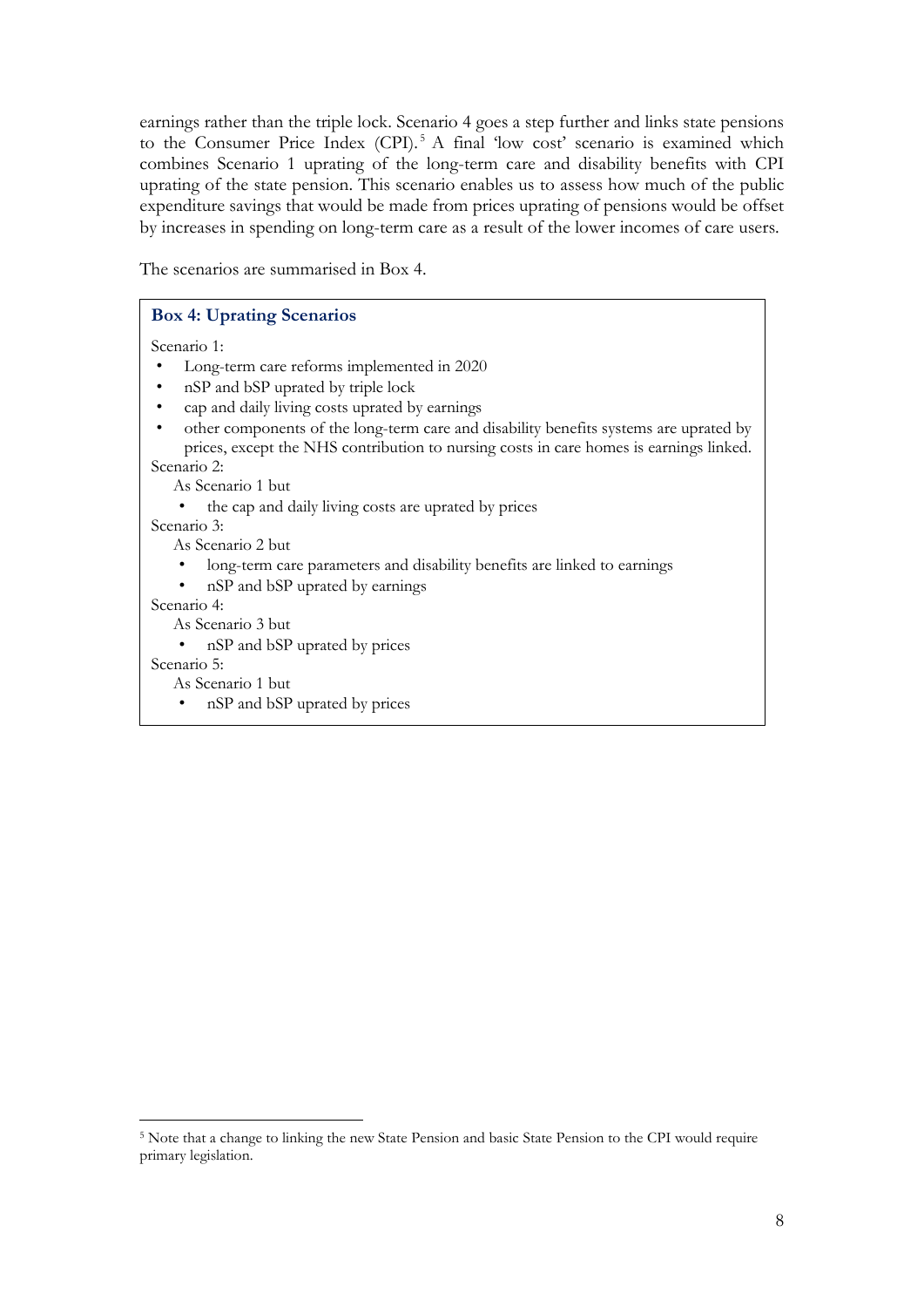# **5. Methods and assumptions**

The analysis uses three models to examine the effects of these alternative scenarios on the aggregate costs of long-term care and state pensions and the distribution of gains from them that would be experienced by recipients of care. <sup>6</sup> The models and assumptions are described in detail in the Appendices.

The PSSRU long-term care model is used to produce projections of the aggregate costs of the base case and alternative uprating scenarios. It takes input from and provides inputs to CARESIM, which is a model used to analyse the distributional effects of scenarios. PPI's dynamic microsimulation model is used to provide CARESIM with projected future state and private pension incomes, under different policy scenarios, of people aged 50 to State Pension age.

PPI's aggregate and distributional models (Appendix A) are used to provide the aggregate public costs of state pensions and means-tested benefits under the base case and alternative state pension uprating policies. The PPI aggregate model provides estimates for the UK. To make them comparable to the long-term care analysis which is for England, the PPI estimates have been scaled down by the ratio, in the relevant year, of projected numbers of people over State Pension age in England to the numbers in the UK as a whole. The projections of numbers of people over State Pension age come from Office for National Statistics (ONS) official 2014-based population projections.

The models use a range of economic and demographic assumptions. Key to the analysis presented here are assumptions on real earnings growth and the triple lock. These are consistent with those produced by the Office for Budgetary Responsibility (OBR).<sup>7</sup> Until 2020, growth in earnings and the triple lock are projected to be the same, but from 2021, earnings are assumed to grow by 1.8% a year in excess of prices and the triple lock is assumed to average 2.1% a year above prices. The models produce projections under stated assumptions rather than forecasts.

Projections of long-term care and state pension costs are provided up to 2030, by which time recipients of care would be benefiting in full from the long-term care reforms implemented in 2020. All analyses relate to older people and to England. Monetary amounts are expressed at constant 2015 prices.

-

<sup>6</sup> There would also be consequences for all people receiving state pensions or disability benefits but the focus of our distributional analysis is on care recipients.

<sup>7</sup> They do not incorporate the latest OBR projections published alongside the November 2016 Autumn Statement.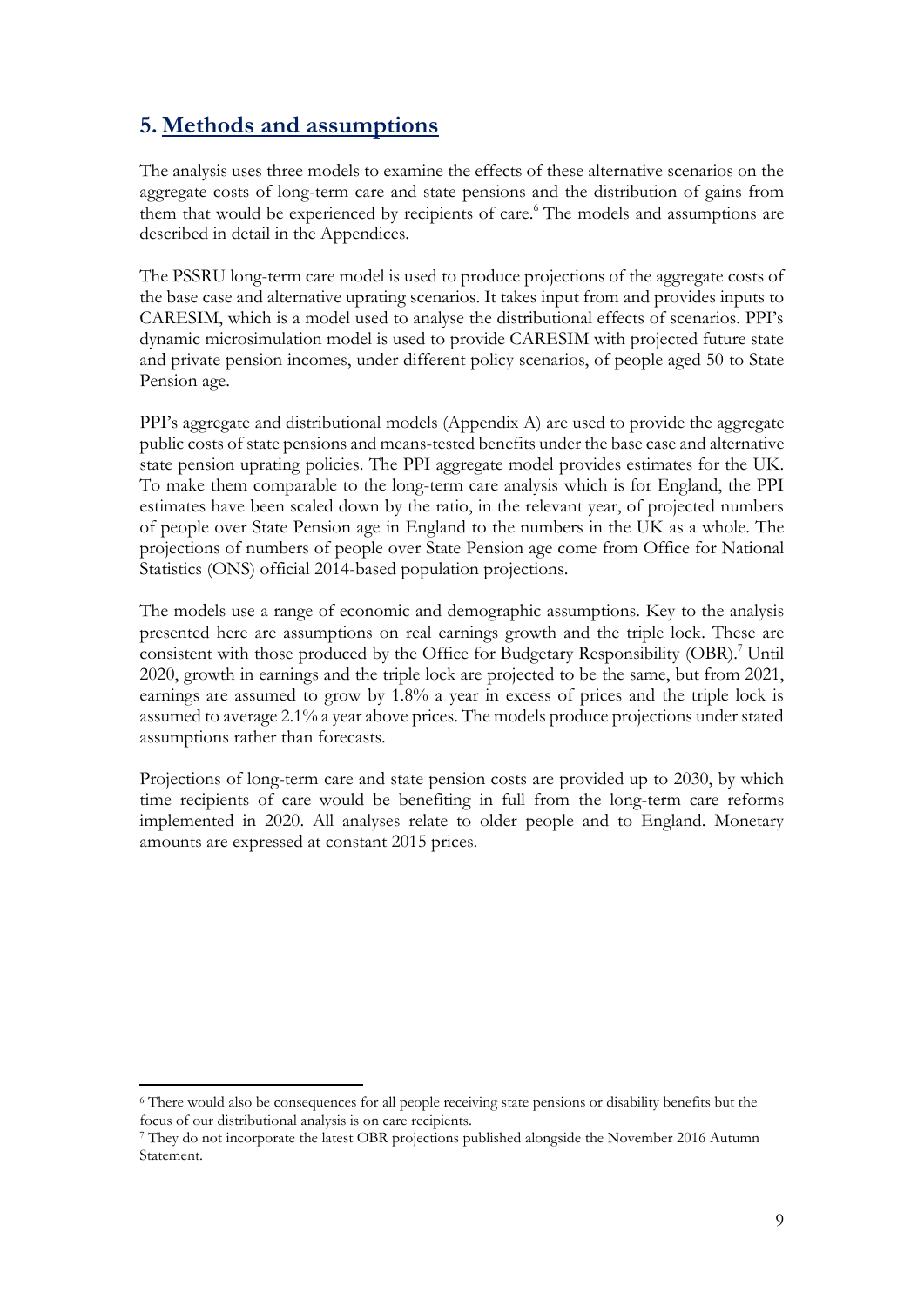## **6.Results**

### **a.Aggregate projections**

The Office for National Statistics (ONS) 2014-based principal population projections for England project that the numbers of people aged 65 or over will rise from 9.7 million in 2015 to 13.2 million in 2030, an increase of 36%. The numbers of those aged 85 or more are projected to rise faster during this period by 66%, from 1.3 million in 2015 to 2.1 million in 2030. Much of this increase is a result of a projected rise in male life expectancy.

Projections of the future numbers of older service users and the costs of their care clearly depend on projections of future numbers of disabled older people. We project that the number of older people unable to conduct at least one personal care task, or activity of daily living (ADL), without help will rise from 1.8 million in 2015 to 2.5 million in 2030, an increase of 44%. It will then continue to rise beyond the period covered by our expenditure projections to 3.1 million in 2040 and 3.6 million in 2050. This projection is on the basis that the total number of older people by age and gender rise in line with the official ONS 2014-based principal population projection and that disability rates remain constant by age and gender. It is inevitably sensitive to these assumptions.

We project that the number of unpaid carers of older people will rise from 2.1 million in 2015 to 3.0 million in 2030, an increase of 44%. This is on the assumption that the probability of receiving unpaid care remains constant by age, gender, level of disability, household composition and housing tenure of the older person. If the supply of unpaid care does not rise in line with this projection of demand, there will be rising unmet need unless formal services expand to meet the shortfall.

The number of older users of formal services will need to rise considerably over the period 2015 to 2030 (and beyond) to keep pace with demographic pressures (Table 1). Our projections are on the assumption that the probability of receiving services remains constant by age, gender, level of disability, household composition and housing tenure of the older person. This implies no change in eligibility criteria for services, in the balance between unpaid care and formal services or in the balance between home-based care and residential care.

The number of recipients of local authority funded home care services or direct payments would need to rise by 54%, from 262,000 in 2015 to 402,000 in 2030, to keep pace with demographic pressures (Table 1). The number of users of privately funded home care is projected to rise less rapidly, by 45% over this period.

The number of older people in local authority funded residential care would need to rise by 26%, from 194,000 in 2015 to 245,000 in 2030 to keep pace with demographic changes. The number of privately funded residents is projected to rise by 74% over this period. The main reason for this difference is the projected rise in the proportion of older people who own their own home and so are generally not eligible for local authority support.

Projections of expenditure on long-term care need to incorporate an assumption about future rises in care costs. We assume that an increase in line with projected rises in average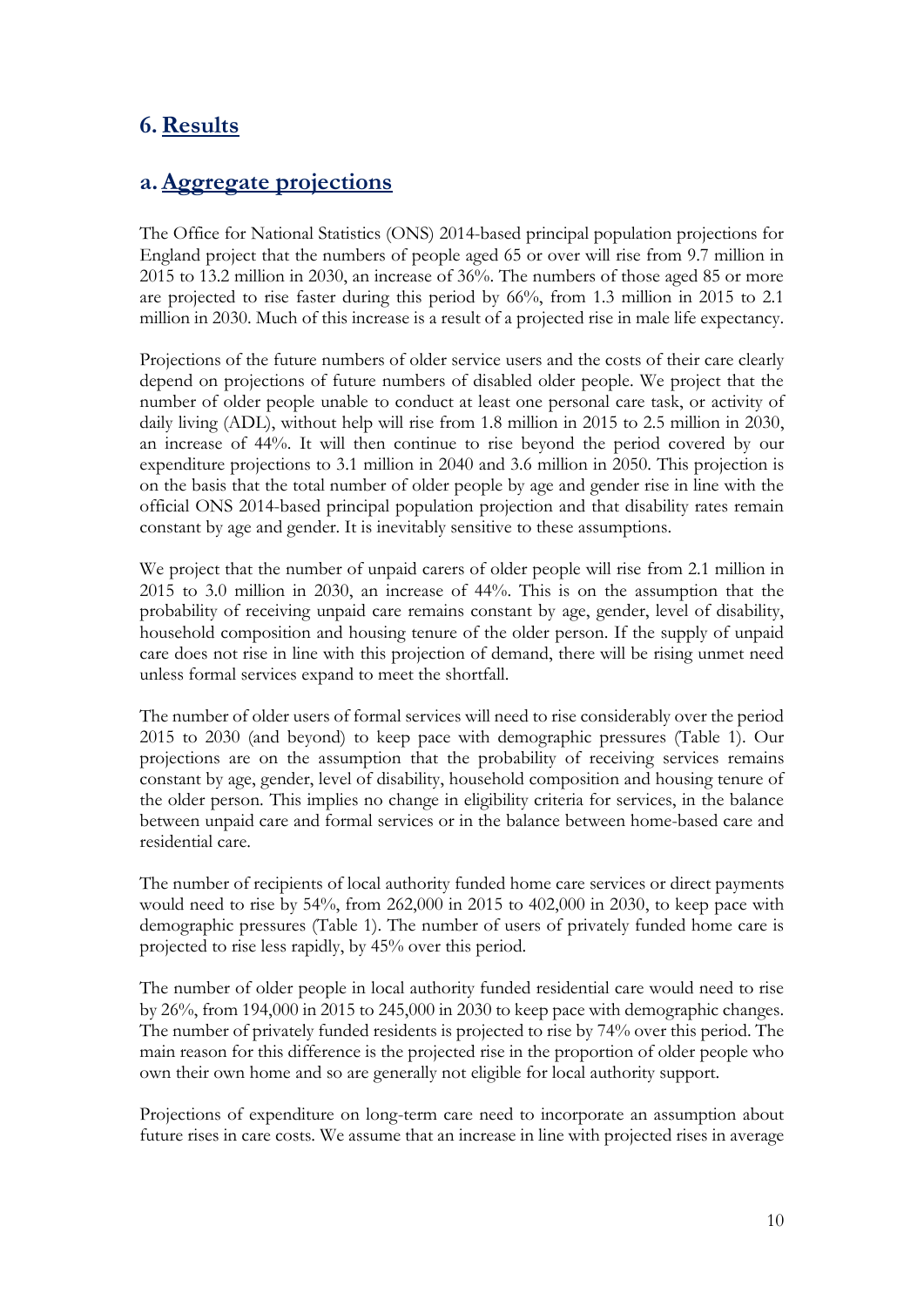hourly earnings will be sufficient to ensure that the supply of formal care will increase in line with projected demand, as discussed in Appendix C.

Public expenditure on long-term care for older people is projected to rise by 81% under the current funding system from around  $f<sub>10.8</sub>$  billion (0.67% of GDP) in 2015 to  $f<sub>19.6</sub>$ billion (0.86% of GDP) in 2030 at constant 2015 prices (Table 2). Local Authority Personal Social Services (PSS) expenditure, net of user charges, is projected to rise by 78% from  $f$ ,  $\frac{7}{1}$  billion in 2015 to  $f$ ,  $\frac{12.5}{100}$  billion in 2030. PSS expenditure on community-based care is projected to rise much more rapidly than expenditure on residential care (97% as against 59%) over the period 2015 to 2030 (Table 3).

Private expenditure is projected to rise from  $f$ , 7.9 billion in 2015 to  $f$ , 17.3 billion in 2030, an increase of 117% (Table 2). Total expenditure on social services for older people is projected to rise by 96%, from  $\text{\emph{L}}18.8$  billion (1.16% of GDP) in 2015 to  $\text{\emph{L}}36.8$  billion (1.62% of GDP) in 2030 at constant 2015 prices. It should be noted that the figures for private expenditure are estimates drawn from various sources on the numbers of privately funded care home residents, the numbers of privately funded home care users and the weekly costs of privately funded care. This means that the projections for private expenditure should be treated with caution.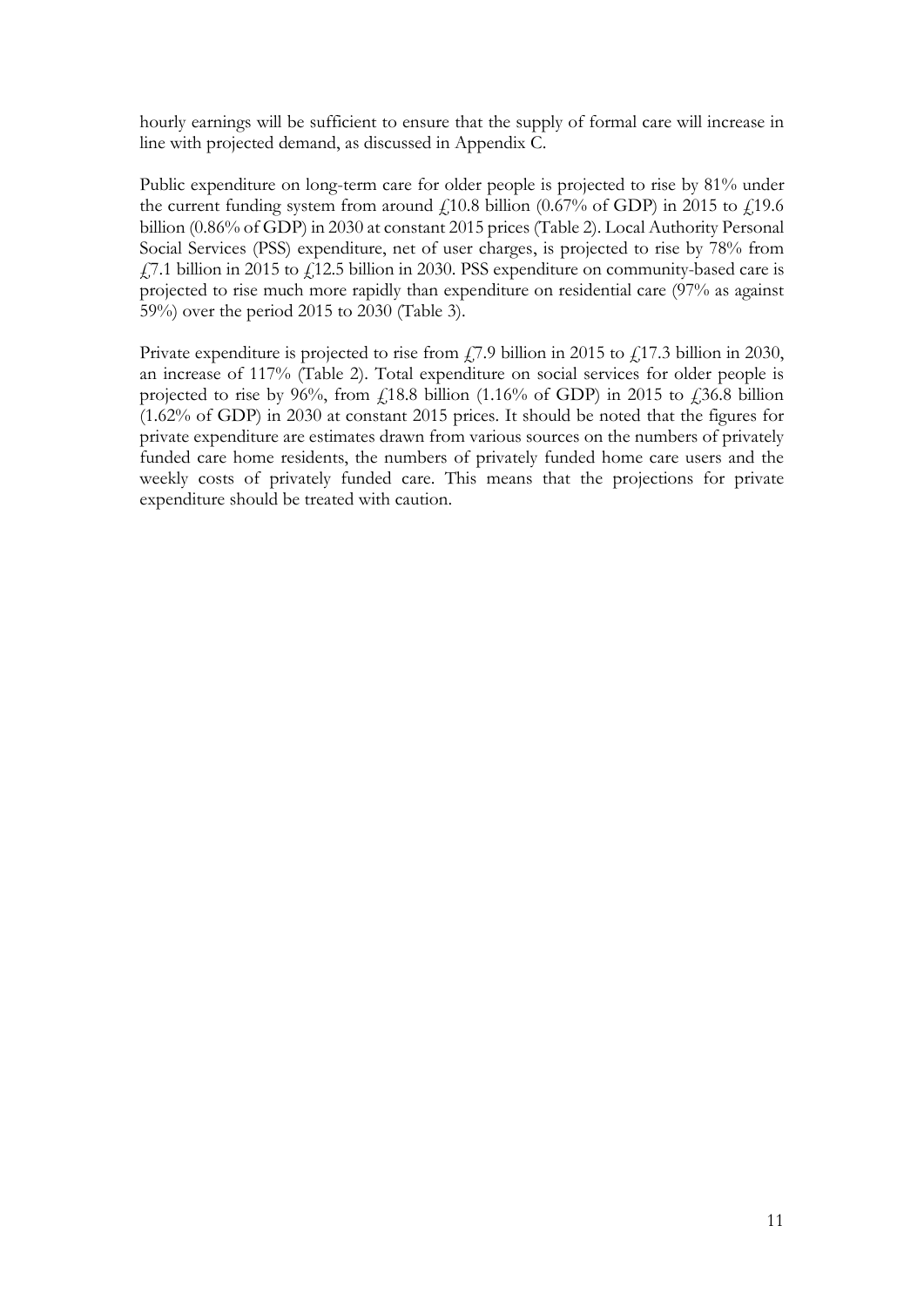| Personio             |       |       |       |       |                          |
|----------------------|-------|-------|-------|-------|--------------------------|
|                      | 2015  | 2020  | 2025  | 2030  | $\%$ growth<br>2015-2030 |
| Publicly funded      |       |       |       |       |                          |
| home care users      | 216.5 | 247.1 | 285.6 | 334.1 | $54\%$                   |
| Privately funded     |       |       |       |       |                          |
| home care users      | 97.9  | 105.5 | 119.6 | 140.4 | 45%                      |
| Direct payment       |       |       |       |       |                          |
| recipients           | 45.7  | 51.5  | 57.9  | 67.4  | $47\%$                   |
| Publicly funded care |       |       |       |       |                          |
| home residents       | 193.7 | 210.0 | 237   | 245   | 26%                      |
| Privately funded     |       |       |       |       |                          |
| care home residents  | 153.7 | 174.7 | 202.8 | 267.6 | 74%                      |

**Table 1: Projected numbers of older people aged 65 and over using long-term care services 2015-2030, England, under the base case assumptions, in thousand persons**

Note: The figure for care home residents includes older people funded by the NHS.

#### **Table 2: Projected public and private expenditure on long-term care services for older people 2015-2030, England, under the base case, in £billion**

|                      | ె        |          |          |       | ־יש         |
|----------------------|----------|----------|----------|-------|-------------|
|                      | 2015     | 2020     | 2025     | 2030  | $\%$ growth |
|                      |          |          |          |       | 2015-2030   |
| Public expenditure   | 10.8     | 12.7     | 15.9     | 19.6  | 81%         |
| Public expenditure   |          |          |          |       |             |
| as % of GDP          | $0.67\%$ | $0.71\%$ | $0.79\%$ | 0.86% | 28%         |
| Private expenditure  | 7.9      | 9.8      | 12.5     | 17.3  | 117%        |
| Private expenditure  |          |          |          |       |             |
| as % of GDP          | $0.49\%$ | $0.55\%$ | 0.62%    | 0.76% | $54\%$      |
| Total expenditure    | 18.8     | 22.5     | 28.4     | 36.8  | 96%         |
| Total expenditure as |          |          |          |       |             |
| % of GDP             | 1.16     | 1.26     | 1.41     | 1.62  | 39%         |

Note: Public expenditure is made up of Local Authority Personal Social Services Expenditure net of user charges, the NHS contribution to long-term care costs and disability benefits that are put towards the cost of care.

| Table 3: Projected Local Authority Personal Social Services net expenditure on   |
|----------------------------------------------------------------------------------|
| long-term care services for older people 2015-2030, England, under the base case |
| assumptions, in $fs$ billion                                                     |

| $\sim$                    |      |      |      |      |             |
|---------------------------|------|------|------|------|-------------|
|                           | 2015 | 2020 | 2025 | 2030 | $\%$ growth |
|                           |      |      |      |      | 2015-2030   |
| Residential care          | 3.3  | 3.8  |      | 5.3  | 59%         |
| Non-residential care      | 2.7  | 3.2  | 4.2  | 5.2  | $97\%$      |
| Assessment, care          |      |      |      |      |             |
| management and strategy   | 1.1  | 1.3  | 1.6  | 2.0  | 87%         |
| Total PSS net expenditure |      | 8.3  | 10.5 | 12.5 | 78%         |

Projected growth in public expenditure under the five scenarios compared with the base case is shown in Table 4, while Table 5 shows projected growth in private spending on long-term care services. Scenarios 1 to 4 all increase public expenditure and reduce private expenditure as compared with the base case. Scenario 1, implementation of the long-term care reforms on the uprating basis announced by the Government, would lead to additional public expenditure in 2030 of  $f$ 1.3 billion at 2015 prices above continuation of the current system (the base case). Scenario 4 generates the highest projected public expenditure on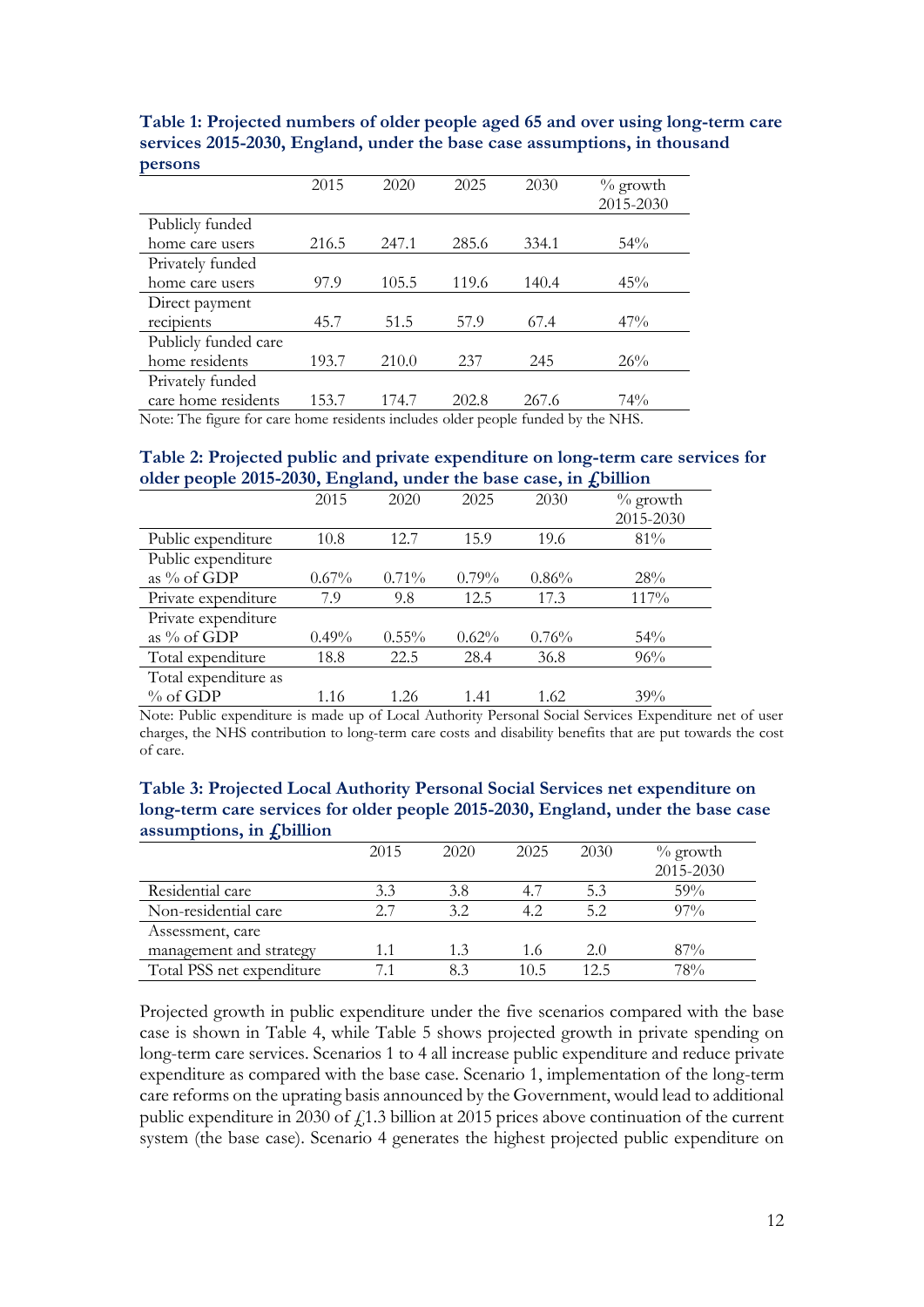long-term care at  $f(23)$  billion compared with  $f(19.6)$  billion under the base case. Under Scenario 4, public expenditure on long-term care in 2030 is projected to correspond to 1.01% of GDP compared with 0.86% under the base case. The growth between 2015 and 2030 in public spending on long-term care is projected to be around 80% under the base case but would grow by 112% under Scenario 4. Projected public expenditure on longterm care under Scenario 5 is a little higher than under the base case despite the same assumptions on uprating of long-term care parameters. This is because the state pension is assumed to be linked only to prices under Scenario 5, leading to lower incomes of care users, a consequent reduction in what they pay towards their care and an increase in what the state pays.

|                    | $\frac{1}{2}$ $\frac{1}{2}$ $\frac{1}{2}$ $\frac{1}{2}$ $\frac{1}{2}$ $\frac{1}{2}$ $\frac{1}{2}$ $\frac{1}{2}$ $\frac{1}{2}$ $\frac{1}{2}$ $\frac{1}{2}$ $\frac{1}{2}$ $\frac{1}{2}$ $\frac{1}{2}$ $\frac{1}{2}$ $\frac{1}{2}$ $\frac{1}{2}$ $\frac{1}{2}$ $\frac{1}{2}$ $\frac{1}{2}$ $\frac{1}{2}$ $\frac{1}{2}$ |          |          |          |            |
|--------------------|---------------------------------------------------------------------------------------------------------------------------------------------------------------------------------------------------------------------------------------------------------------------------------------------------------------------|----------|----------|----------|------------|
|                    | 2015                                                                                                                                                                                                                                                                                                                | 2020     | 2025     | 2030     | $%$ growth |
|                    |                                                                                                                                                                                                                                                                                                                     |          |          |          | 2015-2030  |
| Public expenditure |                                                                                                                                                                                                                                                                                                                     |          |          |          |            |
| Scenario 1         | 10.8                                                                                                                                                                                                                                                                                                                | 12.7     | 16.8     | 20.9     | 93%        |
| Scenario 2         | 10.8                                                                                                                                                                                                                                                                                                                | 12.7     | 17.4     | 22.4     | 107%       |
| Scenario 3         | 10.8                                                                                                                                                                                                                                                                                                                | 12.7     | 17.7     | 22.7     | 110%       |
| Scenario 4         | 10.8                                                                                                                                                                                                                                                                                                                | 12.7     | 17.8     | 23.0     | 112%       |
| Scenario 5         | 10.8                                                                                                                                                                                                                                                                                                                | 12.7     | 17.0     | 21.2     | 96%        |
| Base case          | 10.8                                                                                                                                                                                                                                                                                                                | 12.7     | 15.9     | 19.6     | 81%        |
|                    | Public expenditure as % of GDP                                                                                                                                                                                                                                                                                      |          |          |          |            |
| Scenario 1         | $0.67\%$                                                                                                                                                                                                                                                                                                            | 0.71%    | 0.83%    | 0.92%    | 37%        |
| Scenario 2         | $0.67\%$                                                                                                                                                                                                                                                                                                            | $0.71\%$ | $0.86\%$ | 0.98%    | 46%        |
| Scenario 3         | $0.67\%$                                                                                                                                                                                                                                                                                                            | 0.71%    | $0.88\%$ | $1.00\%$ | 49%        |
| Scenario 4         | 0.67%                                                                                                                                                                                                                                                                                                               | 0.71%    | 0.88%    | 1.01%    | 50%        |
| Scenario 5         | $0.67\%$                                                                                                                                                                                                                                                                                                            | 0.71%    | $0.84\%$ | 0.93%    | 39%        |
| Base case          | 0.67%                                                                                                                                                                                                                                                                                                               | 0.71%    | $0.79\%$ | 0.86%    | 28%        |

**Table 4: Projected public expenditure on long-term care services for older people 2015-2030, England, under alternative uprating scenarios, in £billion**

Note: Public expenditure is made up of Local Authority Personal Social Services Expenditure net of user charges, the NHS contribution to long-term care costs and disability benefits that are put towards the cost of care.

| Table 5: Projected private expenditure on long-term care services for older people  |
|-------------------------------------------------------------------------------------|
| 2015-2030, England, under alternative uprating scenarios, in $\mathbf{f}_i$ billion |

| 0                               |          |          |       | $\mathbf{\sigma}$ | ∼           |
|---------------------------------|----------|----------|-------|-------------------|-------------|
|                                 | 2015     | 2020     | 2025  | 2030              | $\%$ growth |
|                                 |          |          |       |                   | 2015-2030   |
| Private expenditure             |          |          |       |                   |             |
| Scenario 1                      | 7.9      | 9.8      | 11.5  | 15.8              | $99\%$      |
| Scenario 2                      | 7.9      | 9.8      | 10.8  | 14.1              | $77\%$      |
| Scenario 3                      | 7.9      | 9.8      | 10.5  | 13.7              | 72%         |
| Scenario 4                      | 7.9      | 9.8      | 10.3  | 13.4              | 69%         |
| Scenario 5                      | 7.9      | 9.8      | 11.3  | 15.5              | 95%         |
| Base case                       | 7.9      | 9.8      | 12.5  | 17.3              | 117%        |
| Private expenditure as % of GDP |          |          |       |                   |             |
| Scenario 1                      | $0.49\%$ | $0.55\%$ | 0.57% | $0.69\%$          | 41%         |
| Scenario 2                      | 0.49%    | $0.55\%$ | 0.53% | 0.62%             | 25%         |
| Scenario 3                      | 0.49%    | $0.55\%$ | 0.52% | 0.60%             | $22\%$      |
| Scenario 4                      | 0.49%    | $0.55\%$ | 0.51% | 0.59%             | 20%         |
| Scenario 5                      | 0.49%    | $0.55\%$ | 0.56% | 0.68%             | 38%         |
| Base case                       | 0.49%    | $0.55\%$ | 0.62% | 0.76%             | 54%         |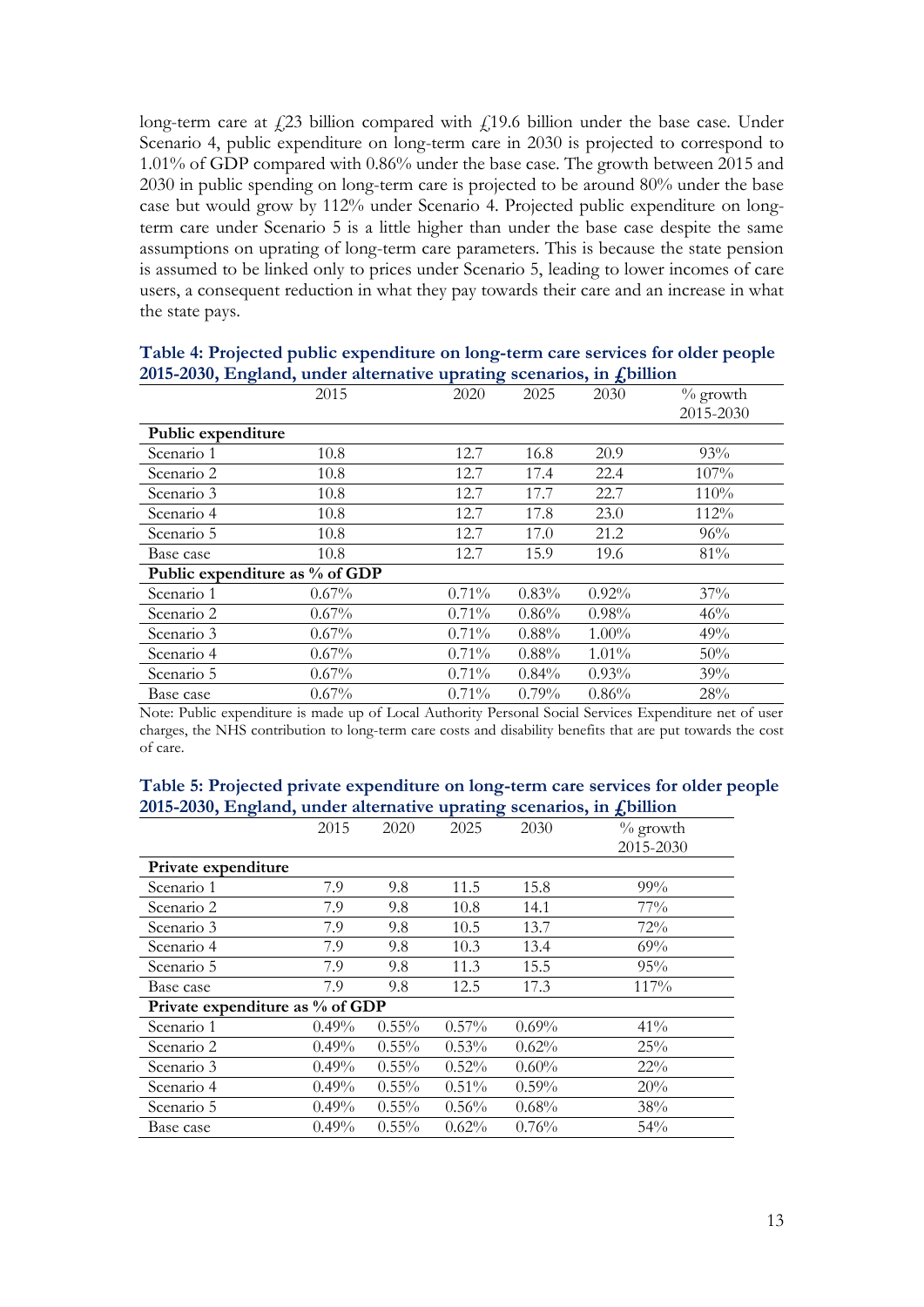Chart 1 summarises the effects of the alternative uprating scenarios on public and private expenditure on long-term care for older people by 2030.





Notes: (1) Long-term care public expenditure includes NHS-funded care and disability benefits used to pay for care. Private expenditure includes payments from users from their other sources of income including their state pensions. (2) Scenarios are described in Box 4 on page 8

public private  $\longrightarrow$  public as % of GDP

Finally, Table 6 and Chart 2 compare the additional public spending (as against the base case) on older people's long-term care under each scenario with the changes (again as against the base case) in spending on state pensions and means-tested benefits.

| Table 6: Difference between projected public spending under alternative uprating |  |
|----------------------------------------------------------------------------------|--|
| scenarios and base case, 2030 in $\ddot{f}$ , billion 2015 prices                |  |

|            | Long-term care   | State pensions | Means-tested | Net effect on |
|------------|------------------|----------------|--------------|---------------|
|            | (including       |                | benefits for | public        |
|            | disability       |                | older people | spending      |
|            | benefits used to |                |              |               |
|            | pay for care)    |                |              |               |
| Scenario 1 | 1.3              | 0.0            | 0.0          | 1.3           |
| Scenario 2 | 2.8              | 0.0            | 0.0          | 2.8           |
| Scenario 3 | 3.1              | $-2.7$         | 0.5          | 1.0           |
| Scenario 4 | 3.4              | $-16.0$        | 1.3          | $-11.4$       |
| Scenario 5 | 1.6              | $-16.0$        | 13           | $-13.2$       |

Note: (1) Projections of the effects on aggregate state pensions and means-tested benefits for older people use the PPI Aggregate Model. (2) The net effect on public spending excludes the effect on disability benefits not used to pay for care. Scenarios 3 and 4 which link disability benefits to earnings would increase spending on disability benefits not used to pay for care so the net increase/decrease in public spending would be a little higher/lower than indicated.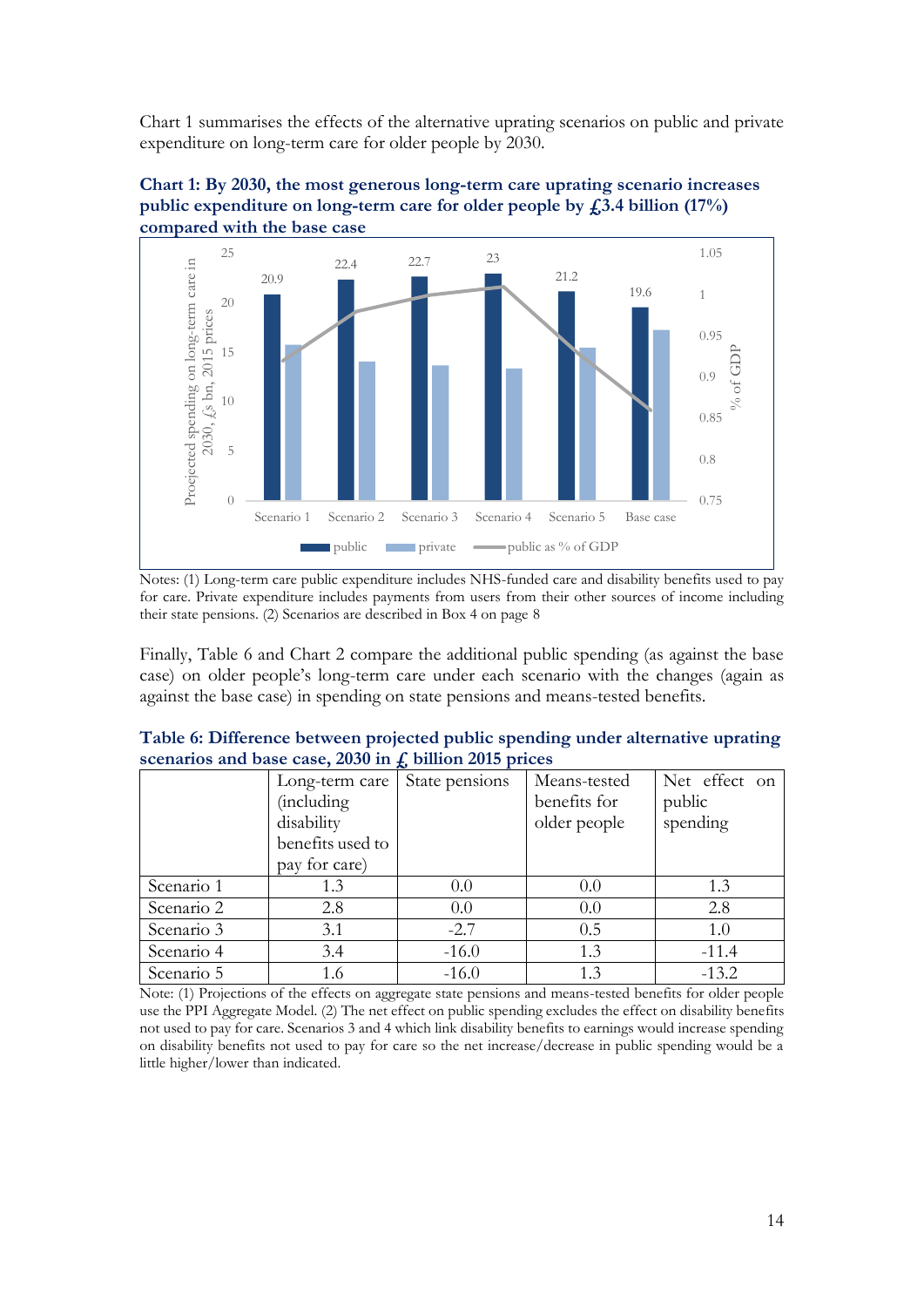The net effect of Scenarios 1 to 3 is to increase overall public spending across these three areas, whereas Scenarios 4 and 5 decrease it considerably as a result of uprating state pensions by only prices. In Chart 2, the net effect is shown by the line on the chart while the effect for each of the three areas is shown by the bars.



**Chart 2: By 2030, the less generous pensions uprating reduces public spending far more than the more generous uprating of long-term care increases it**

Notes: (1) Long-term care public expenditure includes NHS-funded care and disability benefits used to pay for care. Private expenditure includes payments from users from their other sources of income including their state pensions. (2) Scenarios are described in Box 4 on page 8

# **b. Distribution of gains**

The distributional effects of the scenarios are investigated by examining how average gains from the long-term care reforms vary across quintiles (fifths) of the income distribution, for recipients of residential or home care aged 65 and over. Gains are calculated by comparing an individual's net income, after meeting care costs, under the reformed longterm care system with their net income under the base case. Gains within each income group are expressed as averages in absolute terms (pounds per week in 2015 prices) and as average proportions of individuals' incomes. Since the scale of the effects of the various uprating assumptions differ considerably, average gains within income group are also expressed relative to the average gain for all income groups (the average gain for all groups is set to 100) to facilitate comparison across uprating scenarios. The effects of the different uprating assumptions are shown for the year 2030.

Charts 3 to 5 illustrate the gains by income group from each scenario for recipients of residential and home care combined. Chart 3 presents absolute gains in  $\ell$ s per week, Chart 4 shows these gains as a proportion of income and Chart 5 standardises for the different scale of gains, as described above.

All income groups gain from the long-term care reforms. Even people with low incomes can benefit from the introduction of the cap on care costs if they would otherwise be disqualified from help with residential care costs by their housing wealth – within the lowest income group around two-thirds are owner-occupiers.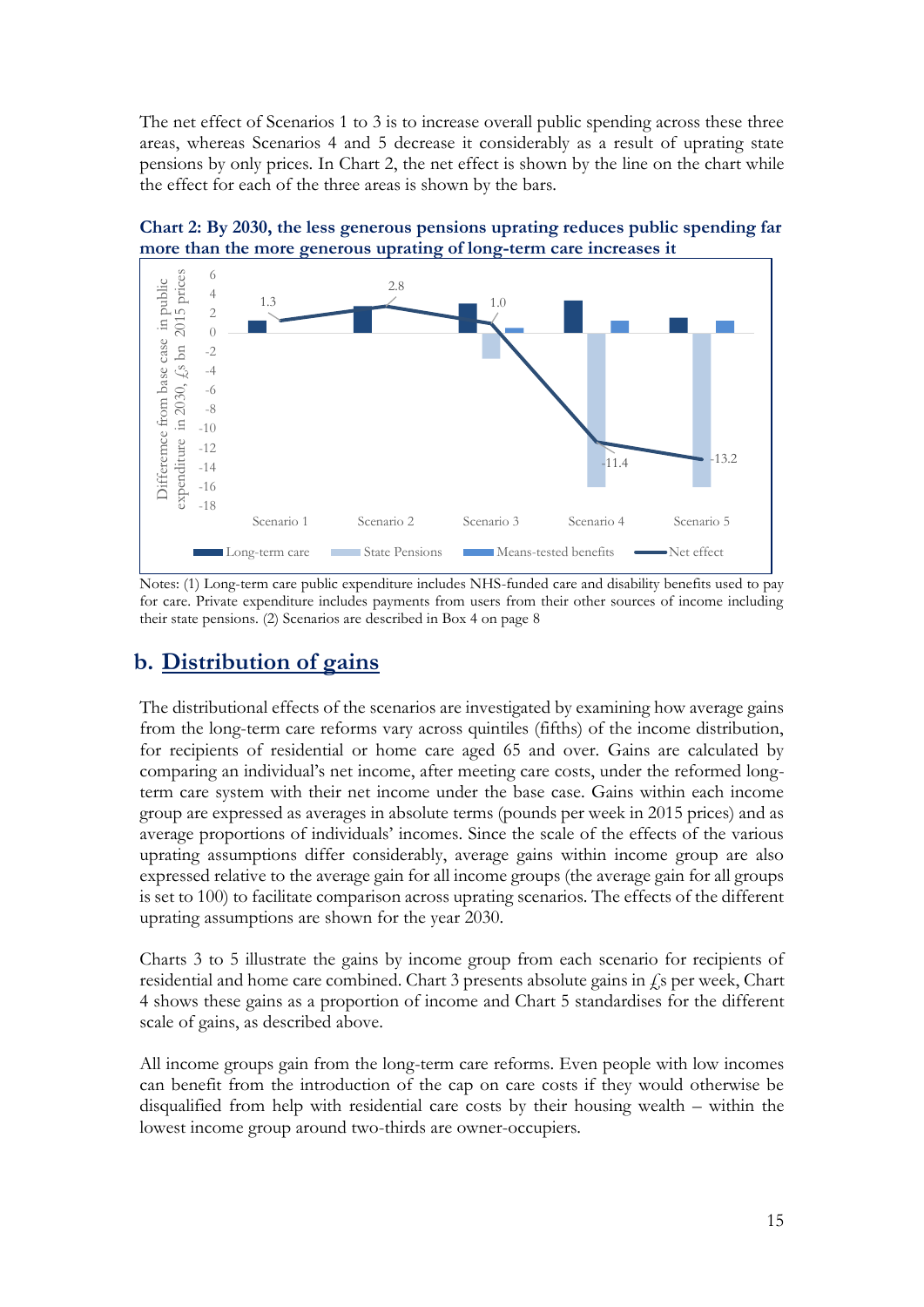Expressed in absolute  $(f_s$  per week) terms (Chart 3), the gains from the planned long-term care reforms are largest for those on higher incomes as they stand to gain most from the introduction of the cap. A different picture emerges if gains are expressed as a percentage of income (Chart 4). These percentages vary less by income than the absolute amounts and for Scenarios 2 to 4 are highest for the lowest income group.

### **Chart 3: Expressed in absolute terms (£s per week), gains from the long-term care reforms are largest for higher income care users but more generous uprating narrows the gap between the gains for those on high and low incomes**



#### **Users of residential or home care aged 65+, 2030**

Note: Scenarios are explained in Box 4 on page 8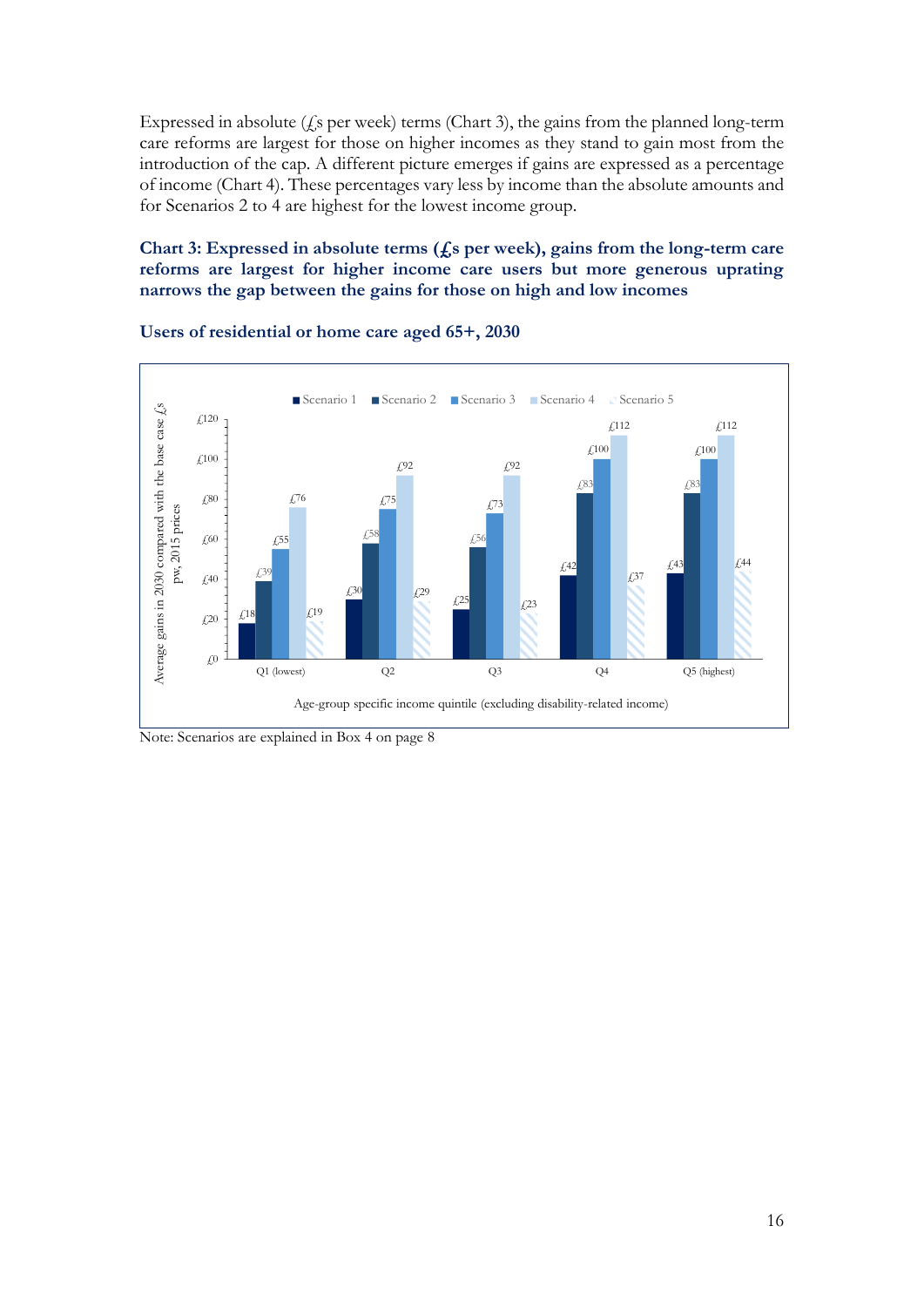### **Chart 4: Expressed as percentages of income, gains vary less by income and for two scenarios are highest for the lowest income group**



**Users of residential or home care aged 65+, 2030**

Note: Scenarios are explained in Box 4 on page 8

Gains are larger from Scenarios 2 to 4 than for Scenario 1. Their distributional effects are also different as is clear from Chart 5. For example, under Scenario 1, the average gain in the highest income group is 44% more than the overall gain and in the lowest income group it is just 41% less than the overall gain. Under Scenario 4, the corresponding comparison is 18% more for the highest income group and only 20% less in the lowest income group. The scenarios which uprate long-term care parameters more generously are particularly beneficial for those on lower incomes.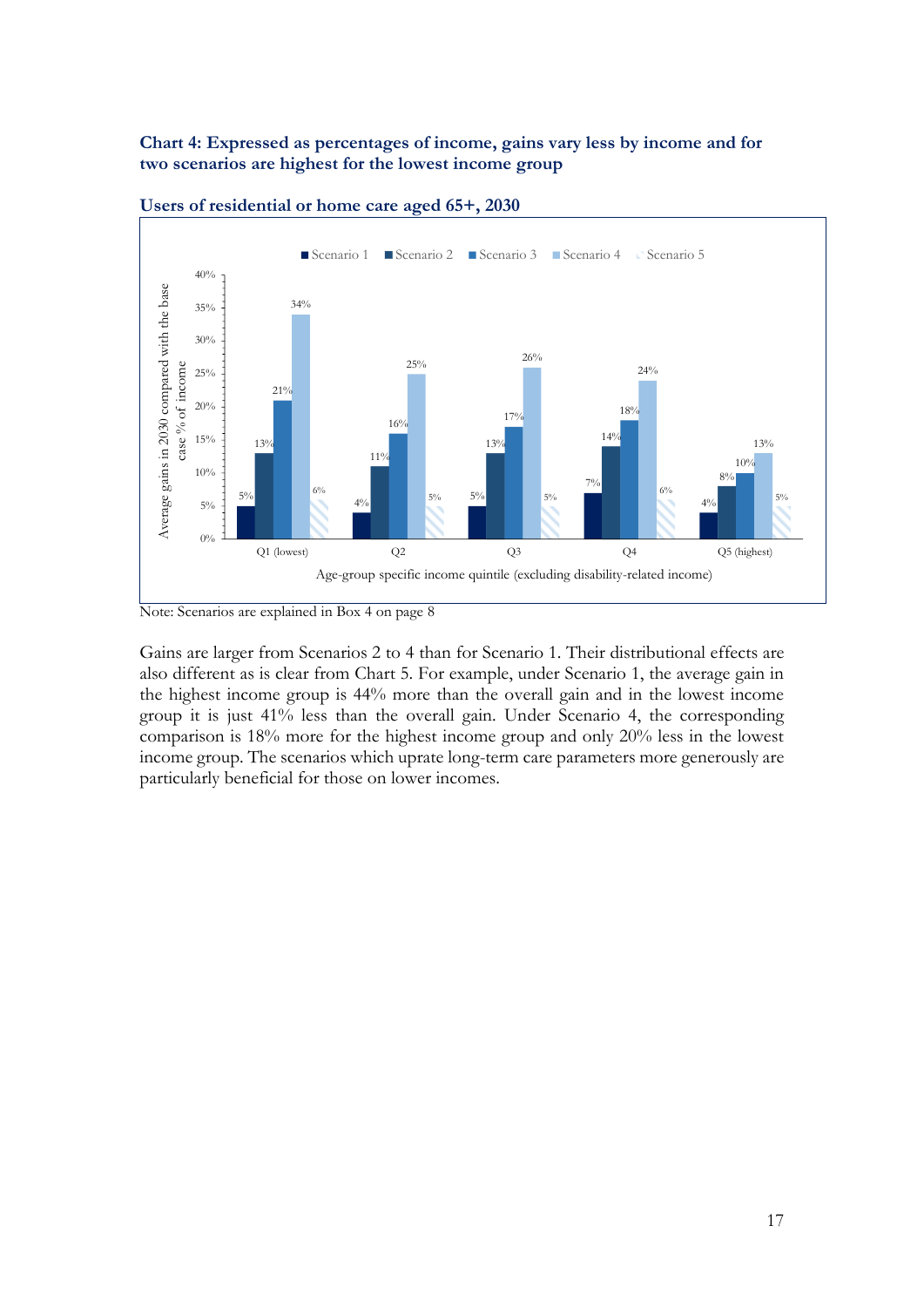### **Chart 5: Over time, more generous uprating of long-term care would reduce the regressivity of the planned long-term care reforms**





Note: Scenarios are explained in Box 4 on page 8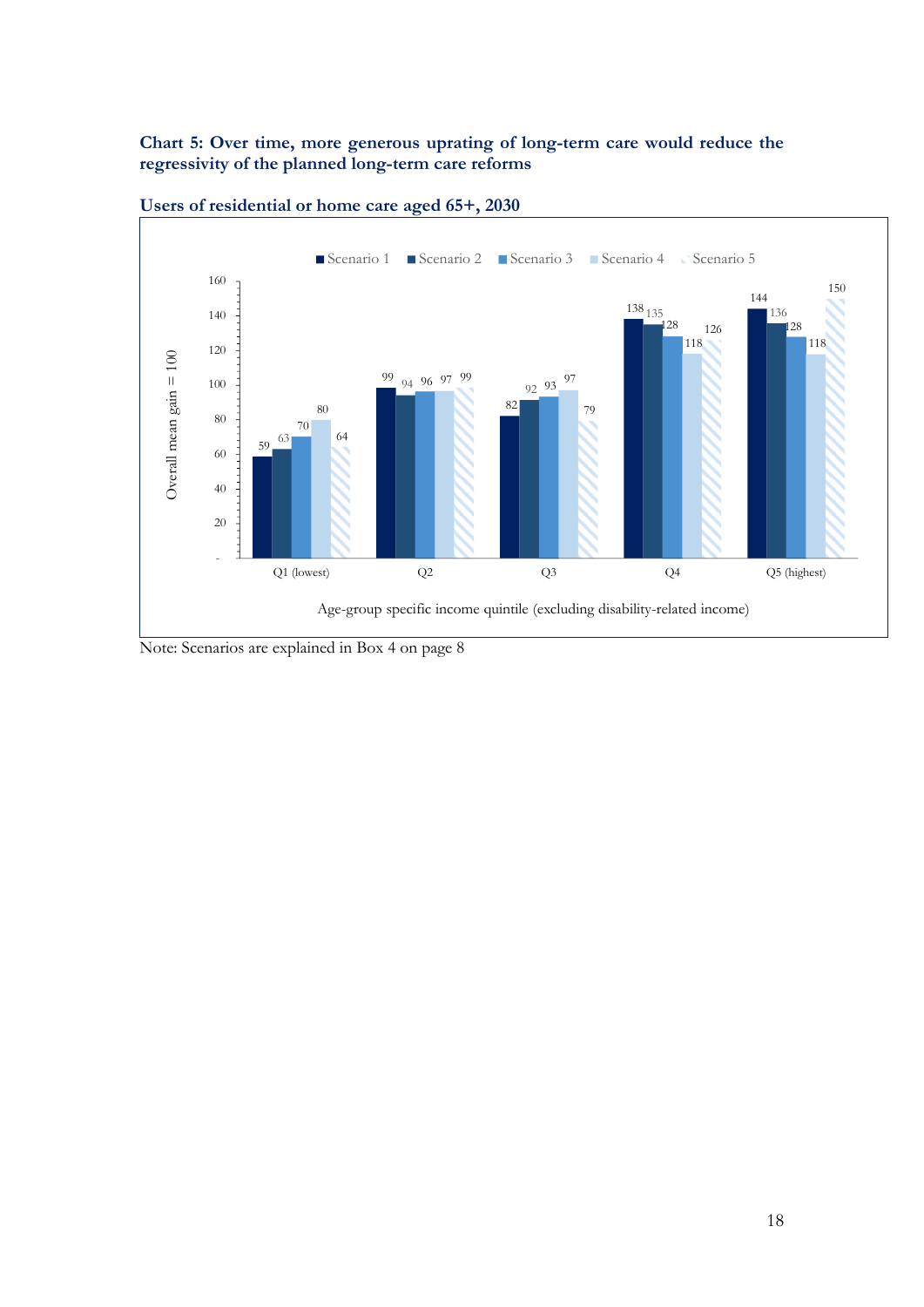# **7.Conclusions**

In this report we have presented analysis of the costs and distributional effects of alternative policies on annual adjustment for inflation ('uprating') of key parameters of the state pension system and of the long-term care funding system under the reforms planned for implementation in 2020. The alternative scenarios have been selected to illustrate some possible routes to shifting some public spending from pensioners in general to pensioners with care needs and to demonstrate the effects that changing state pension uprating can have on long-term care costs.

Our analysis has shown that by 2030, the cumulative effects of difference in uprating policy can be large in terms of their effects on the public costs of the two systems and on the extent to which the long-term care reforms differentially effect those on lower and higher incomes.

If the long-term care funding system is reformed according to previous government announcements, we project that public spending on long-term care for older people would reach 0.92% of Gross Domestic Product (GDP) by 2030 compared with around 0.67% in 2015, and 0.86% in 2030 if the current funding system continued. By 2030, uprating the state pension by earnings rather than the triple lock would go some way to paying for the more generous long-term care uprating scenarios. Uprating pensions by prices – although not allowed under present legislation – would more than pay for more generous uprating of the care system.

More generous uprating scenarios for the reformed long-term care system, in combination with less generous uprating of the state pension system would focus resources for older people on those at risk of costly care in late old age. Moreover, the more generous care uprating scenarios all increase public spending on long-term care by 2030 but unlike the long-term care reforms themselves, they tend to favour those on lower incomes.

### **References**

- Adams, J. Curry C., Espuny-Pujol F. et al. (2016) Interactions between state pension and long-term care reforms: a summary of findings. *Pensions Policy Institute*
- Johnson, P. (2015). "Pension policy where have we been, where are we going?". Inaugural annual lecture of the Pensions Management Institute <https://www.ifs.org.uk/publications/8026>
- Thurley D (2014). "State Pension uprating 2010 onwards". House of Commons Library Standard Note SN 05649
- David Willetts (2015, 24 October). "Pensioners prosper, the young suffer. Britain's social contract is breaking". *The Guardian:* 24 Oct. 2015. [https://www.theguardian.com/commentisfree/2015/oct/24/young-bear-burden](https://www.theguardian.com/commentisfree/2015/oct/24/young-bear-burden-of-pensioner-prosperity)[of-pensioner-prosperity](https://www.theguardian.com/commentisfree/2015/oct/24/young-bear-burden-of-pensioner-prosperity)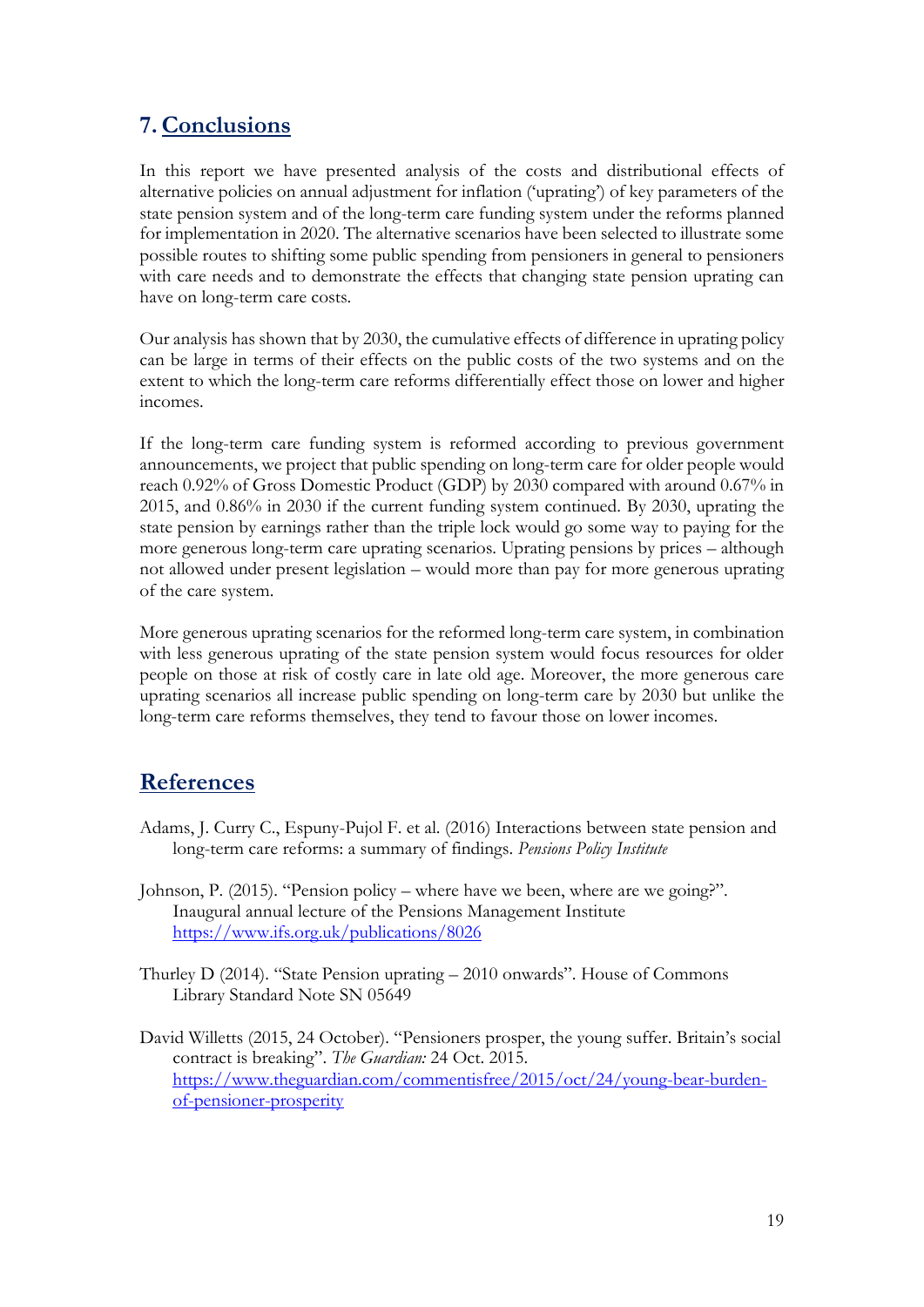# **Appendix A: Model Descriptions**

# **a.Pension Policy Institute (PPI) dynamic model**

The PPI Dynamic Model projects retirement cashflow outcomes for individuals taken from the English Longitudinal Study of Ageing (ELSA) wave 5 (2010-2011) dataset. For this project, it has been used with a deterministic retirement approach assuming that individuals retire at their State Pension age (SPa).

Using information from ELSA to inform the base year position, the model projects each individual or benefit unit in future years. Given the short projection period to retirement for those of working age, it is assumed that there is no change to behaviour over this period (e.g., the employee pension contribution rate is assumed to remain constant).

The microsimulation projects all individuals within the ELSA wave 5 dataset who are aged 50 and over. It thus covers people who are above and below State Pension age at the start of the simulation. The model simulates pension incomes for individuals and entitlements to means-tested social security benefits for the benefit units<sup>8</sup> in which they live. However, for this project only the projections of individual incomes are used as the simulation of means-tested benefits is done within CARESIM (see below).

Economic assumptions are derived from those published by the Office for Budget Responsibility (OBR) in their Economic and Fiscal Outlook and Fiscal Sustainability Report. <sup>9</sup> The model is capable of projecting variations of the current pension system framework and behavioural assumptions.

The projection of an individual takes in:

- Private pension accrual to State Pension age
- Retirement income from private pension
- Retirement income from state pension

-

- Means-tested benefits in retirement, including pensions credit (although done within CARESIM for this project)
- Individual taxation (again done within CARESIM for this project)

### **Private pension accrual to State Pension age**

For individuals currently below SPa, current pension wealth is taken from the ELSA dataset and projected to their State Pension age. For Defined Contribution (DC) entitlement, this is subject to economic assumptions taken from OBR and an assumed portfolio composition as well as deductions from charges (assumed annual management charge of 0.5% of the fund). Further benefit accruals are based upon current contribution data from ELSA where savers are assumed to continue to contribute at their current rate, based upon income.

<sup>8</sup> A benefit unit is a single person or a couple, with any dependent children.

<sup>9</sup> The OBR assumptions used here pre-date the forecasts they published alongside the November 2016 Autumn Statement.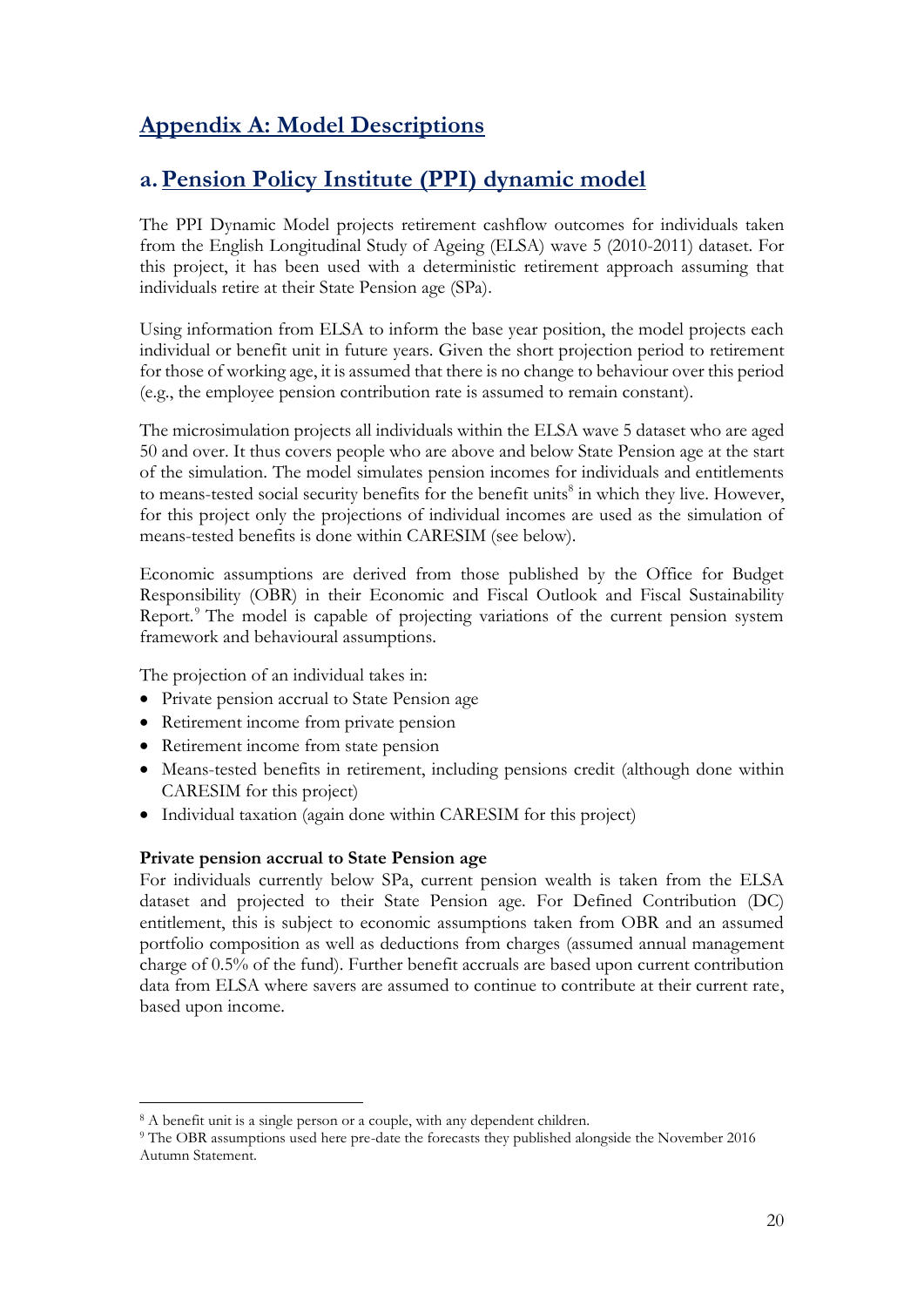Those who do not currently make pension contributions are assumed to join an automatic enrolment workplace pension scheme subject to eligibility criteria. This is projected at the legislated minimum levels of contributions based upon band salary.

Individuals are assumed to continue working and saving until their SPa, and the accrued funds are subject to the same assumptions as existing pension wealth from the dataset.

### **Retirement income from private pension**

For individuals above SPa their private pension income is taken from the data and projected in the future.

For those below SPa it is assumed that they do not access private pension saving until SPa. Those with Defined Benefit (DB) entitlement are assumed to convert 25% of their benefit into a lump sum. Those with a DC benefit who retire before 6<sup>th</sup> April 2015 are assumed to be ineligible for 'Freedom and Choice' drawdown arrangements. They are assumed to take 25% of their pension in the form of a tax-free lump sum and purchase a single life level annuity. Those who reach SPa after 6<sup>th</sup> April 2015 are eligible for Freedom and Choice and have more options for accessing their pension savings subject to behavioural assumptions.

#### **Retirement income from state pension**

Individuals receive their state pensions at their SPa as currently announced and legislated for. The two tier basic State Pension (bSP) system is in place for those reaching SPa until 2016. The single-tier new State Pension (nSP) is introduced for those reaching SPa after that date.

The state pension may be uprated by the triple-lock assumption, as is currently applied, throughout the projection period or by alternative uprating approaches.

State pension income for those who are already in receipt of their pension is taken from the ELSA data. For those yet to receive state pension, individuals are assumed to qualify for a full new State Pension if they retire after April 2016. A foundation pension based on the basic State Pension and additional State Pension under the pre-2016 system is calculated for those who reach SPa after the introduction of the nSP. If the foundation amount is greater than the nSP level, the individual is assumed to receive a CPI linked "protected amount".

#### **Means-tested benefits**

Means-tested benefit eligibility is assessed according to the current legislation taking the circumstances of the entire benefit unit into account. As mentioned above, for this project, entitlement to means-tested benefits is calculated within CARESIM.

### **b.Personal Social Services Research Unit (PSSRU) long-term care projections model**

The PSSRU long-term care projections model aims to make projections of four key variables: the future numbers of disabled older people, the likely level of demand for longterm care services and disability benefits for older people, the public and private costs associated with meeting this demand and the social care workforce required.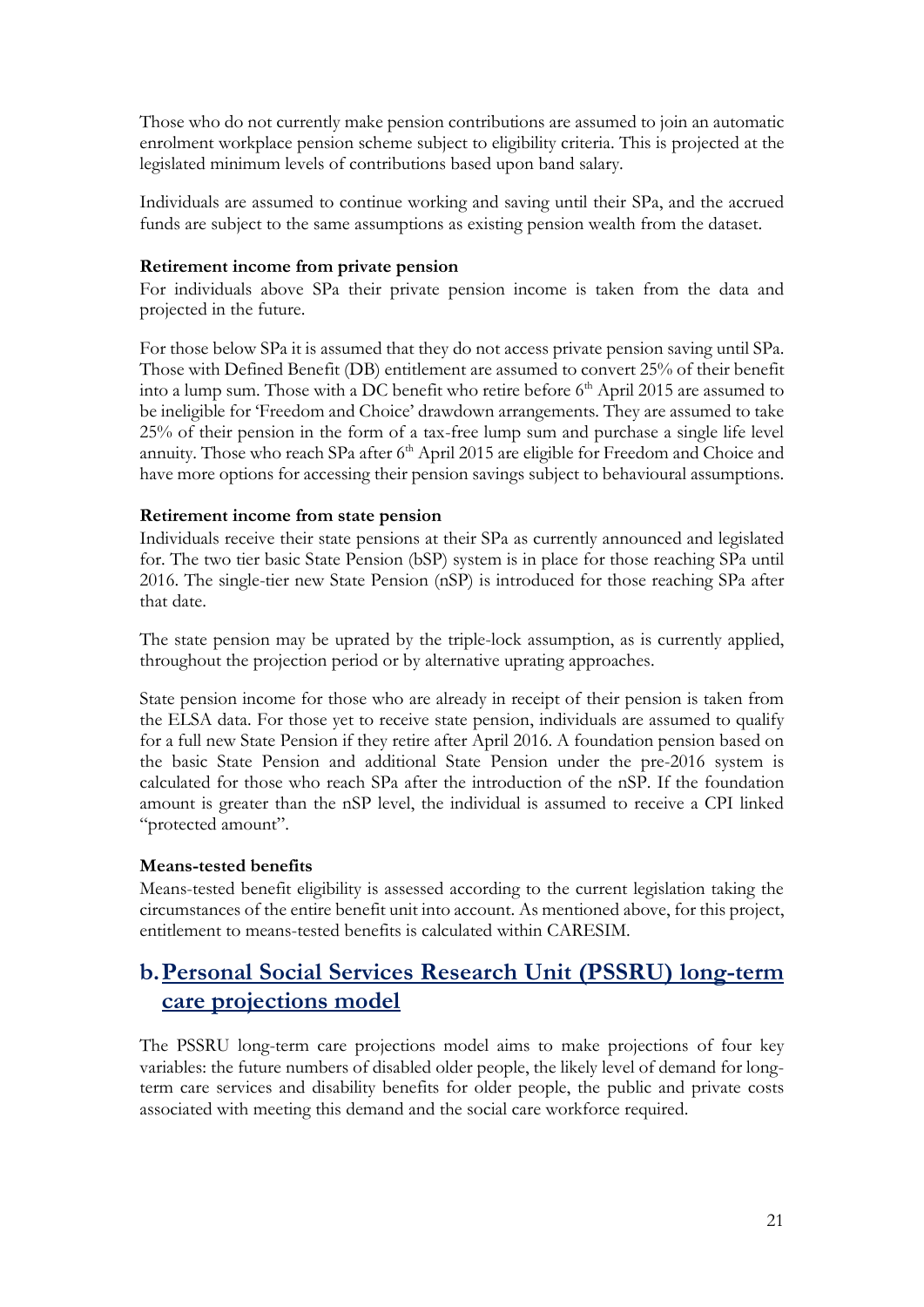The model does not make forecasts about the future. It makes projections on the basis of specific assumptions about future trends. The approach involves simulating the impact on demand of specified changes in demand drivers, such as demographic pressures, or specified changes in policy, such as the introduction of a lifetime cap on care costs. It does not involve forecasting future policies or future patterns of care.

The model is cell-based (a macro-simulation model) and takes the form of an Excel spreadsheet. It consists of five main parts:

- A first part estimates the numbers of older people with different levels of disability by age group, gender, household type and housing tenure.
- A second part estimates the levels of unpaid care, long-term care services and disability benefits required by attaching a probability of receiving care to each cell.
- A third part of the model estimates total health and social services expenditure.
- In the fourth part, total expenditure is allocated to the various sources of funding.
- A fifth part relates to the social care workforce, although this has not been used in CASPeR.

The first part of the PSSRU long-term care projections model divides the older population according to a number of characteristics relevant to the use of services, such as the level of functional disability (measured in terms of activities of daily living), marital status, whether living alone, with a partner or children, housing tenure, education and housing tenure. The model uses the Office for National Statistics (ONS) 2014-based population projections as the basis for the numbers of people by age band and gender in each year under consideration until 2035.

The projected older population by age band and gender are separated into disability groups. Disability is a crucial factor in considering need for long-term care, as it is disability rather than age which influences need for care. The model uses as a measure of disability the ability to perform activities of daily living (ADLs) and instrumental activities of daily living (IADLs). The section on disability in the model uses data from the 2011 and 2012 Health Surveys for England (HSE). It includes six categories of functional disability, ranging from no disability to inability to perform three or more activities of daily living (ADL) without help.

The projections of household composition in the model are driven by the 2008-based ONS marital status and cohabitation projections (ONS 2010). The household type classification in the model is based, in the first instance, on de facto marital status. Older people who are married or cohabiting are distinguished from those who are single, separated, divorced or widowed. The two marital status groups, those who are de facto married and those who are de facto single, are broken down into five household types - living alone, single living with their children, single living with others, married living with partner, married living with partner and others - using analyses of 2011 and 2012 HSE data.

The model includes, for those living in private households, a simple breakdown by housing tenure, between those living in owner-occupied tenure and those living in rented accommodation. One reason for the inclusion of housing tenure is that it can be regarded as a simple proxy for socio-economic group. Another is that it is relevant, in the case of older people living alone, to the division between those who fund their own residential or nursing home care and those who are funded by their local authority. The current means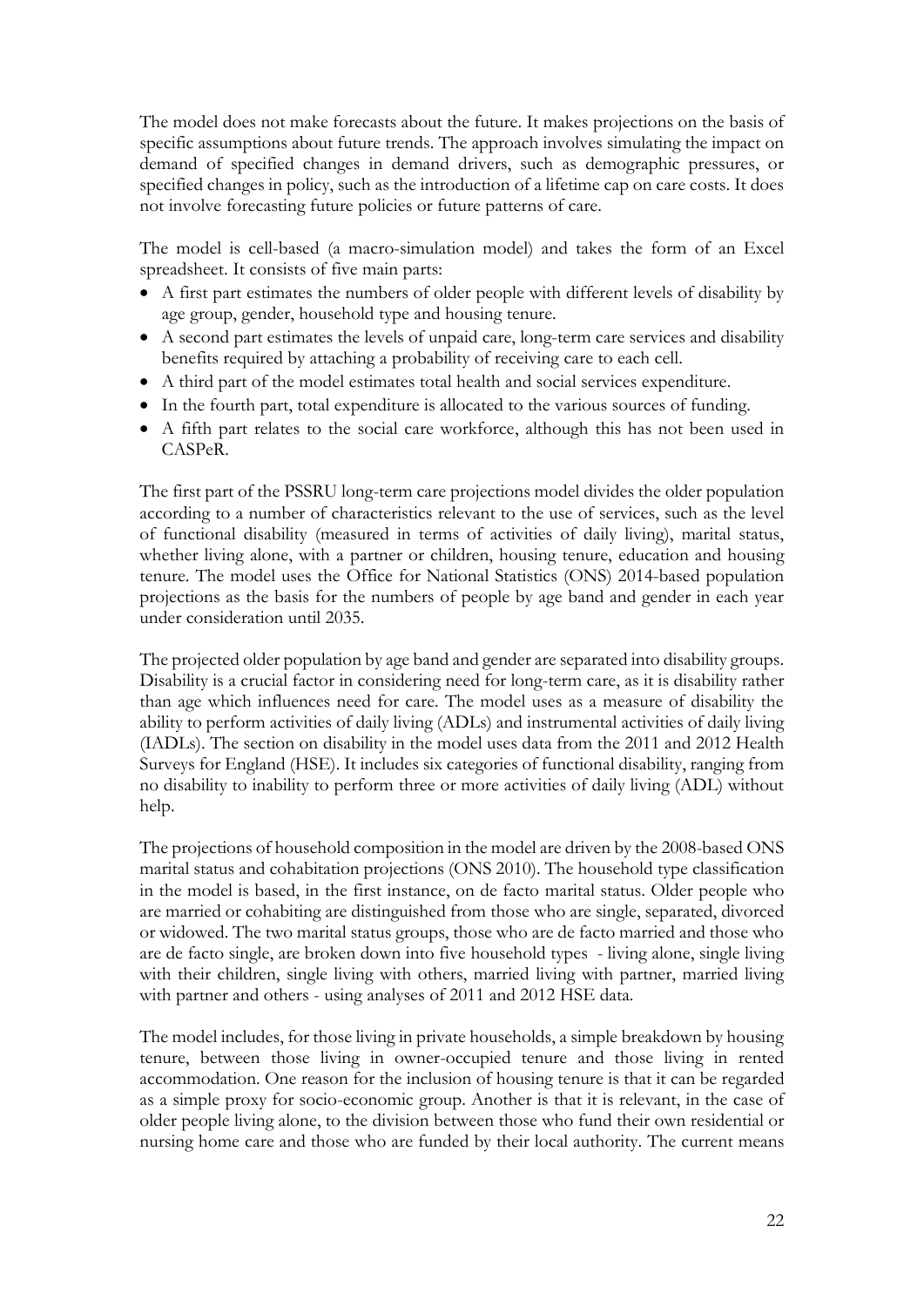test for public support in care homes generally takes account of the value of the person's home (unless it is occupied by their spouse or an older or disabled relative). This means that older home-owners who live alone generally need to fund their residential care privately, while older tenants and older home-owners living with their spouse are often eligible for public funding. The rates of home ownership, by age, gender and marital status, are from the Family Resources Survey with projected rates for future years produced by the UEA CARESIM model.

The model also includes, following model development as part of this study, a simple breakdown by education, between those leaving full time education at age 15 or below or above age 15. Analysis of HSE data for 2011 to 2014 showed that the age an individual left full-time education is associated with the person's age, disability and housing tenure. The inclusion of this variable means that the modelling now takes greater account of variation in the socio-economic characteristics of older people. The projected future trend in education level by age, gender and marital status is based on CARESIM projections produced in a manner similar to that for owner-occupation.

The second part of the model projects the numbers of users of unpaid care and formal care services and volumes of services demanded. This is achieved by combining the output of the first part of the model (the projected numbers of older people by disability, household type and other characteristics) with functions that assign receipt of unpaid care and formal care services to each sub-group of the older population. The services covered include a range of health and social services relevant to meeting long-term care needs. Disability benefits are also included.

Use of official data on supported residents, 2011 Census data and data from PSSRU surveys of care homes enabled the proportion of disabled older people in residential home care, nursing home care and long-stay hospital care to be estimated for the model base year. The number of older people in these care settings was expressed as a proportion of the overall number of highly disabled older people (those unable to perform three or more ADLs without help or in care homes), for each subgroup by age band, gender, previous household type and previous housing tenure. These proportions were then used in making projections for future years.

The probability of receipt of unpaid care and of formal community-based care was estimated through multivariate analysis of the 2011 to 2014 HSE data. Bivariate probit regression analyses were run to determine the factors associated with receipt of unpaid care and receipt of formal community-based care. In each analysis, the dependent variable was receipt of care. The intensity of care was not accounted for at this stage. The independent variables were age, gender, level of disability, household composition, housing tenure and education.

Demand for unpaid care and formal community-based care was calculated by using the fitted values from the probit regression models as the estimated probabilities of receipt of each type of care by age band, disability and the other factors described above. These fitted values were then multiplied by the projected numbers of older people within each cell by age band and other needs-related circumstances to produce estimates of the numbers of care recipients.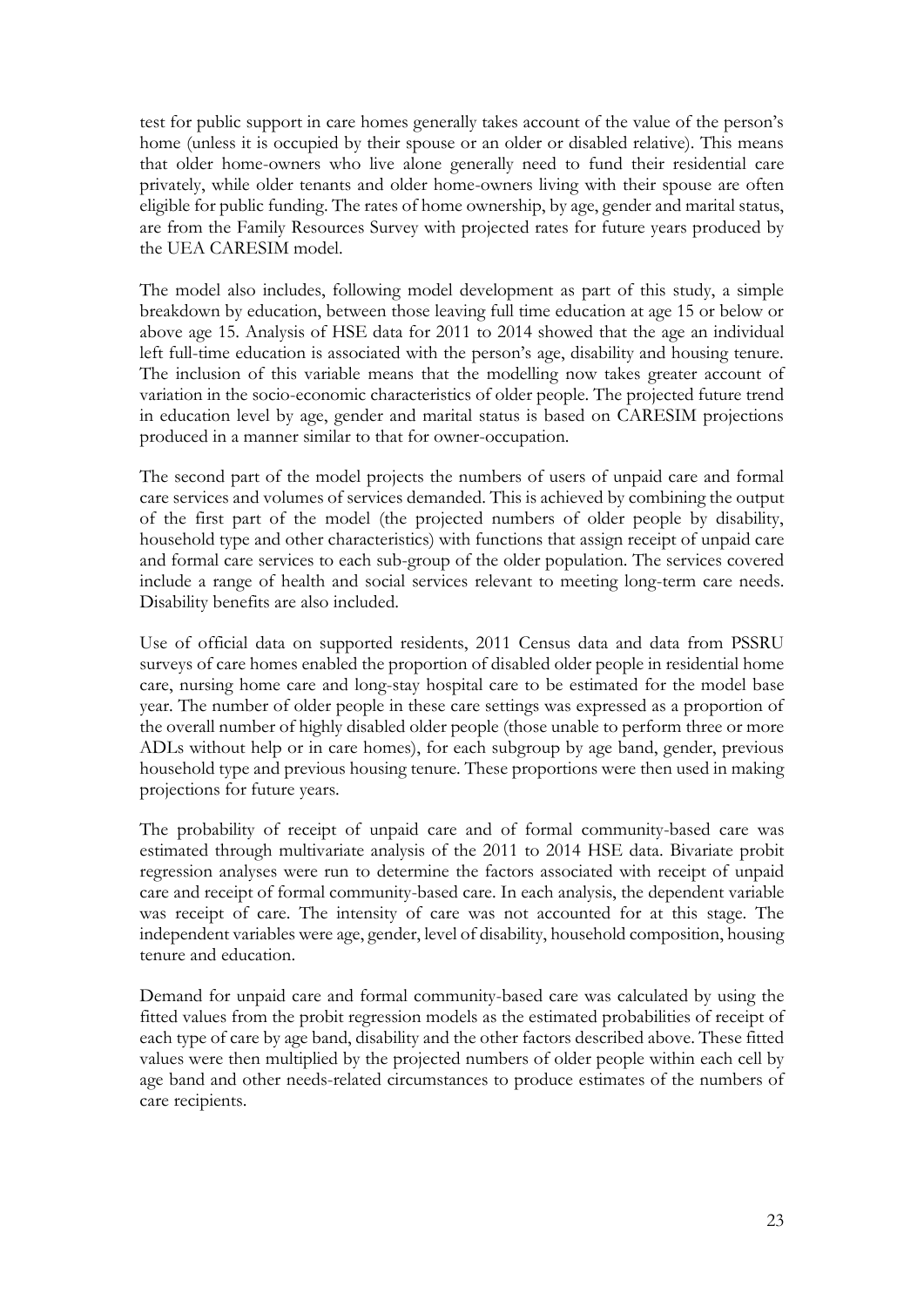We produce projections of both unpaid care by family and friends and formal home-based and residential care services, both publicly funded and privately funded. Our method takes account of the interaction between unpaid care and formal services. This is important because local authorities take account of the availability of unpaid care when determining the level of personal budget offered to meet people's care needs and family and friends seem likely to take some account of the amount of formal care funded by the local authority when deciding how much care to supply and what caring tasks to undertake. Three principal sources of unpaid care are distinguished in the model: care from children (i.e. adult sons and daughters), from spouses and from others. The proportion of recipients of unpaid care receiving care from each of these sources (or combinations of them) is treated as varying by household composition. The projections assume that within each household composition group the proportions receiving unpaid care from a spouse, child, spouse and child or others remains unchanged over the projection years.

The total numbers of recipients of formal services are divided between local authority home care, day care, direct payments and private care, and the estimated numbers of recipients of each of these services except private care are grossed to match official data. The probability of receiving different intensities of home care was estimated through further multivariate analysis of the 2011 to 2014 HSE data. Three intensity groups - low  $(1-5$  hours), medium  $(6-10)$  hours, and high  $(10+$  hours) – were used. Intensity varied by age, gender, household composition, housing tenure and education.

The third part of the model projects total expenditure on the formal services demanded, applying unit costs of formal care to the volume of services projected in the second part of the model. The fourth part of the model breaks down projected aggregate expenditure on services by source of funding: NHS, social services and service users. The costs of the health services included are assigned to the NHS. They relate to long-stay hospital care and to care in nursing homes. The costs of social services are divided between local authorities and service users. As there are no national data on the quantities of privately funded care, the projections for privately funded care, especially non-residential care, need to be treated with caution as it is not possible to verify that all privately funded care is captured by the model.

The breakdown for 2014 of residents of residential care, nursing homes and home care users into privately and publicly funded residents is based on official data. Thereafter it is based on analyses using the CARESIM model. Privately funded residents are assumed to meet their care home fees from their own funds (including disability benefits), except that the NHS meets nursing costs in nursing homes. Expenditure on local authority funded residential care and home care is divided between local authority social services and users on the basis of CARESIM modelling (see section 4). The full costs of privately funded residential and nursing home care and privately funded home care are thus assigned to users.

Estimated net and gross expenditure on local authority funded services plus expenditure on assessment and care management is grossed to match local authority PSS EX1 expenditure data for 2013/4. The grossing factors estimated for 2013/4 are applied to all projection years.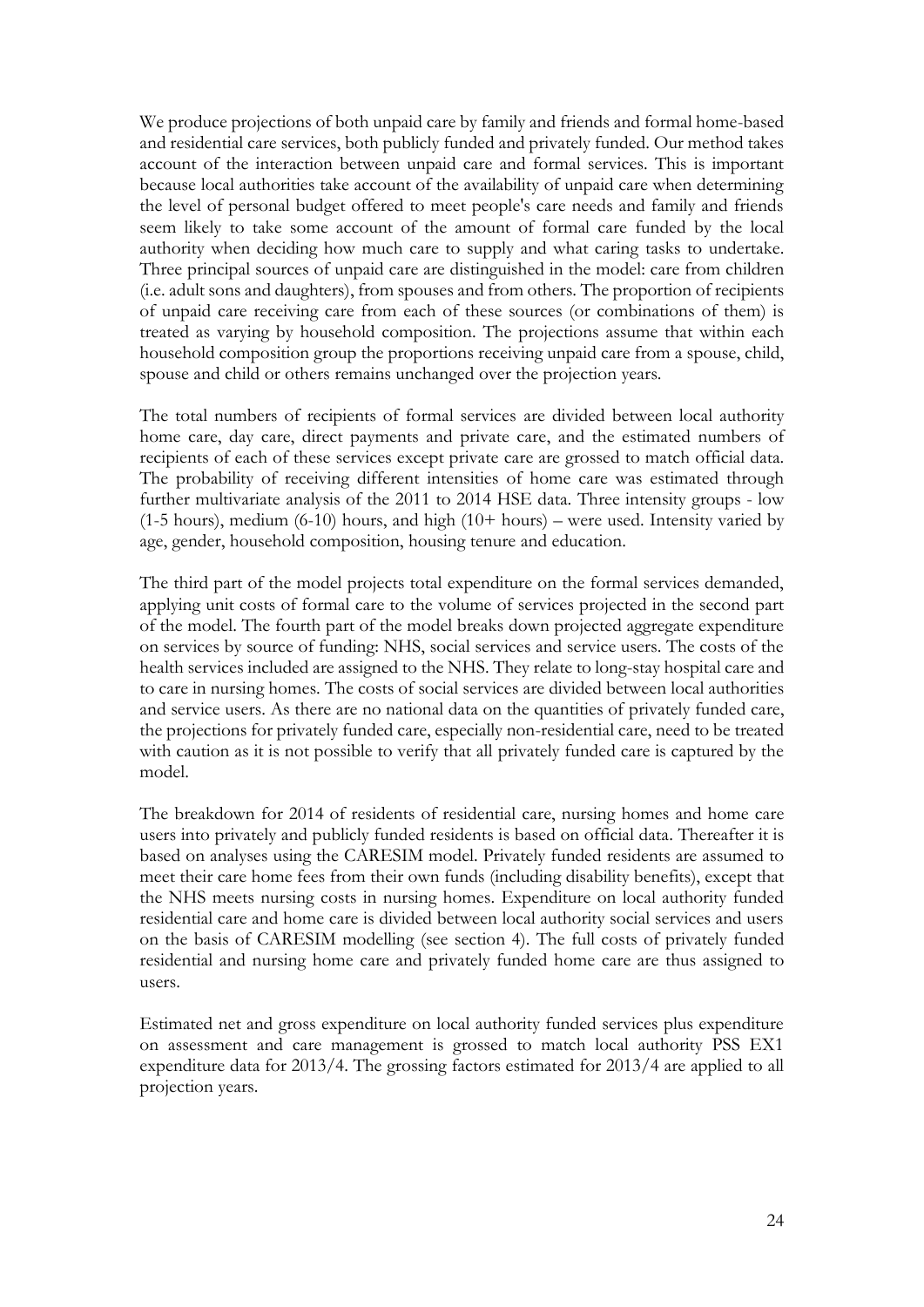Expenditure on disability benefits is estimated separately, by multiplying the numbers of recipients by the weekly average amounts. This expenditure is split between sums used to fund care and sums not so used through CARESIM modelling.

The modelling includes assumptions about rises in the real unit costs of care. The weekly costs of home care and other community-based services and most of the weekly costs of residential care are assumed to rise in line with average hourly earnings in the economy. These are in turn proxied by Office for Budget Responsibility (OBR) assumptions of future productivity rates. The exception is that element of care home costs which relate neither to staff nor to capital (such as costs of food and fuel) which are assumed to remain constant in real terms. Weekly disability benefit costs are also assumed to remain constant in real terms. GDP is assumed to rise in line with OBR projections. Specific values used for CASPeR are shown in Appendix C.

# **c. University of East Anglia (UEA) CARESIM model**

CARESIM is a dynamic microsimulation model which uses a sample of people aged 65 and above living in England drawn from the UK Family Resources Survey (FRS). Detailed information on the incomes, wealth, housing and other relevant characteristics of sample members are used to simulate what each older sample member would be required to pay towards his or her care costs should he or she need care. For every simulation sample member, the considered needs are either home care (three different levels: low, medium, high; and a category covering all Direct Payments) or care home (four types: nursing care in independent sector homes; places which provide personal but not nursing care in independent homes; places in local authority run homes which also provide personal but not nursing care; and NHS fully funded nursing home places). The main aim of the model is to assess the distributional effects of alternative care charging regimes and how they affect the split of long-term care costs between the state and the individual.

The simulation sample consists of all unpartnered people of age 65 and above and one partner in all couples where both are over State Pension age. The default in the case of couples is for care charges to be modelled for the older partner. The FRS excludes people living in care homes and therefore represents the population from which future entrants to care homes will come, but may provide a less accurate picture of the incomes and assets of people already resident in care homes.

The simulations are performed for a base year and for future years. Money values from the FRS are uprated to the prices of the base year. For future years, the initial sample of people aged 65 and above is aged but, until recently, was not refreshed with new entrants. This meant that projections for 20 years ahead could be made only for people then aged 85 and above. As part of the CASPeR project, we have developed a method, explained in Appendix B, for refreshing the sample and so extending the model's time horizon and/or the age group for which projections remain valid.

Sample members are aged yearly as follows:

- 1. Official projections of age and gender specific survival rates are used to predict stochastically the survival of each member of all FRS households containing a member of the simulation sample;
- 2. Survivors whose partners have died are assigned widowhood status;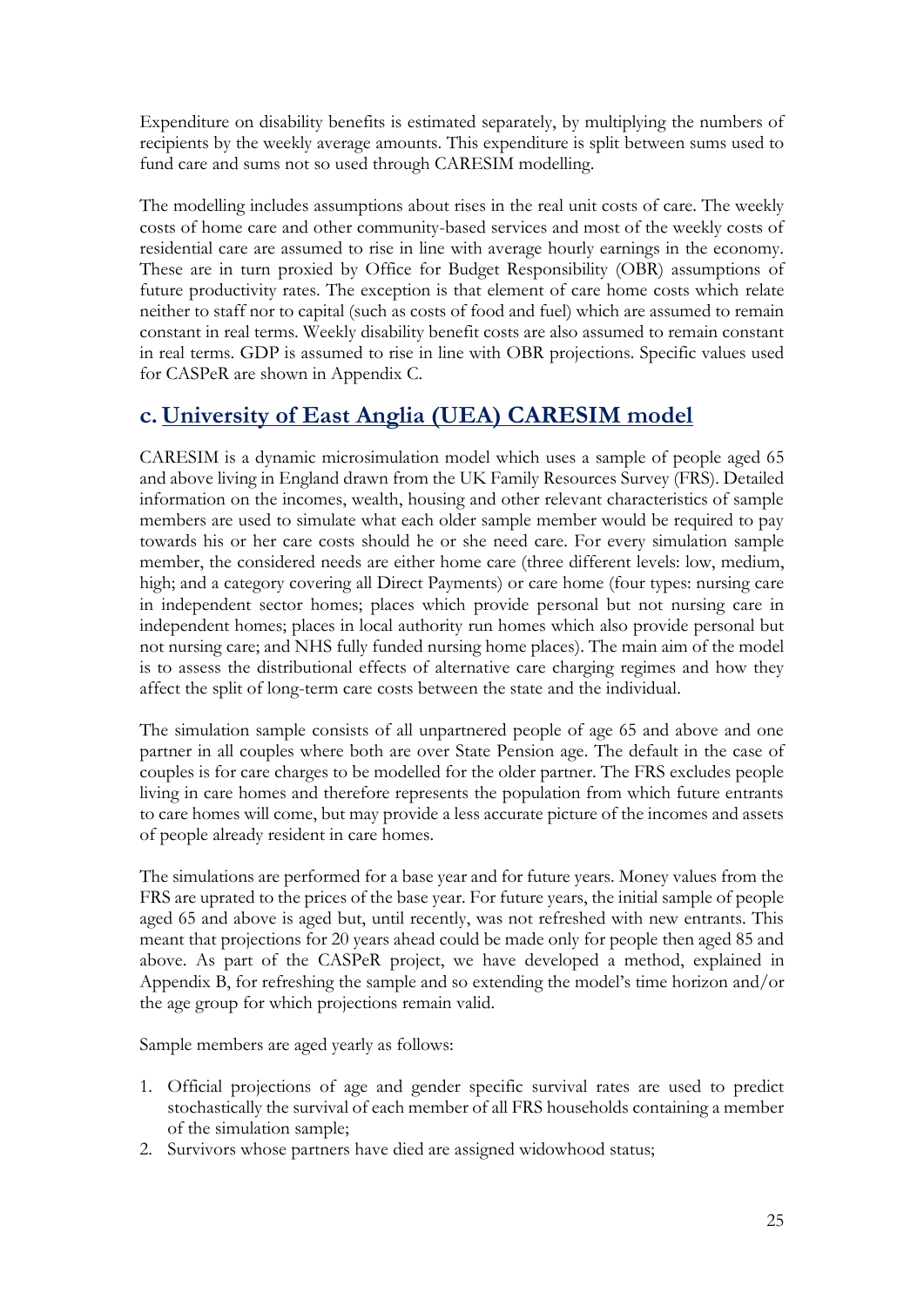- 3. The state and private pension income and wealth of survivors who were of pension age at the start of the simulation are projected by applying simple assumptions about growth from the base year in their values relative to prices;
- 4. For those under State Pension age at the start of the simulation who have reached State Pension age by the output year, incomes in that year are taken from matched projections from the PPI dynamic simulation model (see Appendix B).
- 5. Any inheritance of income and capital of the surviving partner, if there is one including inherited pensions, is modelled.

Divorce, remarriage or other changes in household composition are not currently modelled. The onset of disability is not modelled but is taken into account by a reweighting process (see below).

When simulating liability to pay towards care in a care home, each sample member is allocated an uncompleted care home duration (in weeks). The durations are based on analysis of the 2000 Health Survey for England (HSE) which included a sample of care homes and for each resident recorded how long he/she had been in the home within certain bands. Predictions of exact (in weeks) lengths of stay for HSE care home residents were formed from an interval regression to estimate the underlying distributions of uncompleted lengths of stay, distinguishing nursing and residential homes. These distributions were used to assign randomly a length of stay, conditional on type of care home. Liability to contribute to care home fees is calculated allowing for asset depletion to have taken place during the assigned time in a care home. In effect for each projection year, this mimics the observation of a cross-section of care home residents, producing results which can be used with the PSSRU model.

For home care, information on length of time in receipt of services taken from the Health and Social Care Information Centre's User Experience Survey and is used to determine time in receipt of home care. As for residential care, the approach mimics a cross-section of home care recipients. Liability to pay towards home care is assessed at that point, allowing for capital depletion to have occurred.

Underlying entitlements to Attendance Allowance and Disability Living Allowance (AA/DLA) are also assigned for each type of care home place using Monte Carlo techniques. In the absence of up-to-date data on receipt of AA/DLA in care homes we assume that all care home residents are entitled to the higher rate of AA (or equivalently the highest rate of DLA). <sup>10</sup> Receipt of AA/DLA among home care recipients is based on analysis of the 2012 HSE distinguishing the three levels of home care described above.

Income tax liability and entitlement to means-tested social security benefits are then simulated to arrive at net income on which liability to pay for care home fees and home care is assessed. In determining care home residents' contributions to their care home fees we assume that they first allocate income apart from the personal expenses allowance, to these costs and draw on capital (financial assets followed by housing wealth) only if income is insufficient. For self-funders in receipt of AA or DLA, our assumption is that they use that income before other income. For home care, we also assume that AA/DLA in excess of assumed disability-related expenditure (Appendix C) is used to meet home care charges before other income which in turn is used before capital is drawn upon.

-

<sup>&</sup>lt;sup>10</sup> Those who are entitled to public support with their care home costs, including those in NHS fullyfunded nursing places, cease to receive AA/DLA.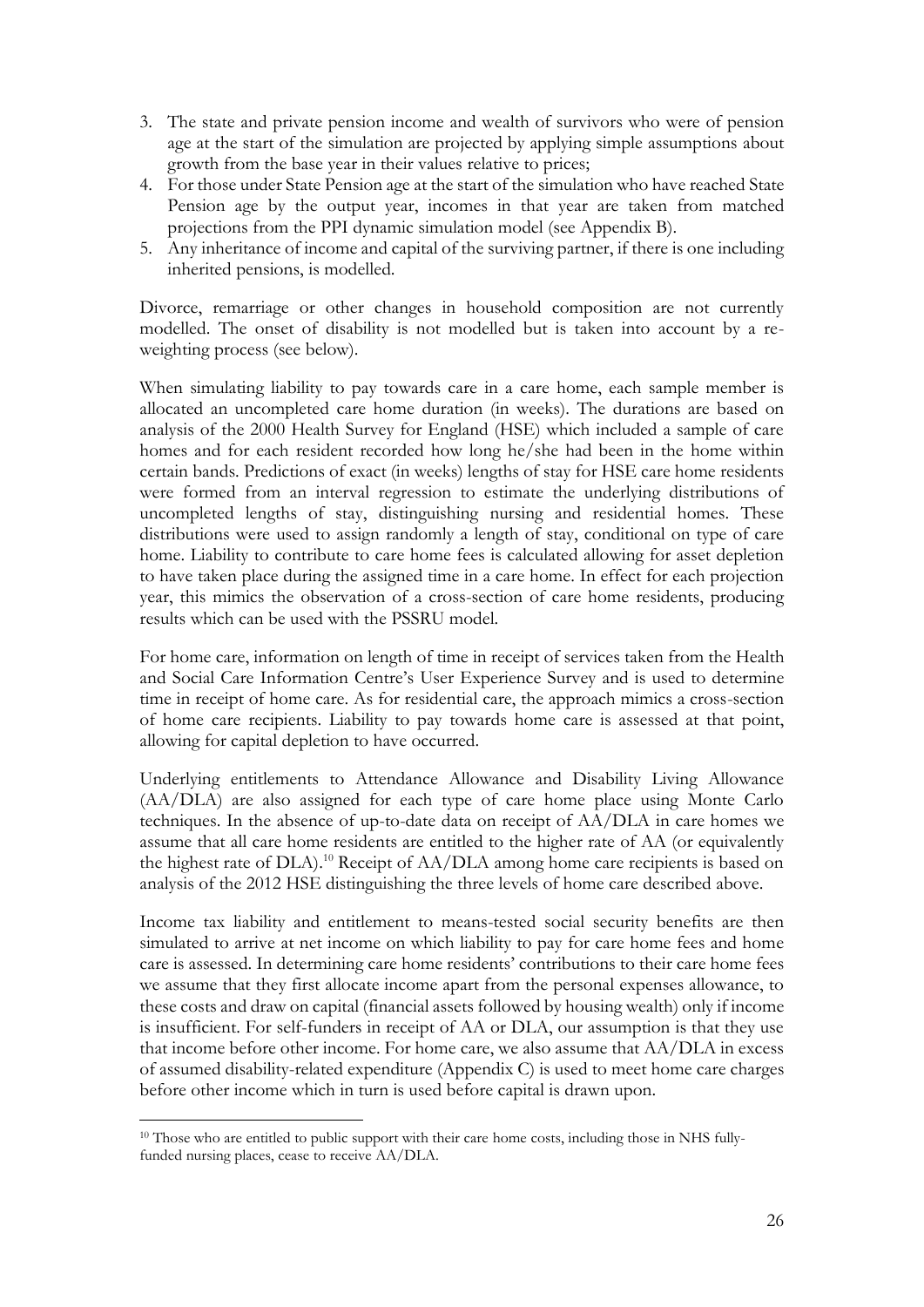## **d.Linkages between models**

Linkages between the three models consist of

- Inputs from the PPI dynamic model to CARESIM in the form of projections of future pension incomes.
- Weights produced by the PSSRU model which are passed to CARESIM to adjust the CARESIM population to be representative of the older population in receipt of care in the base and future years.
- Aggregated results from CARESIM which are passed to the PSSRU model to enable it to split projected future expenditure on long-term care into private and public expenditure.

Each of these is explained in more detail below.

### **CARESIM refreshment from PPI dynamic model**

By 20 years from the base year, CARESIM simulations based on the FRS sample of people aged 65+ in the base year would be representative only of people aged 85 and over. By adding to the simulation sample for future years, people aged 50-64 in the base year, we are now able to extend the projections to cover all people aged 65 and over for up to 15 years from the base year and/or for people aged 85 and over for up to 35 years ahead of the base year. The future pension incomes of people aged 50-64 in the base year are provided by the PPI ELSA-based dynamic via a statistical matching procedure explained in Appendix A.

### **CARESIM weights from PSSRU model**

As explained, CARESIM calculates what each person in a representative sample of older people would be required to contribute to the costs of residential or home care. In order to make each aged sample representative of the older population, CARESIM results are reweighted according to projection year, housing tenure, marital status and education level,<sup>11</sup> within gender and 5-year age group. The weights are based on the PSSRU model projections of the (previous) housing tenure, marital status and education level of service users, by age and gender. They are used as grossing-up factors which reflect the PSSRU model projections of the composition of the population in these age groups in each of the eight care categories. Members of the simulation sample are assigned eight grossing-up factors to allow them to be grossed-up to the population in each of these categories.

### **CARESIM output to PSSRU model**

-

CARESIM provides to the PSSRU model, estimates for those aged 75+ in the output year, of: the proportion of residents who self-fund; the proportion of costs which are met from AA/DLA; and the proportion contributed by LA-supported users met from their assessed income and assets. These are then used in the PSSRU model to apportion total expenditure amongst its constituent components and funding sources. If, for example, CARESIM estimates that the proportion of nursing home residents who are self-funders is expected to be 10% higher in 2015 under a reform option than under the current funding system, this uplift of 10% is applied in the PSSRU model.

<sup>&</sup>lt;sup>11</sup> The classification by education level is still in the process of being implemented in CARESIM but is expected to be implemented for the final version of the main report.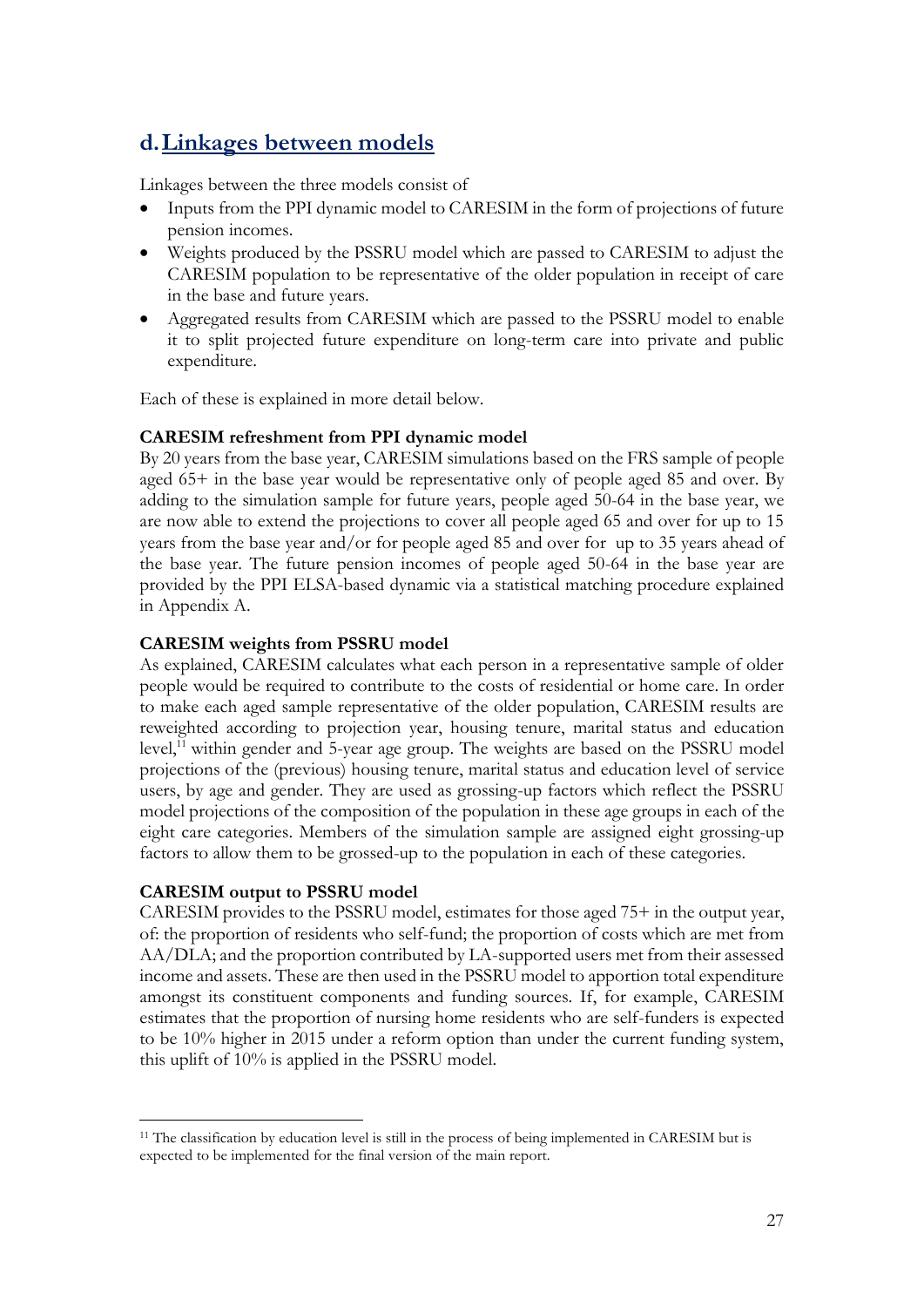Figure A1 below provides a schematic overview of CARESIM showing its links with the PSSRU and PPI models.



## **e. PPI Aggregate and Distributional models**

### **Overview of Aggregate Modelling of state and private pensions**

The PPI Aggregate Model links changes in the UK population, the labour market and economic assumptions to project forward state and private pension cashflows. Population projections are taken from 2014-based figures published by the ONS.

Current distributions of individuals across pension scheme types are taken from the Lifetime Labour Market Database (LLMDB) a panel dataset of 1% of UK National Insurance records. The workforce data includes numbers of individuals and average earnings split by age, gender and earnings band. The data are further split between public and private sector contracted-in schemes and those who, when applicable, are considered to be contracted-out of the State Second Pension (S2P).

### **Spending on state pensions**

The starting point for this projection is a set of official projections of the future number of people in the UK by age and sex. This is broken down further by employment status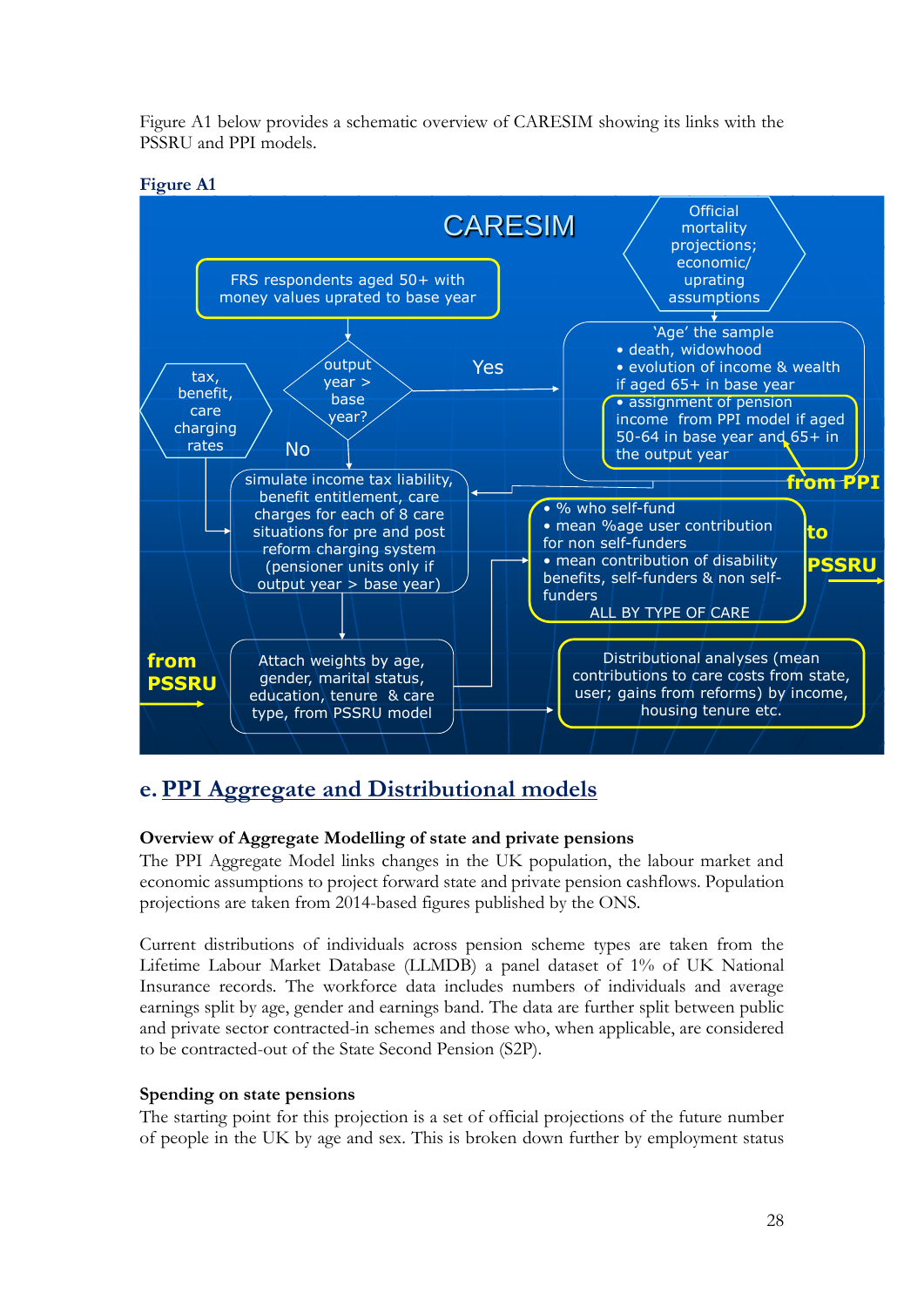using a projection of future employment rates, which are in turn based on an official projection of activity rates. Finally, an earnings distribution is superimposed, which is based on an anonymised 1% sample of National Insurance records supplied by the Department for Work and Pensions.

Based on this labour market projection, the model projects future state expenditure on State Second Pension, State Earnings Related Pension Scheme (SERPS), and contractedout rebates, as well as contributions to and income from private pensions. Future state expenditure on state pension is projected using data supplied by the Department for Work and Pensions on the projected eligibility and take-up of state benefits.

### **Spending on means-tested benefits**

The Distributional Model projects the future distribution of pensioner incomes. Based on this projection, it calculates Pension Credit entitlements, other means-tested benefit entitlement and income tax liabilities.

The Distributional Model is a static microsimulation model. This means that it contains a representative set of households from the pensioner population. In the projection, the income received by these individuals is adjusted over time, to take account of plausible future changes. The individuals are also reweighted to allow for demographic changes. The Distributional Model allows for changes in the average amount received through a linkage to the PPI's Aggregate Model projections of total expenditure.

Distributional Modelling cannot reflect everything that will impact on the pensioner income distribution over time. Its aim is to allow comparison of the impact on the shape of the income distribution between different reform options.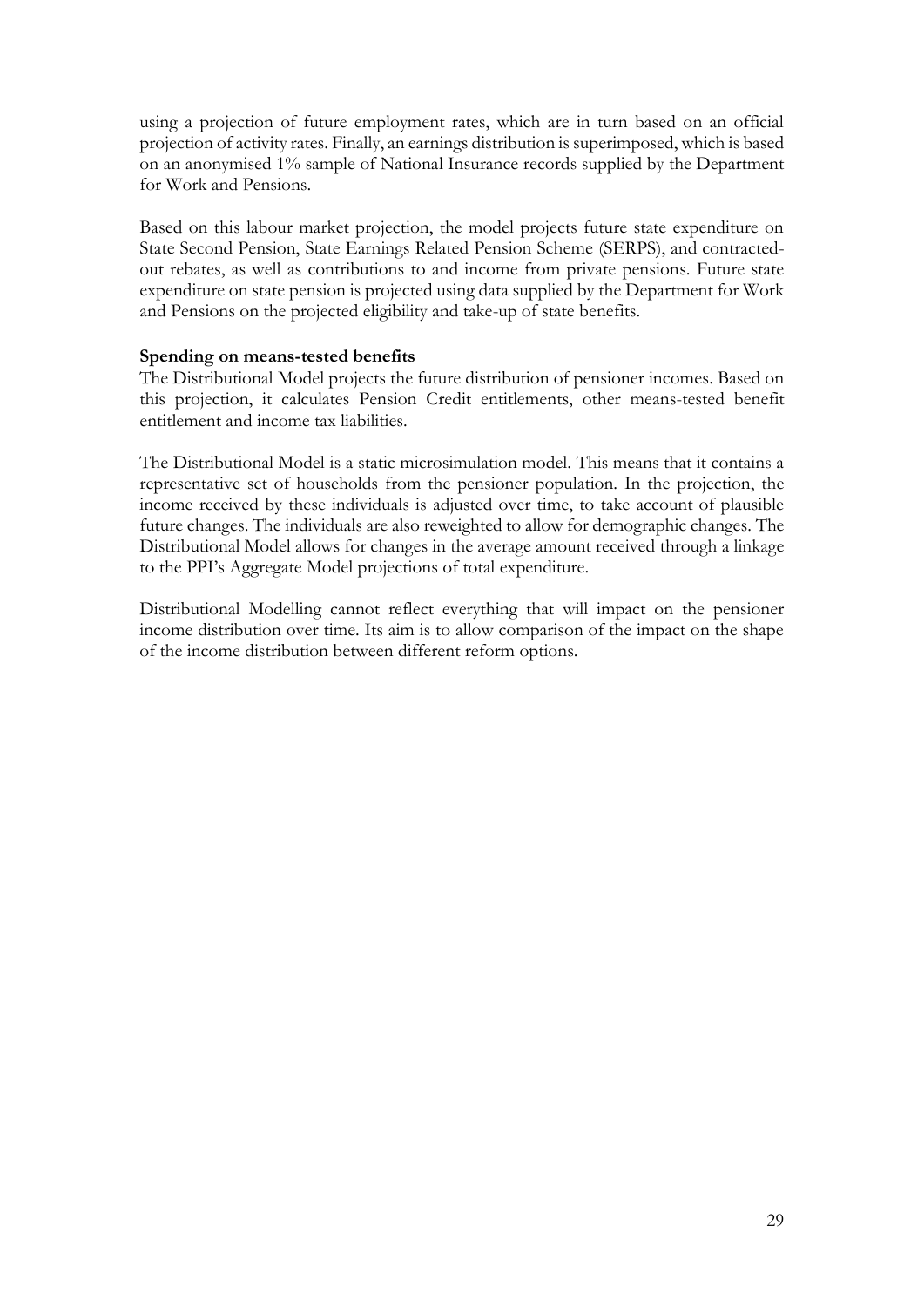# **Appendix B. Linking pension projections from the Pensions Policy Institute's dynamic model to the University of East Anglia's CARESIM model**

The version of CARESIM in use at the start of the CASPeR project had two limitations: because of its cohort-base nature, after 20 years from the base year, simulations were valid for only those aged 85 and over; and structural reforms in the state pension system, which usually only affect new retirees, are not modelled by CARESIM.

Refreshing CARESIM's base year sample (i.e. introducing new cohorts of people in working-age) allowed the extension of the coverage (i.e. extending the analysis for people aged 65 and over for the next 20 years of simulation) or the time horizon (e.g. performing the analysis for people aged 85 and over for the next 35 years). However, refreshing the sample is not a straightforward task. It implicitly requires simulating for the coming years the evolution of the socio-economic characteristics of the new cohorts of people, including their retirement decisions and their subsequent pension incomes stream, accounting for the phasing-in of the pension reforms that would affect the new cohorts.

The approach adopted avoids the addition of such considerable extra complexities. It does so by a linkage with the dynamic microsimulation model, developed by the Pensions Policy Institute (PPI), which is specifically designed to project future pension incomes for those currently at work. The current version of PPI's microsimulation model derives its baseyear population from wave 5 (2010) of the English Longitudinal Study of Ageing (ELSA). It 'ages' the sub-sample of people aged 50 and over in the base year and applies (deterministically) the retirement rules in force to simulate future pension incomes under different scenarios. The new linkage procedure enables CARESIM to use pension projections produced by the PPI model for the "refreshment cohorts", representing people aged between 50 and 64 in the base year.

The aim of this Appendix is to document the procedure developed to perform this linkage. The first subsection discusses the possible linking strategies between CARESIM and PPI's model. Both models are fully documented in the core sections of this technical report.

## **a. Possible linkage strategies between CARESIM and PPI's dynamic model**

One approach to linking the PPI and CARESIM microsimulation models would involve conditional imputations of PPI model's projections to CARESIM. Under this approach, the PPI model's projections could be "imputed" to the refreshed CARESIM sample by means of regression-based (donor) imputation techniques or by conditional hot-deck imputations. However, traditional regression-based imputation approaches are unstable in the sense that small errors in the econometric specifications can cause very large errors in the way variables are imputed. In other words, they would require the specification of an econometric model for each imputed variable, with results that can be significantly affected by misspecifications<sup>12</sup> of the regression models. Moreover, regression towards the mean

<sup>-</sup><sup>12</sup> Specification errors occurs when the covariates used in the model are correlated with the error term.

This may occur because: *i)* a relevant covariate that has a relationship with both the dependent and one or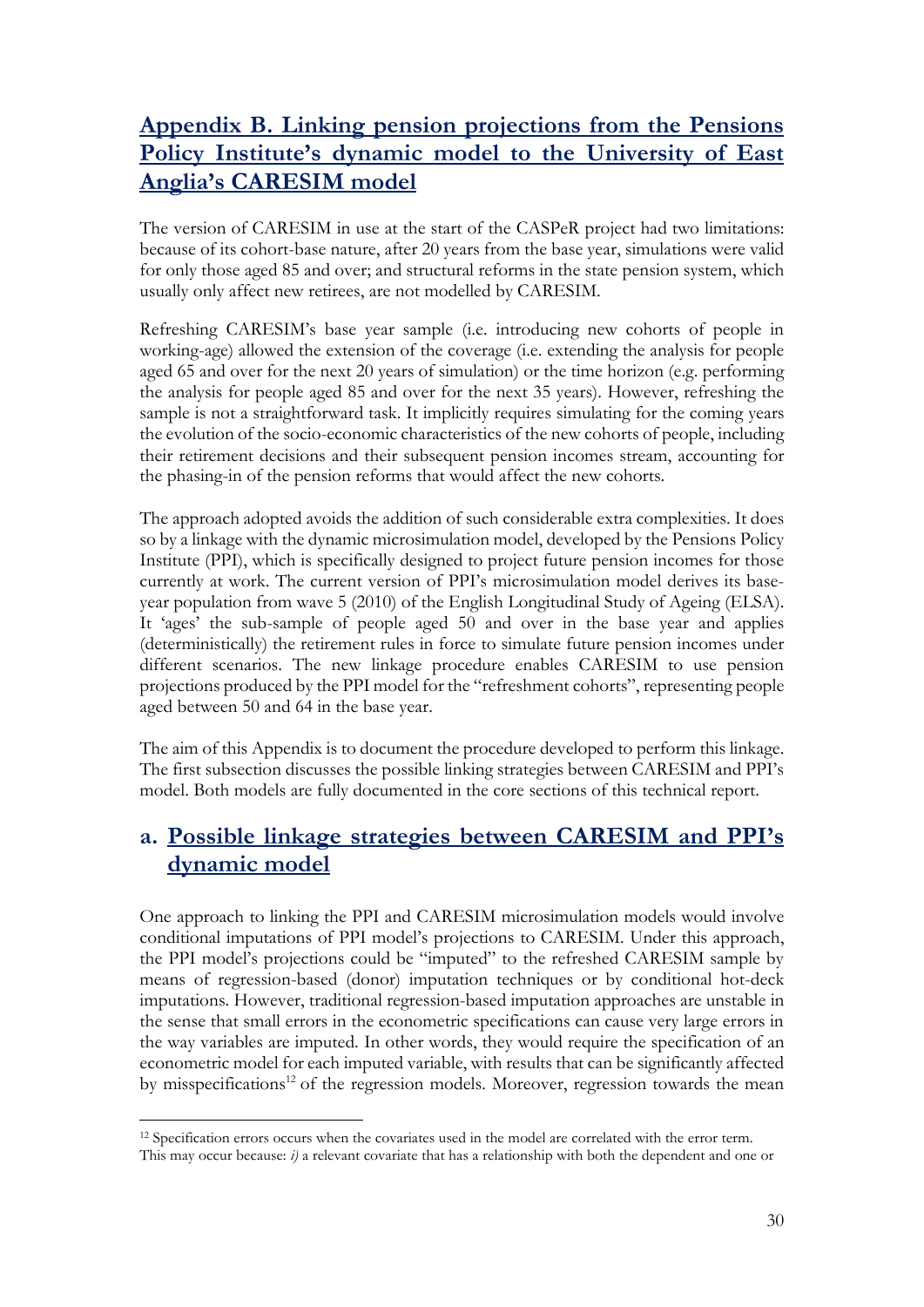underestimates the variance of the estimates and leads to a reduced sample variation of the imputed variables in CASESIM.<sup>13</sup>

Another issue to consider is the level of flexibility. Modelling different policy scenarios would require running a different linking procedure for each scenario of policy considered. This would be time consuming and prone to errors if done in haste as scenarios are explored. Also, each variable (e.g. retirement age, income from public and private pensions, etc.) would be treated independently despite being inherently related. In this case, partial correlations among imputed variables (e.g. between retirement age and pension incomes) would be difficult to maintain in CARESIM without making assumptions on the joint distributions of the imputed variables.

A second approach would link the initial base populations of the two models, so that micro-unit level projections can be easily exchanged between the two models. Although each sample is representative of the same underlying population, observed at the same (or a close) point in time, they do not refer to the *same* individuals.

A third approach is to link the initial base populations (UK Family Resources Survey (FRS) and ELSA samples) of CARESIM and the PPI dynamic model by means of a statistical matching technique. Statistical matching is a data merging technique that allows each FRS individual to be 'matched' (in a statistical sense) with a comparator respondent in ELSA, chosen to be as close as possible in terms of set of common variables available in both samples. This approach enables the generation of a new dataset from the two datasets (FRS and ELSA samples) that contains common variables (the matching variables) as well as variables that are available in only one of the two donor samples. We perform a nonparametric matching approach because we do not want to rely on assumptions of *a priori* specification of the shape of the relationship between the variables we aim to impute and their covariates.

Linking the initial base populations through statistical matching is a complex task but it is a good investment. Unlike a direct imputation between models, a matching procedure can preserve variability of the imputed variables. Secondly, being a non-parametric econometric approach, it imposes fewer restrictions than those imposed by more common parametric approaches, such as the regression-based imputations. Thirdly, statistical matching allows a broader "exchange" of estimates from the two models, which are independent of the type of policy scenario to be simulated. Finally, it allows the two models to use a fuller set of base-year information. In other words, CARESIM could potentially use some variables from ELSA (i.e. information on health/disability status) and the PPI model could use variables which are in the FRS but not ELSA.

-

more of the other covariates has been omitted from the model; *ii)* the use of incorrect functional forms (for example on financial variables) in the specification of the models; *iii)* measurement errors that affect the independent variables; *iv)* irrelevant covariates included in the models.

<sup>&</sup>lt;sup>13</sup> While often neglected, the reduced variance of the imputed variables could be very problematic in a micro-simulation model aiming at assessing the distributional effect of policy reforms.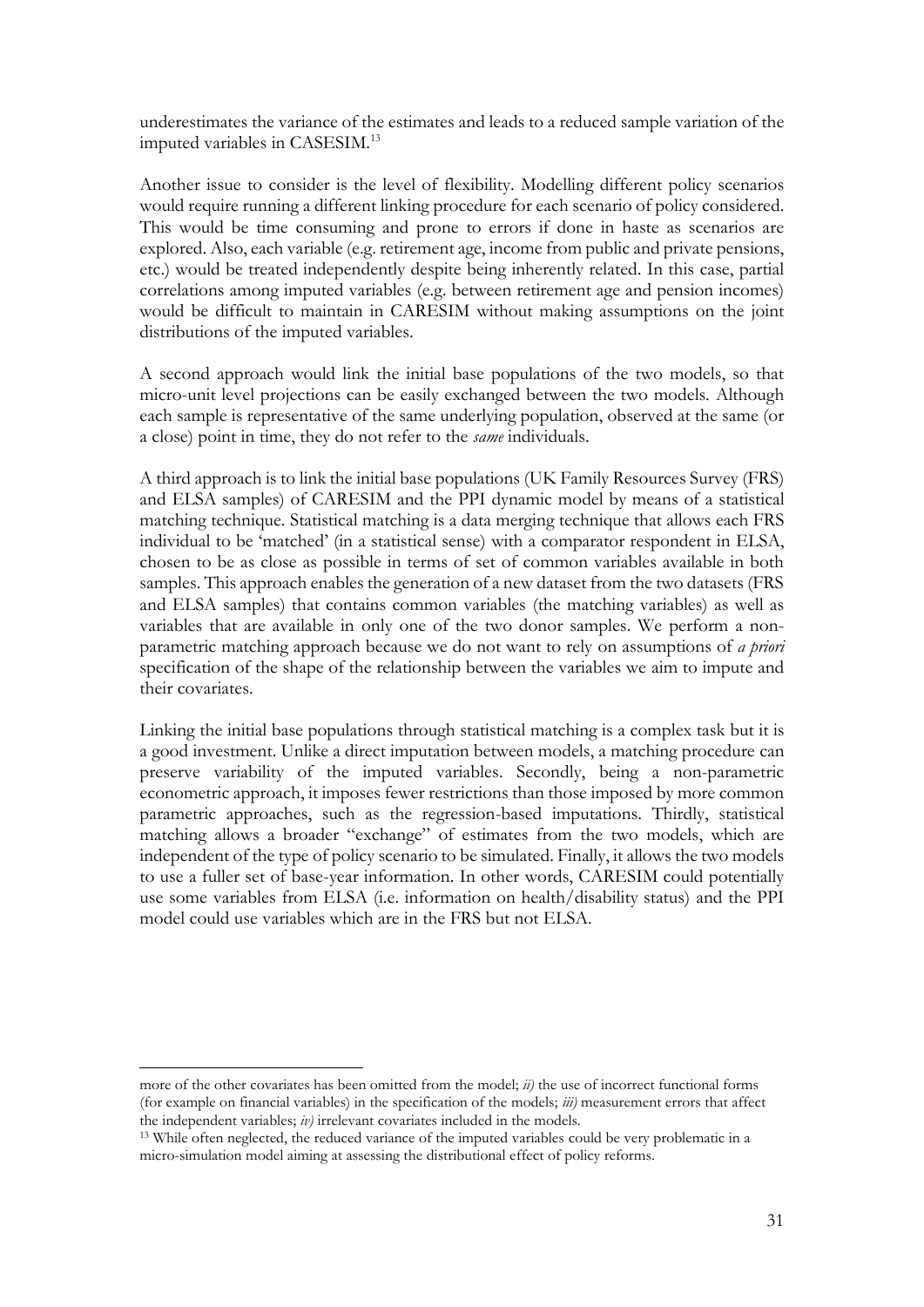### **b. Trade-off quantity-quality: iterative Mahalanobis matching**

Matching techniques determine for every unit (e.g. individuals or households) in a sample  $S'$  (e.g. FRS) one or more unit(s) in a second sample  $S^2$  (e.g. ELSA) with similar observable characteristics. The possible considered characteristics, which can be expressed as a random vector **X** of *matching variables*, will be limited by the information collected within the two surveys, while concepts like the similarity between two units and the minimum acceptable degree of similarity for a match need to be defined taking into account the data and application. Matching techniques are particularly appropriate when the two samples have similar distributions (e.g. both are randomly sampled from the same population), which requires the distributions of the observable characteristics  $X'$  and  $X^2$  to be close to each other. This is in sharp contrast with other regression-based techniques which rely on distributional assumptions (e.g. propensity score matching). Non-parametric matching techniques (e.g. Mahalanobis metric matching, nearest neighbour matching) lie in between, since they are model-independent and therefore less sensitive to deviations from standard distributional assumptions.

In **Mahalanobis metric matching**, the similarity between two units *i, j*, is measured using their (squared) *Mahalanobis distance* between their vectors of characteristics  $X_i^1$  and  $X_j^2$ :

 $D(X_i^1, X_j^2) = (X_i^1 - X_j^2)' C^{-1} - (X_i^1 - X_j^2),$ 

-

where  $\vec{C}$  is the covariance matrix of the distribution of the random vector  $\vec{X}$ , which can be estimated empirically using the observed data  $\mathbf{X}^{\prime}$  and  $\mathbf{X}^{\prime}$ . A unit *i* in  $S^{\prime}$  is matched to a unit  $k$  in  $S^2$  given that:

- $D(X_i^1, X_k^2)$  is the minimum of all Mahalanobis distances  $D(X^i, X^2)$ , j in S<sup>2</sup>;
- $-$  D( $X_i^1$ ,  $X_k^2$ )  $\lt \varepsilon$ , where the *caliper* parameter  $\varepsilon$  avoids distant pairs to be accepted.

In the case that there are multiple units satisfying both conditions (i.e. multiple units *k* in the second sample  $S^2$  with characteristics  $\mathbf{X}_k^2$  at minimum distance to the characteristics of unit *i* and such distance being below the caliper  $\varepsilon$ ), one is picked up, ideally at random and if possible avoiding replacement. The randomness of the matches is usually achieved by randomly ordering the units prior to running the method, and then selecting the first closest and acceptable match in case of multiple ones.

There is a high risk of encountering few matches if the tolerance caliper is set relatively small and the number of matching variables (size of  $\vec{X}$ ) is high. This occurs because the Mahalanobis distances increase with the number of matching variables (for a fixed caliper), with the likely effect that the common support $14$  size decreases as the number of matching variables increases. However, having many matching variables increases the quality of a match, defined as the "similarity" of *i* in  $S<sup>t</sup>$  with the *k*- unit in  $S<sup>2</sup>$ . Therefore, it seems natural to look for an optimal trade-off between the number of matches (common support size) and the inversely proportional quality of those matches. Given that the Mahalanobis distance increases with the number of variables, a **trade-off between quantity and quality** can be achieved by starting by using a Mahalanobis metric matching with a high number of matching variables (outputting fewer but highly similar matches) and then

<sup>&</sup>lt;sup>14</sup> The common support is essentially the overlap between values of **X** for the  $S'$  and  $S^2$  samples. In our case, it will be measured as the percentage of FRS individuals successfully matched with a comparator in the ELSA sample.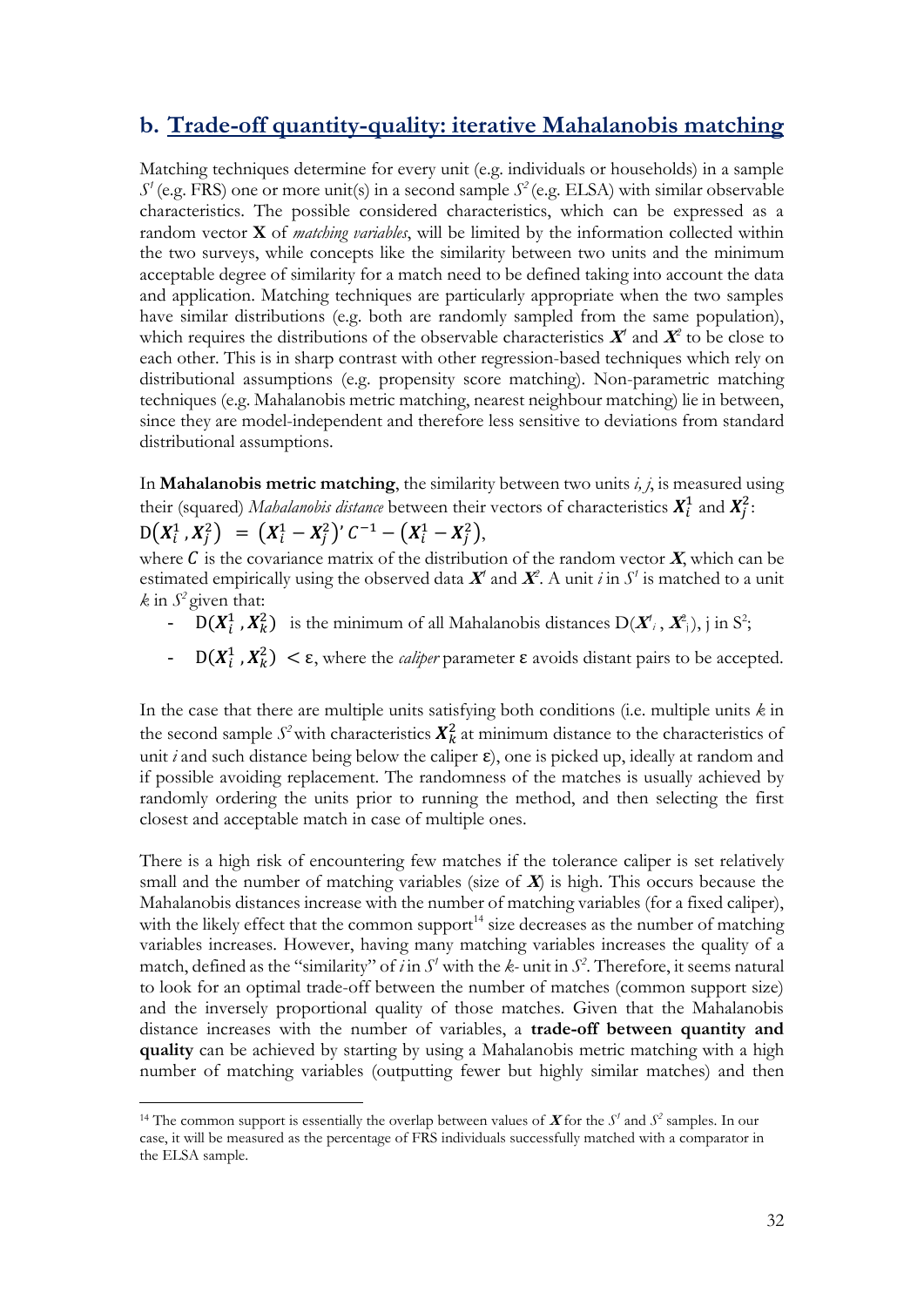sequentially removing variables and matching only the remaining units (e.g. those FRS sample members who did not obtain a pair-matched sample member from the ELSA). In this way, a sequence of sets of matches is constructed, each with a smaller number of matching variables being used for its computation (and so less quality). The process concludes when either there are no units to be matched or there are no more variables to be removed. In this way, representativeness of the matched sample to the universe which is intended to represent is achieved by having matched *all* sample members from either the recipient *or* the donor survey.

The described iterative process requires the definition for each step of a set of matching variables that is reducing in number. As well as the selection of the matching variables in each step, the value of the caliper threshold is also important in this iterative process. A very high caliper value will produce poor quality matches, independently of the number of matching variables, since it will allow for gross dissimilarities between units to be accepted as matches. In contrast, a very small caliper will practically require matching units of identical characteristics, which is theoretically desirable but can be too demanding in practice, resulting in few output matches.

## **c. Statistically matching ELSA and FRS**

In order to apply the iterative statistical matching described in the previous section to link ELSA to FRS, we need to define different sets of matching variables to be used by the iterative calls to Mahalanobis metric matching, a caliper parameter being also needed to select the validity of a matching pair. Broadly similar in sampling design, the two surveys differ considerably in their initial response and cumulated attrition, and in methods of constructing weights. ELSA is a panel of individuals aged 50 years and older and their partners in approximately 8,000 private households in England. Panel membership is based on participation in the 1998, 1999 or 2001 Health Surveys for England (HSEs). Wave 5 of ELSA is thus potentially affected by non-response in the HSE and further rounds of attrition. The FRS has a sample size of over 15,000 private households living in England with a member aged 50 years or older. It is an annual cross-section and therefore suffers from non-response but not accumulated attrition.

We restricted our matching to people aged 50 years or over, living in England. Both restrictions are imposed by the ELSA sampling frame. Given that sample members in both surveys are randomly selected from the same underlying population, a priori the sample distributions will be similar for any selected set of common variables.

The two surveys differ in questionnaire content. The FRS collects very detailed income and benefit information, used as the basis for most official statistics on welfare and disability programme targeting, but a limited set of disability indicators. ELSA provides a richer range of health and disability measures but slightly more limited income data than the FRS (for example, the ELSA collects some income components gross of tax and others net). On the other hand, ELSA collects a large set of information on past pension contribution histories, which are relevant for simulating retirement incomes. Both surveys collect similar socio-demographic information. We therefore applied a harmonization procedure to get consistent variables in both surveys to be included in the **X** vector of common characteristics.

For our application, we use the wave 5 of ELSA and the FRS cross-section 2010/11. Table B1 (first two columns) summarizes the variables in common between the ELSA and FRS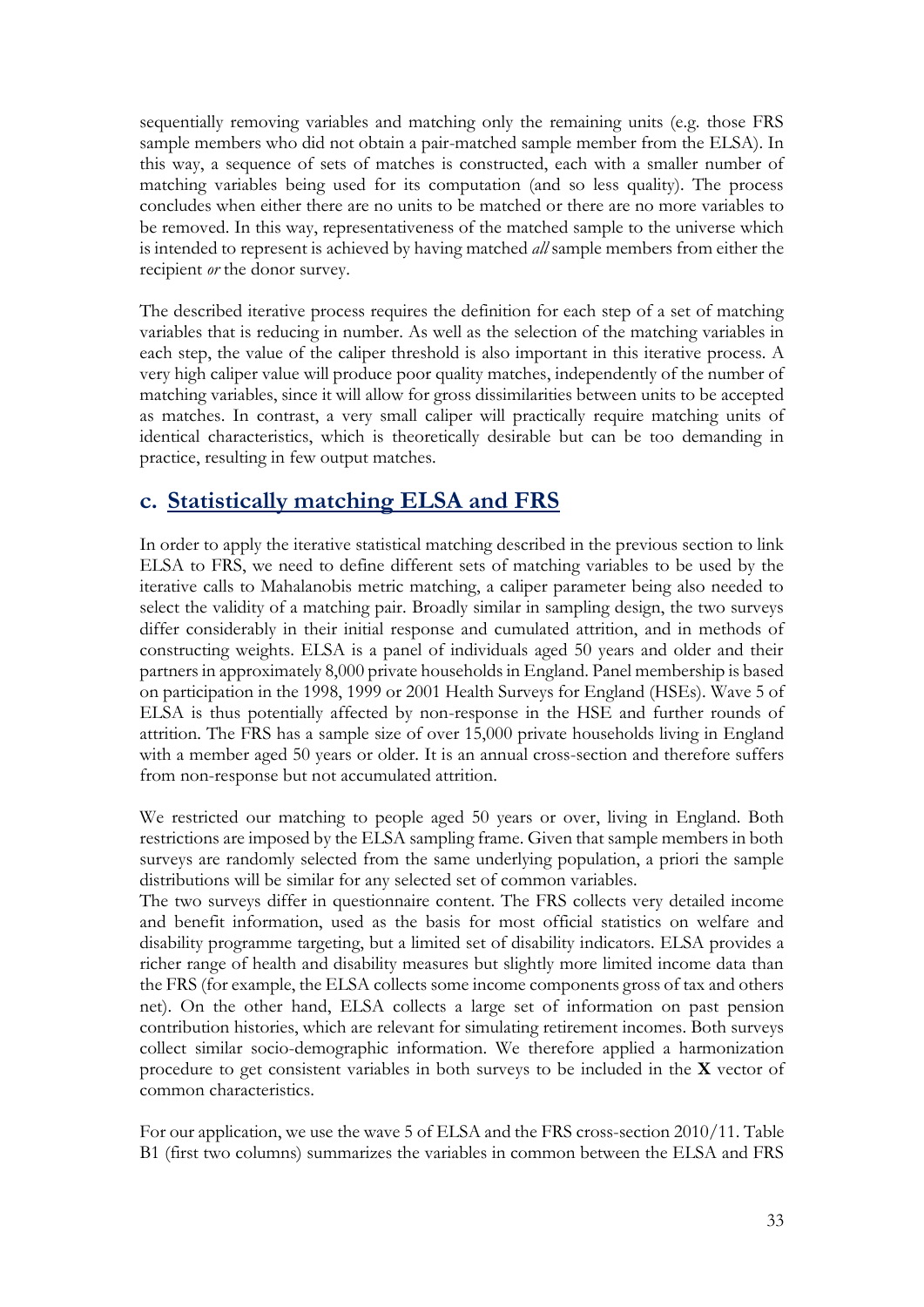samples that were used for matching the two base populations of PPI and CARESIM models. The matching variables were selected as the subset of common variables in the two surveys that captured socio-demographic differences and variation in current/permanent income<sup>15</sup>, health status and receipt of public support. The selected variables contain most of the factors typically used to model long-term care and pension outcomes. In several cases, corresponding variables in the two surveys differ in detail. Where this is the case, the variables have been harmonised. Age was coded in years, and top-coded at age 80 (aged 80 and above being in a single age group). Income was grouped into bands (net weekly income of up to  $\ddot{F}50$ ,  $\ddot{F}100$ ,  $\ddot{F}200$ ,  $\ddot{F}300$ ,  $\ddot{F}400$ ,  $\ddot{F}500$ ,  $\ddot{F}700$ , £900, £2000, and above), supplemented by deciles, quintiles and tertile income groups defined with respect to its distribution within each sample after applying appropriate sample weights.

Table B2 (FRS and ELSA columns), shows that the means of the matching variables are quite similar except that the proportion of the ELSA sample with a high education qualification is significantly higher than in the FRS.

In case of non-parametric estimation, the common support assumption is crucial. This is because we want to generate a matched dataset that maintains the sample representativeness of one of the donor samples. If measured as the percentage of FRS, individuals successfully matched with a comparator in the ELSA sample, the "optimal" scenario, would be 100% so that valid inference to the whole population is possible with the matched dataset. In achieving this, rather than imposing an almost-exact match of all matching variables in Table B1, we searched a trade-off between "quality" of the matching and the ability to preserve FRS representativeness (support size). Specifically, we imposed an exact matching on the three "stratification variables" (being female, being part of a couple, and receiving a state pension), which we considered important determinants of long-term care charging and pension outcomes, and an approximate matching on the remaining variables. In order to maximize the quality of the matching sample, we ran Mahalanobis metric matching in 16 iterations for different sets of variables. CARESIM weighting regime uses PSSRU projections by year, housing tenure, marital status and education level, within gender and 5-year age group. Accordingly, FEMALE, COUPLE and SP were chosen as stratification variables, and AGE, HIGHED and OWNING as very relevant matching variables.

We started by considering all matching variables (matching step 1 in Table B1), and then proceeded by sequentially removing variables as described by the last column in Table B1 (steps 2 to 16). We adjusted experimentally the value of the caliper threshold to 0.2, which implied in practice a maximum difference of two years in age (rarely occurring).

The matching heuristic imposes a match on income bands (steps 1-2), income percentiles (steps 1-5), disability (steps 1-7), income sources (steps 1-10), household composition (steps 1-12), tenure (steps 1-14), and individual demographic variables (steps 1-16).

-

<sup>15</sup> Permanent income is a term used by economists to convey the concept of lifetime economic resources of an individual or household, in which temporary fluctuations (e.g. due to unemployment or a promotion) are "smoothed" over the life-cycle.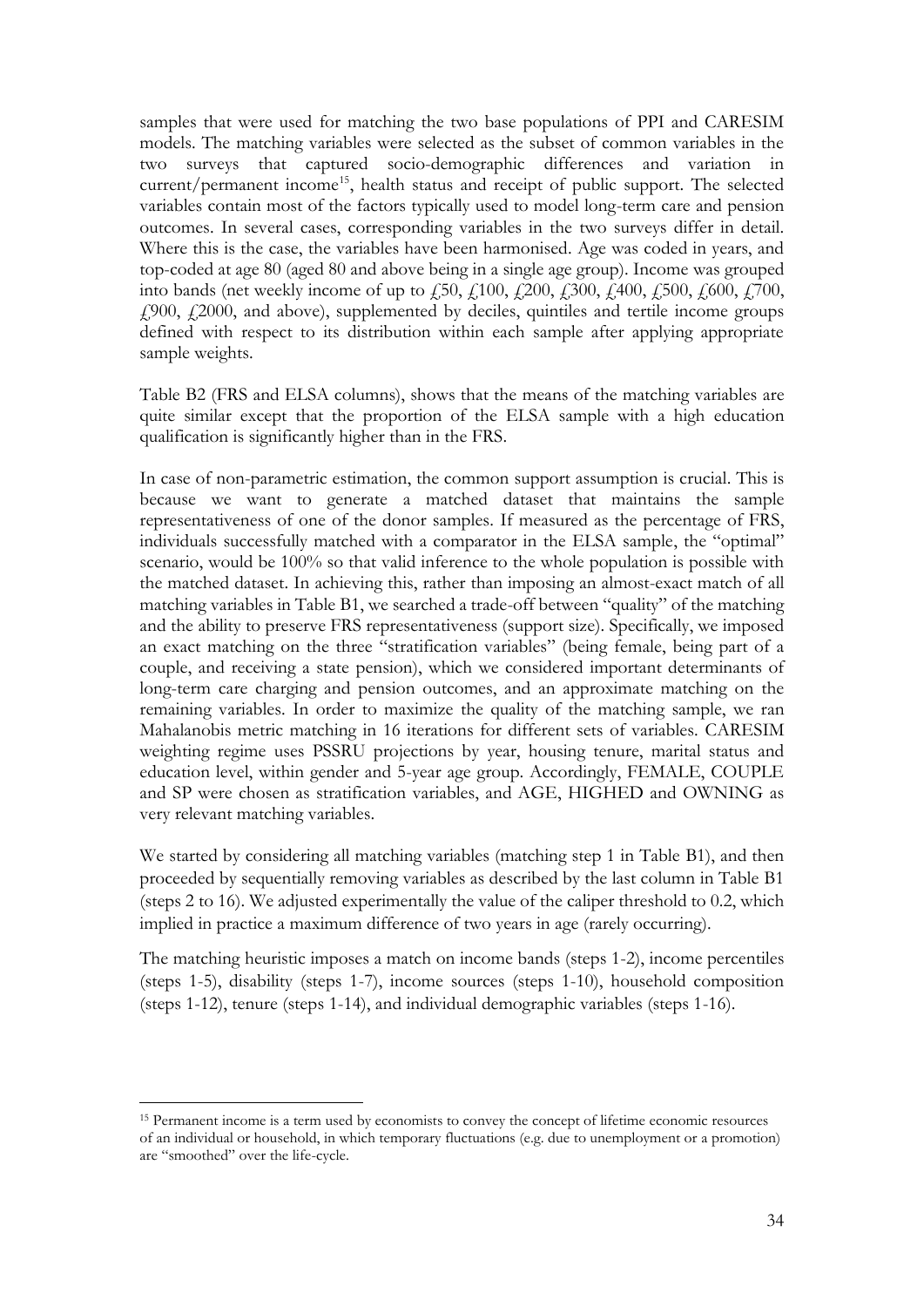**Table B1. Variables used for the matching: names, description, whether imposed as exact matching or allowing a minimum distance error, and in which steps of the matching heuristic are finally used (see text)**

| Variable       | <b>Variable Description</b>                   | Stratification | Matching       |
|----------------|-----------------------------------------------|----------------|----------------|
| Name           |                                               | Variable       | <b>Step</b>    |
| <b>FEMALE</b>  | Whether being female                          | Y              | $1 - 16$       |
| <b>COUPLE</b>  | Whether being in couple                       | Y              | $1-16$         |
| SP             | State pension receipt                         | $\mathbf Y$    | $1 - 16$       |
| $\rm{AGE}$     | Age in years                                  | N              | $1-16$         |
| <b>HIGHED</b>  | Whether having a high education qualification | $\mathbb N$    | $1 - 15$       |
| <b>OWNING</b>  | Whether owning their house                    | N              | $1 - 14$       |
| <b>INWORK</b>  | Whether being in-work                         | N              | $1 - 13$       |
| <b>NCOMPHH</b> | Number of components in household             | $\mathbf N$    | $1 - 12$       |
| NBUs           | Number of benefit units in household          | $\mathbf N$    | $1 - 11$       |
| <b>NCOMPBU</b> | Number of components in benefit unit          | $\mathbf N$    | $1 - 11$       |
| PP             | Private pension receipt                       | $\mathbf N$    | $1 - 10$       |
| IS.            | Income support                                | N              | $1-9$          |
| PC             | Pension credit receipt                        | $\mathbf N$    | $1-9$          |
| H B            | Housing benefit receipt                       | N              | $1 - 8$        |
| <b>CTB</b>     | Council tax benefit receipt                   | $\mathbf N$    | $1 - 8$        |
| AA             | Attendance allowance receipt                  | $\mathbf N$    | $1 - 7$        |
| <b>DLA</b>     | Disability living allowance receipt           | $\mathbf N$    | $1 - 7$        |
| LSI            | Long-standing illness                         | ${\bf N}$      | $1-6$          |
| <b>LIMLSI</b>  | Limiting long-standing illness                | ${\bf N}$      | $1-6$          |
| <b>YTERT</b>   | Income tertile                                | ${\bf N}$      | 5              |
| <b>YQUINT</b>  | Income quintile                               | ${\bf N}$      | $\overline{4}$ |
| <b>YDEC</b>    | Income decile                                 | ${\bf N}$      | 1, 3           |
| <b>YGRP</b>    | Income groups                                 | $\mathbf N$    | 1, 2           |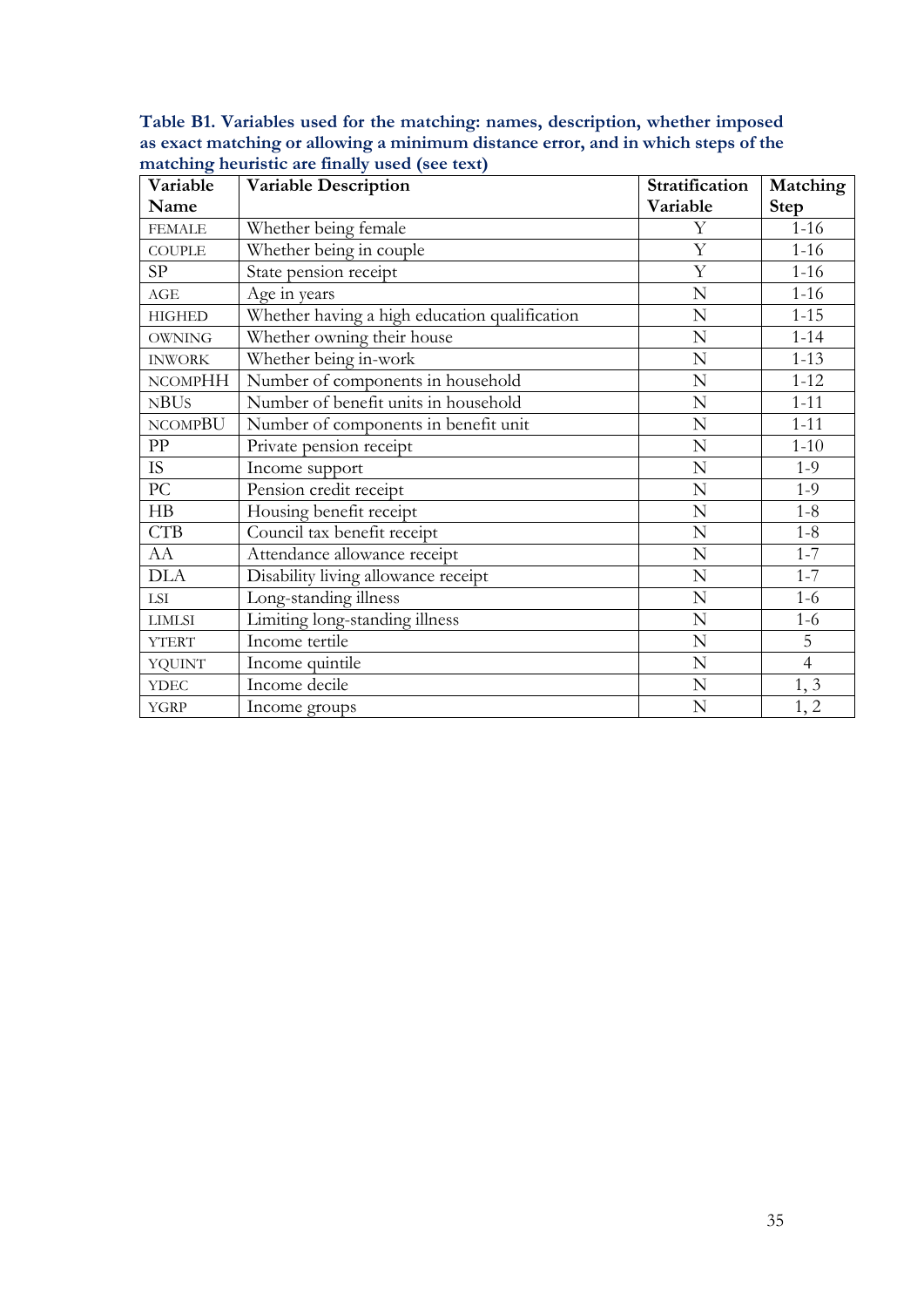| Variables         | <b>FRS</b> | <b>ELSA</b> | <b>Matched Sample</b> |
|-------------------|------------|-------------|-----------------------|
| <b>FEMALE</b>     | 52.6%      | 55.1%       | 52.6%                 |
| <b>COUPLE</b>     | 68.3%      | 71.2%       | 68.3%                 |
| <b>SP</b>         | 56.0%      | 61.8%       | 56.0%                 |
| <b>OWNING</b>     | $60.2\%$   | 65.7%       | $60.0\%$              |
| AGE               | 65.0       | 66.4        | 65.1                  |
| <b>HIGHED</b>     | 19.4%      | $34.7\%$    | 19.3%                 |
| <b>INWORK</b>     | 34.6%      | 31.3%       | 34.5%                 |
| <b>NCOMPHH</b>    | 1.99       | 1.99        | 1.98                  |
| <b>NBUS</b>       | 1.20       | 1.26        | 1.21                  |
| <b>NCOMPBU</b>    | 1.75       | 1.75        | 1.74                  |
| PP                | 63.3%      | 71.1%       | 65.8%                 |
| <b>IS</b>         | 1.6%       | $1.7\%$     | 1.6%                  |
| PC                | $9.1\%$    | $7.3\%$     | 8.6%                  |
| H B               | 12.2%      | 8.9%        | 11.7%                 |
| <b>CTB</b>        | 19.0%      | 17.8%       | 19.0%                 |
| AA                | $4.5\%$    | 4.4%        | $4.0\%$               |
| <b>DLA</b>        | $9.3\%$    | $7.0\%$     | 7.5%                  |
| LSI               | 51.1%      | 54.7%       | $50.0\%$              |
| <b>LIMLSI</b>     | 34.1%      | 34.8%       | 33.6%                 |
| WEEKLY NET INCOME | $f$ ,295.2 | £268.1      | $f$ ,272.2            |

**Table B2. Mean of variables for FRS, ELSA, and matched samples.**

For only about 39% of FRS sample members was an exact match with an ELSA sample member found in the first step. About 51% of matches were found after 2 steps, and about a 65% of matches after 5 steps. The iterative procedure concluded by finding a pair from ELSA for 21,600 of the 21,609 sample members of FRS being aged 50 or above. See details in Chart B1. The last column in Table B2 shows the mean of variables of the final ELSA sample matched to the FRS sample. It can be seen that socioeconomic status distributions in the matched samples "mimic" FRS ones.



**Chart B1. Percentage of support of the final matched sample that is achieved after each matching step**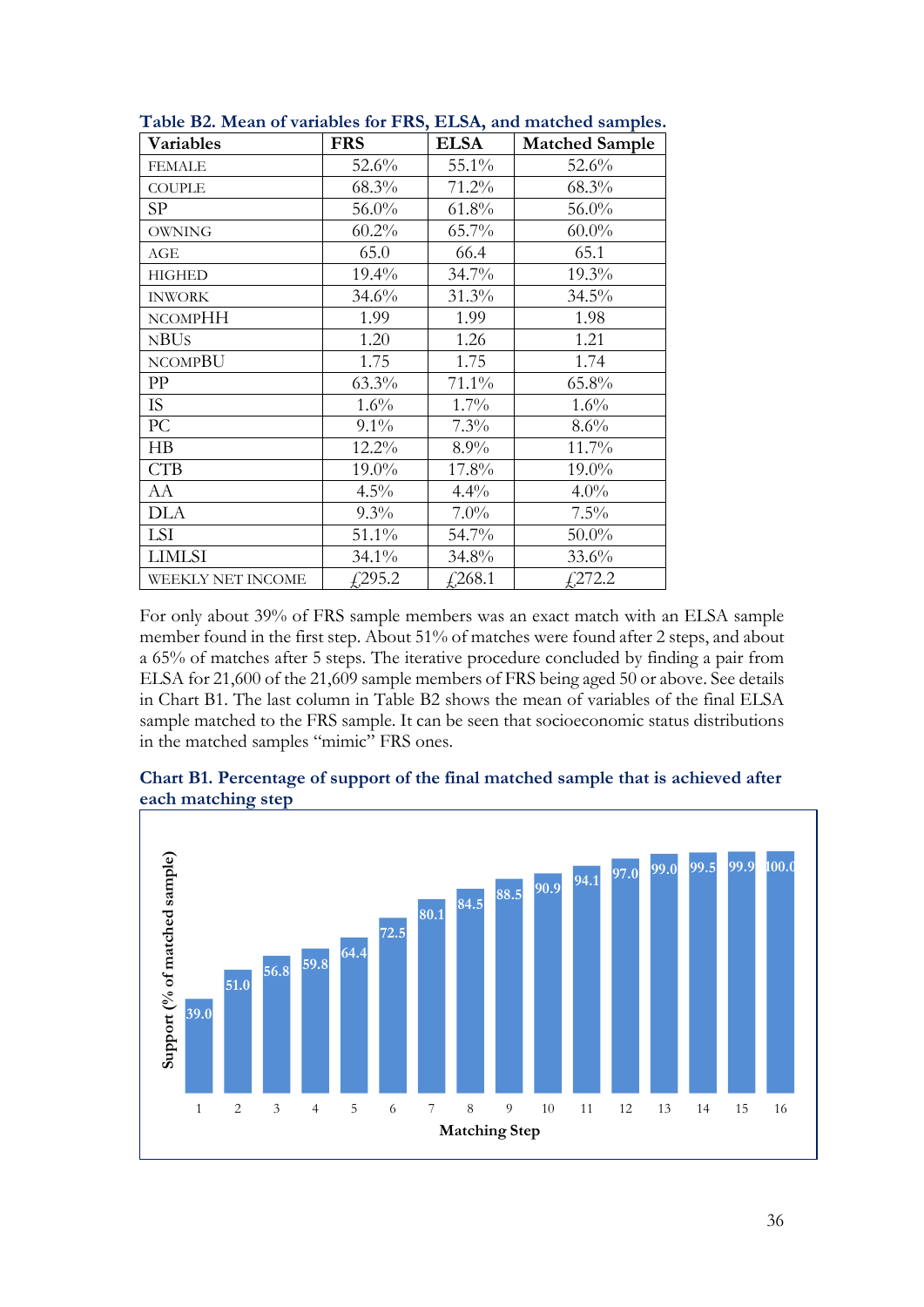## **Appendix C: Economic assumptions, including uprating assumptions for taxes, benefits and care charging**

| Year       | Earnings | <b>CPI</b> | Triple<br>lock | Real earnings<br>(deflated by<br>CPI) | Real terms<br>triple lock<br>(deflated by<br>CPI) | Care costs (staff<br>and capital in<br>care homes, <sup>a</sup><br>total home care) |
|------------|----------|------------|----------------|---------------------------------------|---------------------------------------------------|-------------------------------------------------------------------------------------|
| 2016       | $3.0\%$  | $0.0\%$    | $3.0\%$        | $3.0\%$                               | $3.0\%$                                           | $2.2\%$                                                                             |
| 2017       | $3.5\%$  | $0.7\%$    | $3.5\%$        | $2.8\%$                               | 2.8%                                              | $2.2\%$                                                                             |
| 2018       | $3.5\%$  | $1.6\%$    | $3.5\%$        | $1.9\%$                               | $1.9\%$                                           | $2.2\%$                                                                             |
| 2019       | $3.3\%$  | $2.0\%$    | $3.3\%$        | $1.3\%$                               | $1.3\%$                                           | $2.2\%$                                                                             |
| 2020       | $3.8\%$  | $2.1\%$    | $3.8\%$        | $1.7\%$                               | $1.7\%$                                           | $2.2\%$                                                                             |
| 2021       | $3.8\%$  | $2.0\%$    | $3.8\%$        | $1.8\%$                               | $1.8\%$                                           | $2.2\%$                                                                             |
| thereafter | $3.8\%$  | $2.0\%$    | $4.1\%$        | $1.8\%$                               | $2.1\%$                                           | $2.2\%$                                                                             |

#### **Table C1: Economic Assumptions**

<sup>a</sup> Costs other than staff and capital in care homes are assumed to remain constant in real terms.

Projections of public and private expenditure on long-term care need to incorporate an assumption about future annual rises in care costs. It is important that this assumption is realistic: care providers need to set or negotiate price rises sufficient to meet rises in their costs, in particular rising wages of their staff, if they are to remain financially viable. We make an assumption that the hourly or weekly costs of care will rise in real in line with rising productivity as projected by the OBR. We then assume that an increase in unit costs of care in line with productivity, as a proxy for projected rises in average hourly earnings, will be sufficient to ensure that the supply of formal care will increase in line with projected demand.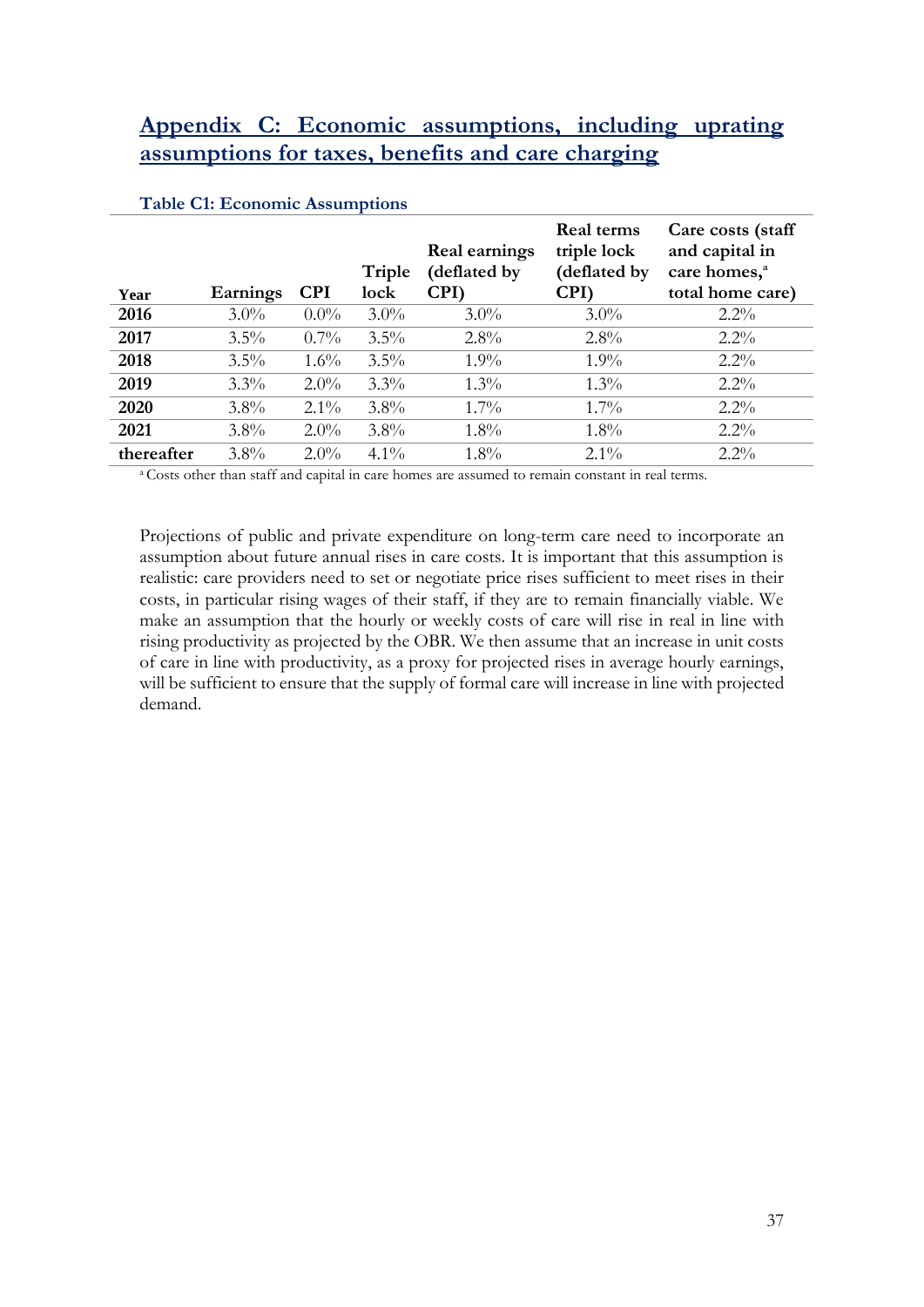|                                        | Base case                                                                       | Scenario 1  | Scenario 2  | Scenario 3 | Scenario 4 |  |
|----------------------------------------|---------------------------------------------------------------------------------|-------------|-------------|------------|------------|--|
| State pension                          |                                                                                 |             |             |            |            |  |
| basic State Pension/new State          |                                                                                 |             |             |            |            |  |
| Pension                                | Triple lock                                                                     | Triple lock | Triple lock | Earnings   | Prices     |  |
| Second State Pension                   | Prices                                                                          | Prices      | Prices      | Prices     | Prices     |  |
| <b>Attendance</b>                      |                                                                                 |             |             |            |            |  |
| Allowance/Disability<br>Living         |                                                                                 |             |             |            |            |  |
| Allowance                              | Prices                                                                          | Prices      | Prices      | Earnings   | Earnings   |  |
| <b>Pension Creditb</b>                 |                                                                                 |             |             |            |            |  |
| Standard Guarantee Credit (GC)         |                                                                                 |             |             |            |            |  |
| threshold <sup>c</sup>                 | Earnings                                                                        | Earnings    | Earnings    | Earnings   | Earnings   |  |
| Severe disability addition             | Prices                                                                          | Prices      | Prices      | Earnings   | Earnings   |  |
| Savings credit                         |                                                                                 |             |             |            |            |  |
| threshold/maximum amounts <sup>d</sup> | Prices                                                                          | Prices      | Prices      | Prices     | Prices     |  |
| Capital thresholds for people in       |                                                                                 |             |             |            |            |  |
| care homes                             | Prices                                                                          | Prices      | Prices      | Earnings   | Earnings   |  |
| All other components including         |                                                                                 |             |             |            |            |  |
| capital thresholds for people not      |                                                                                 |             |             |            |            |  |
| in care homese                         | Prices                                                                          | Prices      | Prices      | Prices     | Prices     |  |
| Income tax thresholds                  | Earnings                                                                        | Earnings    | Earnings    | Earnings   | Earnings   |  |
| Care charging parameters               |                                                                                 |             |             |            |            |  |
| Capital thresholds for home caree      | Prices                                                                          | Prices      | Prices      | Earnings   | Earnings   |  |
| Capital thresholds for residential     |                                                                                 |             |             |            |            |  |
| caree                                  | Prices                                                                          | Prices      | Prices      | Earnings   | Earnings   |  |
| Residential care Personal              |                                                                                 |             |             |            |            |  |
| <b>Expenses Allowance</b>              | Prices                                                                          | Prices      | Prices      | Earnings   | Earnings   |  |
| Cap on lifetime liability under        |                                                                                 |             |             |            |            |  |
| reforms                                | n/a                                                                             | Earnings    | Prices      | Earnings   | Prices     |  |
| Revaluation of Care Account            |                                                                                 |             |             |            |            |  |
| (metered eligible costs)               | n/a                                                                             | Earnings    | Prices      | Earnings   | Prices     |  |
| Daily living ('hotel') cost            |                                                                                 |             |             |            |            |  |
| component of care home fees            |                                                                                 |             |             |            |            |  |
| under reforms                          | n/a                                                                             | Earnings    | Prices      | Earnings   | Prices     |  |
| NHS contribution to registered         |                                                                                 |             |             |            |            |  |
| nursing care in a care homef           | Earnings                                                                        | Earnings    | Earnings    | Earnings   | Earnings   |  |
| Allowance for disability-related       |                                                                                 |             |             |            |            |  |
| expenditure in home care means         |                                                                                 |             |             |            |            |  |
| testsg                                 | Prices                                                                          | Prices      | Prices      | Prices     | Prices     |  |
| Eligible care costs under reforms      | Calculated as the difference between assumed fee for LA-funded residential care |             |             |            |            |  |
|                                        | home place, less NHS contribution if any, and daily living costs                |             |             |            |            |  |

aAll calculations are performed in constant prices; parameters linked to prices therefore remain constant throughout the projection years. <sup>b</sup>Also the equivalent parameters for Housing Benefit and Council Tax Support

<sup>c</sup>The GC threshold also controls the (pre-buffer) threshold for home care charging

d Savings Credit applies only to people reaching State Pension age before April 2016. Recent practice has been to reduce the maximum savings credit levels. However, no firm commitment has been given on its future uprating so we hold it constant in real terms at its 2015 level. <sup>e</sup>In practice capital thresholds tend to be uprated only intermittently.

<sup>f</sup> In July 2016 the Government announced a large increase in this contribution from  $f$ 112 to  $f$ 156.25 backdated to April 2016 but subject to further review which could see it reduced. Our analysis does not take account of this increase but assumes that the contribution of  $\hat{L}$ 112 is subsequently uprated by real earnings growth.

<sup>g</sup>Assumed weekly allowances in 2015: low home care package: £21.76; medium home care package: £36,33; high home care package and people receiving Direct Payments: £52.64.